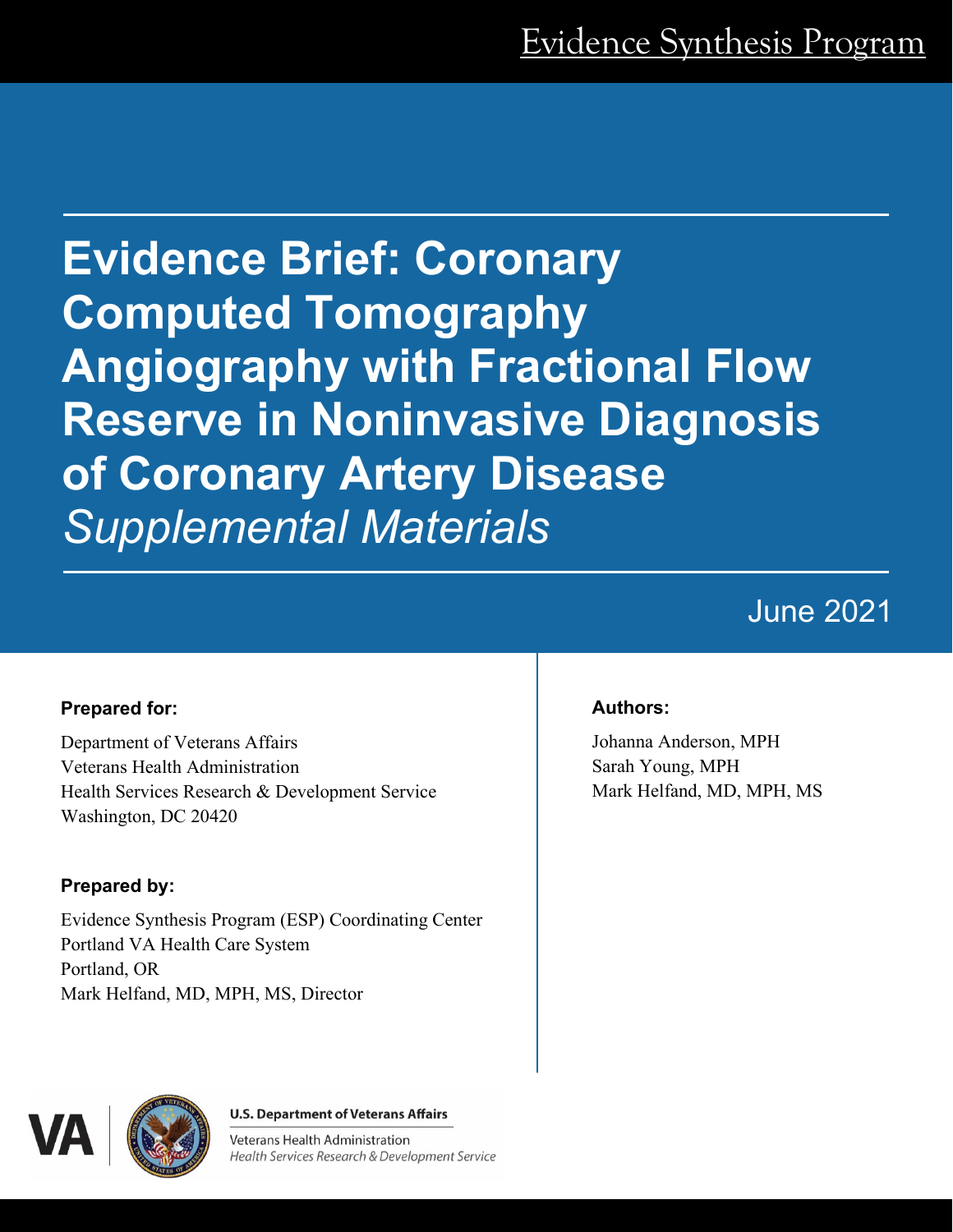$M \cdot 1$ 

## **TABLE OF CONTENTS**

| Data Abstraction of Primary Studies Evaluating Diagnostic Accuracy of               |
|-------------------------------------------------------------------------------------|
| Data Abstraction of Primary Studies Evaluating Clinical or Therapeutic Outcomes  18 |
|                                                                                     |
|                                                                                     |
|                                                                                     |
|                                                                                     |
|                                                                                     |
|                                                                                     |
|                                                                                     |
|                                                                                     |
|                                                                                     |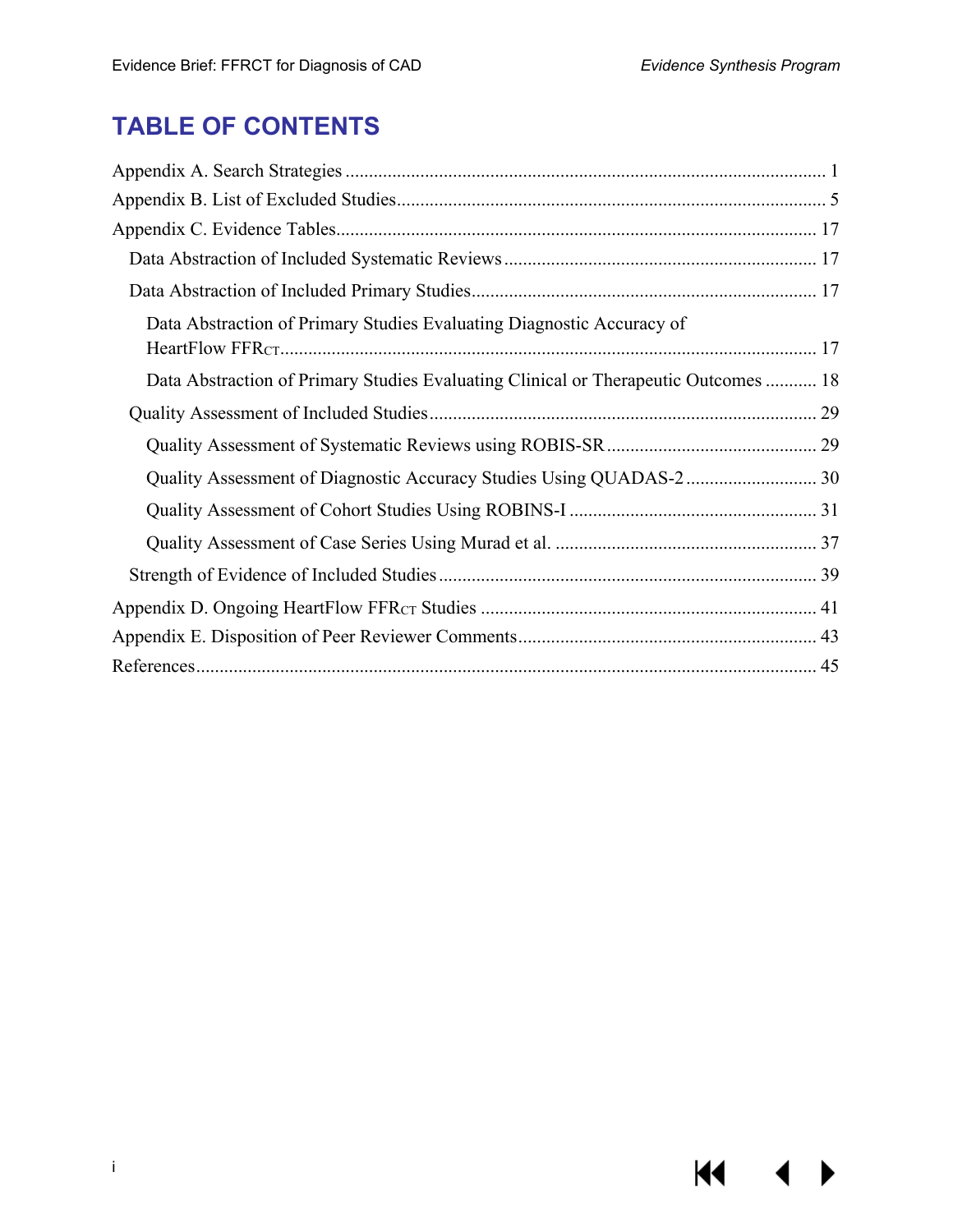## <span id="page-2-0"></span>**APPENDIX A. SEARCH STRATEGIES**

| 1. Search for current systematic reviews (limited to last 7 years)<br>Date Searched: 2-23-21 |                       |                                                                                                                                                                                                                                                                                                                                                                                                                                                                                                                                                                                                                                                                                                                                                                                                                                                                                                                                                                                                                                                                                                                                                                                                                                                                                                                                                                                                                                                                                                                                                                                                                                                                                                                                                                                                                                                                                                                                                                                                                                                                      |                 |
|----------------------------------------------------------------------------------------------|-----------------------|----------------------------------------------------------------------------------------------------------------------------------------------------------------------------------------------------------------------------------------------------------------------------------------------------------------------------------------------------------------------------------------------------------------------------------------------------------------------------------------------------------------------------------------------------------------------------------------------------------------------------------------------------------------------------------------------------------------------------------------------------------------------------------------------------------------------------------------------------------------------------------------------------------------------------------------------------------------------------------------------------------------------------------------------------------------------------------------------------------------------------------------------------------------------------------------------------------------------------------------------------------------------------------------------------------------------------------------------------------------------------------------------------------------------------------------------------------------------------------------------------------------------------------------------------------------------------------------------------------------------------------------------------------------------------------------------------------------------------------------------------------------------------------------------------------------------------------------------------------------------------------------------------------------------------------------------------------------------------------------------------------------------------------------------------------------------|-----------------|
| A. Bibliographic<br>databases                                                                | #                     | <b>Search Statement</b>                                                                                                                                                                                                                                                                                                                                                                                                                                                                                                                                                                                                                                                                                                                                                                                                                                                                                                                                                                                                                                                                                                                                                                                                                                                                                                                                                                                                                                                                                                                                                                                                                                                                                                                                                                                                                                                                                                                                                                                                                                              | <b>Results</b>  |
| MEDLINE:<br>Systematic<br><b>Reviews</b>                                                     | $\overline{1}$        | (FFFRct or CT-FFR* or ctFFR* or FFRct* or CT-based FFR* or FFR<br>CT or noninvasive FFR or noninvasive fractional flow reserve or<br>non-invasive FFR or non-invasive fractional flow reserve).mp.                                                                                                                                                                                                                                                                                                                                                                                                                                                                                                                                                                                                                                                                                                                                                                                                                                                                                                                                                                                                                                                                                                                                                                                                                                                                                                                                                                                                                                                                                                                                                                                                                                                                                                                                                                                                                                                                   | 376             |
| [Ovid                                                                                        | $\overline{2}$        | exp Fractional Flow Reserve, Myocardial/ or (Fractional Flow<br>Reserve or FFR).mp.                                                                                                                                                                                                                                                                                                                                                                                                                                                                                                                                                                                                                                                                                                                                                                                                                                                                                                                                                                                                                                                                                                                                                                                                                                                                                                                                                                                                                                                                                                                                                                                                                                                                                                                                                                                                                                                                                                                                                                                  | 4878            |
| MEDLINE(R) ALL<br>1946 to February                                                           | $\overline{3}$        | exp Computed Tomography Angiography/                                                                                                                                                                                                                                                                                                                                                                                                                                                                                                                                                                                                                                                                                                                                                                                                                                                                                                                                                                                                                                                                                                                                                                                                                                                                                                                                                                                                                                                                                                                                                                                                                                                                                                                                                                                                                                                                                                                                                                                                                                 | 11297           |
| 22, 2021]                                                                                    | $\overline{4}$        | (Computed Tomography Angiogra* or CCTA or coronary CT<br>angiogra* or CT coronary angiogra*).mp.                                                                                                                                                                                                                                                                                                                                                                                                                                                                                                                                                                                                                                                                                                                                                                                                                                                                                                                                                                                                                                                                                                                                                                                                                                                                                                                                                                                                                                                                                                                                                                                                                                                                                                                                                                                                                                                                                                                                                                     | 21196           |
|                                                                                              | $\overline{5}$        | 3 or 4                                                                                                                                                                                                                                                                                                                                                                                                                                                                                                                                                                                                                                                                                                                                                                                                                                                                                                                                                                                                                                                                                                                                                                                                                                                                                                                                                                                                                                                                                                                                                                                                                                                                                                                                                                                                                                                                                                                                                                                                                                                               | 21196           |
|                                                                                              | $\underline{6}$       | $2$ and $5$                                                                                                                                                                                                                                                                                                                                                                                                                                                                                                                                                                                                                                                                                                                                                                                                                                                                                                                                                                                                                                                                                                                                                                                                                                                                                                                                                                                                                                                                                                                                                                                                                                                                                                                                                                                                                                                                                                                                                                                                                                                          | 663             |
|                                                                                              | $\overline{L}$        | $1$ or $6$                                                                                                                                                                                                                                                                                                                                                                                                                                                                                                                                                                                                                                                                                                                                                                                                                                                                                                                                                                                                                                                                                                                                                                                                                                                                                                                                                                                                                                                                                                                                                                                                                                                                                                                                                                                                                                                                                                                                                                                                                                                           | 733             |
|                                                                                              | 8                     | (systematic review.ti. or meta-analysis.pt. or meta-analysis.ti. or<br>systematic literature review.ti. or this systematic review.tw. or<br>pooling project.tw. or (systematic review.ti, ab. and review.pt.) or<br>meta synthesis.ti. or meta-analy*.ti. or integrative review.tw. or<br>integrative research review.tw. or rapid review.tw. or umbrella<br>review.tw. or consensus development conference.pt. or practice<br>guideline.pt. or drug class reviews.ti. or cochrane database syst<br>rev.jn. or acp journal club.jn. or health technol assess.jn. or evid rep<br>technol assess summ.jn. or jbi database system rev implement<br>rep.jn. or (clinical guideline and management).tw. or ((evidence<br>based.ti. or evidence-based medicine/ or best practice*.ti. or<br>evidence synthesis.ti, ab.) and (((review.pt. or diseases category/ or<br>behavior.mp.) and behavior mechanisms/) or therapeutics/ or<br>evaluation studies.pt. or validation studies.pt. or guideline.pt. or<br>pmcbook.mp.)) or (((systematic or systematically).tw. or critical.ti,ab.<br>or study selection.tw. or ((predetermined or inclusion) and<br>criteri*).tw. or exclusion criteri*.tw. or main outcome measures.tw. or<br>standard of care.tw. or standards of care.tw.) and ((survey or<br>surveys).ti,ab. or overview*.tw. or review.ti,ab. or reviews.ti,ab. or<br>search*.tw. or handsearch.tw. or analysis.ti. or critique.ti,ab. or<br>appraisal.tw. or (reduction.tw. and (risk/ or risk.tw.) and (death or<br>recurrence).mp.)) and ((literature or articles or publications or<br>publication or bibliography or bibliographies or published).ti, ab. or<br>pooled data.tw. or unpublished.tw. or citation.tw. or citations.tw. or<br>database.ti, ab. or internet.ti, ab. or textbooks.ti, ab. or references.tw.<br>or scales.tw. or papers.tw. or datasets.tw. or trials.ti, ab. or meta-<br>analy*.tw. or (clinical and studies).ti, ab. or treatment outcome/ or<br>treatment outcome.tw. or pmcbook.mp.))) not (letter or newspaper<br>article).pt. | 438670          |
|                                                                                              | $\overline{\partial}$ | $7$ and $8$                                                                                                                                                                                                                                                                                                                                                                                                                                                                                                                                                                                                                                                                                                                                                                                                                                                                                                                                                                                                                                                                                                                                                                                                                                                                                                                                                                                                                                                                                                                                                                                                                                                                                                                                                                                                                                                                                                                                                                                                                                                          | 31              |
|                                                                                              | 10                    | Limit 9 to English language only                                                                                                                                                                                                                                                                                                                                                                                                                                                                                                                                                                                                                                                                                                                                                                                                                                                                                                                                                                                                                                                                                                                                                                                                                                                                                                                                                                                                                                                                                                                                                                                                                                                                                                                                                                                                                                                                                                                                                                                                                                     | 31              |
|                                                                                              | 11                    | Limit 10 to yr="2019-Current"                                                                                                                                                                                                                                                                                                                                                                                                                                                                                                                                                                                                                                                                                                                                                                                                                                                                                                                                                                                                                                                                                                                                                                                                                                                                                                                                                                                                                                                                                                                                                                                                                                                                                                                                                                                                                                                                                                                                                                                                                                        | $\underline{9}$ |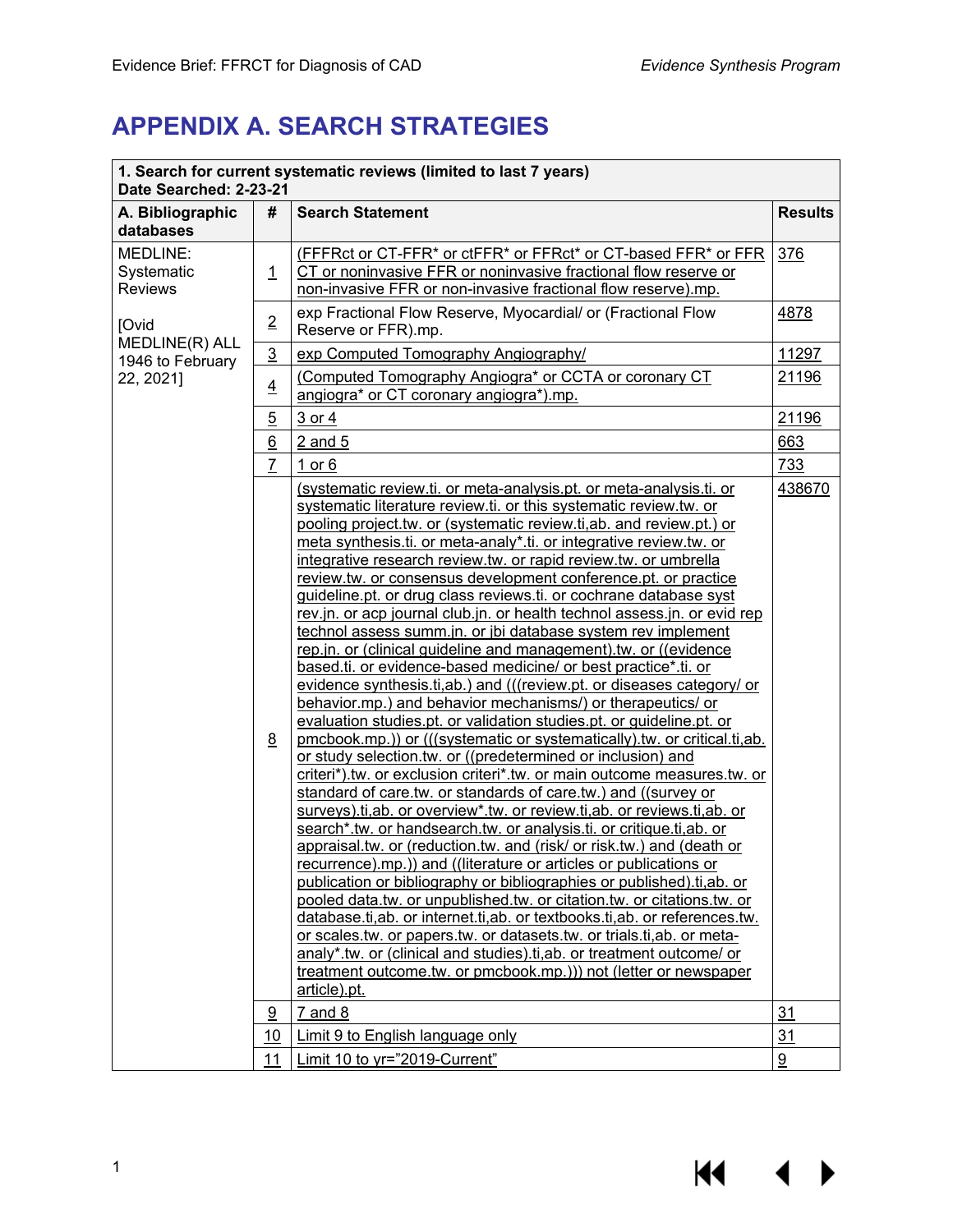| <b>CDSR: Protocols</b><br>and Reviews                                                                                                      | $\mathbf{1}$                                                           | (FFFRct or CT-FFR* or ctFFR* or FFRct* or CT-based FFR* or FFR<br>CT or noninvasive FFR or noninvasive fractional flow reserve or<br>non-invasive FFR or non-invasive fractional flow reserve).mp.                               | $\overline{0}$  |
|--------------------------------------------------------------------------------------------------------------------------------------------|------------------------------------------------------------------------|----------------------------------------------------------------------------------------------------------------------------------------------------------------------------------------------------------------------------------|-----------------|
| [EBM Reviews -<br>Cochrane                                                                                                                 | $\overline{2}$<br>Reserve or FFR).mp.<br>Database of<br>$\overline{3}$ | (Fractional Flow Reserve, Myocardial).kw. or (Fractional Flow                                                                                                                                                                    | $\overline{4}$  |
| Systematic                                                                                                                                 |                                                                        | (Computed Tomography Angiography).kw.                                                                                                                                                                                            | $\overline{0}$  |
| Reviews 2005 to<br>February 19,                                                                                                            | $\overline{4}$                                                         | (Computed Tomography Angiogra* or CCTA or coronary CT<br>angiogra* or CT coronary angiogra*).mp.                                                                                                                                 | 25              |
| 2021]                                                                                                                                      | $\overline{5}$                                                         | 3 or 4                                                                                                                                                                                                                           | 25              |
|                                                                                                                                            | 6                                                                      | $2$ and $5$                                                                                                                                                                                                                      | $\overline{0}$  |
|                                                                                                                                            | $\overline{1}$                                                         | 1 or $6$                                                                                                                                                                                                                         | $\underline{0}$ |
|                                                                                                                                            | 8                                                                      | limit 7 to yr="2019-Current"                                                                                                                                                                                                     | 0               |
| B. Non-<br>bibliographic<br>databases                                                                                                      |                                                                        | Evidence:                                                                                                                                                                                                                        | <b>Results</b>  |
| AHRQ: evidence<br>reports,<br>technology<br>assessments,<br><b>U.S Preventative</b><br><b>Services Task</b><br>Force Evidence<br>Synthesis |                                                                        | http://www.ahrg.gov/research/findings/evidence-based-<br>reports/search.html<br>Search: FFFRct; fractional flow reserve; non-invasive CAD imaging;<br>Coronary Computed Tomography Angiography; coronary CT<br>angiography; CCTA | $\underline{0}$ |
| <b>CADTH</b>                                                                                                                               |                                                                        | https://www.cadth.ca<br>Search: FFFRct; fractional flow reserve; non-invasive CAD imaging;<br>Coronary Computed Tomography Angiography; coronary CT<br>angiography; CCTA                                                         | $\underline{0}$ |
| <b>ECRI</b> Institute                                                                                                                      |                                                                        | https://www.ecri.org/Pages/default.aspx<br>Search: FFFRct; fractional flow reserve; non-invasive CAD imaging;<br>Coronary Computed Tomography Angiography; coronary CT<br>angiography; CCTA                                      | $\underline{0}$ |
| HTA: Health<br>Technology<br>Assessments                                                                                                   |                                                                        | http://www.ohsu.edu/xd/education/library/<br>No update search, not updated past 2016                                                                                                                                             |                 |
| <b>NHS Evidence</b>                                                                                                                        |                                                                        | http://www.evidence.nhs.uk/default.aspx<br>Search: FFFRct; fractional flow reserve; non-invasive CAD imaging;<br>Coronary Computed Tomography Angiography; coronary CT                                                           |                 |
|                                                                                                                                            |                                                                        | angiography; CCTA                                                                                                                                                                                                                |                 |
| VA Products -<br>VATAP, PBM and<br>HSR&D<br>publications                                                                                   |                                                                        | A. http://www.hsrd.research.va.gov/research/default.cfm<br>B. http://www.research.va.gov/research_topics/                                                                                                                        | 0               |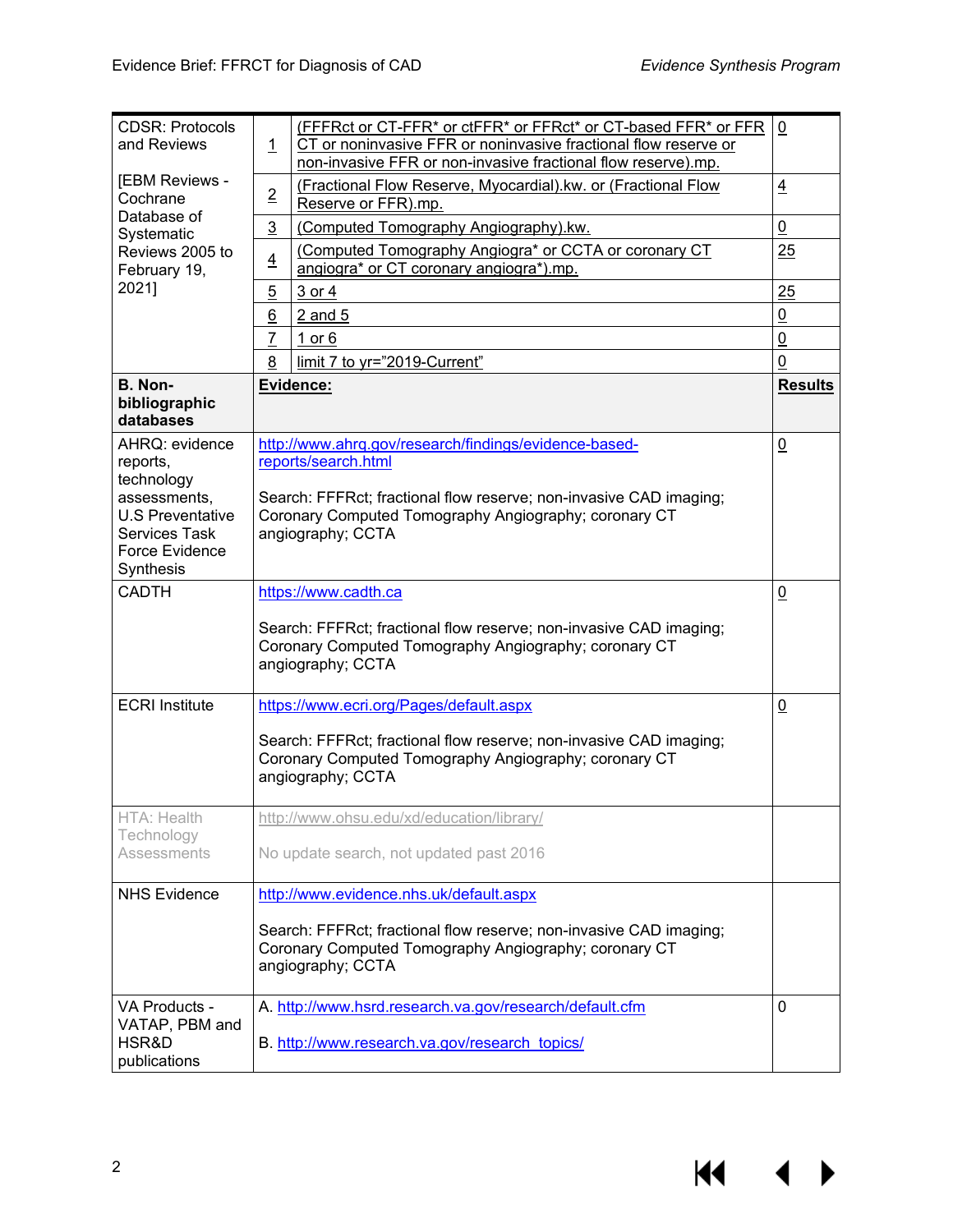|                                       | Search: FFFRct; fractional flow reserve; non-invasive CAD imaging;<br>Coronary Computed Tomography Angiography; coronary CT<br>angiography; CCTA                                                                                                                                                                                                                                   |                 |
|---------------------------------------|------------------------------------------------------------------------------------------------------------------------------------------------------------------------------------------------------------------------------------------------------------------------------------------------------------------------------------------------------------------------------------|-----------------|
| protocols)<br>Date Searched: 02-23-21 | 2. Search for systematic reviews currently under development (includes forthcoming reviews &                                                                                                                                                                                                                                                                                       |                 |
| A. Under<br>development               | Evidence:                                                                                                                                                                                                                                                                                                                                                                          | <b>Results</b>  |
| <b>AHRQ topics</b><br>in              | https://www.epc-src.org/src/logon.cfm                                                                                                                                                                                                                                                                                                                                              | $\underline{0}$ |
| development<br>(EPC Status<br>Report) | Search: FFFRct; fractional flow reserve; non-invasive CAD imaging; Coronary<br>Computed Tomography Angiography; coronary CT angiography; CCTA                                                                                                                                                                                                                                      |                 |
| <b>PROSPERO</b><br>(SR registry)      | http://www.crd.york.ac.uk/PROSPERO/                                                                                                                                                                                                                                                                                                                                                | $\overline{4}$  |
|                                       | Search: FFFRct; fractional flow reserve; non-invasive CAD imaging; Coronary<br>Computed Tomography Angiography; coronary CT angiography; CCTA                                                                                                                                                                                                                                      |                 |
|                                       | Results:                                                                                                                                                                                                                                                                                                                                                                           |                 |
|                                       | Kongyong Cui. Fractional flow reserve versus angiography for guiding<br>complete revascularization in patients with acute myocardial infarction and<br>multivessel disease: a systematic review and meta-analysis. PROSPERO<br>2020 CRD42020183799 Available from:<br>https://www.crd.york.ac.uk/prospero/display record.php?ID=CRD4202018379<br>9                                 |                 |
|                                       | Donghee Han, Andrew Lin, Daniel Berman. Diagnostic performance of CT<br>derived fractional flow reserve for the assessment of hemodynamically<br>significant coronary artery stenosis according to coronary artery calcium<br>score: systematic review and meta-analysis. PROSPERO 2020<br>CRD42020162255 Available from:                                                          |                 |
|                                       | https://www.crd.york.ac.uk/prospero/display record.php?ID=CRD4202016225<br>$\overline{5}$                                                                                                                                                                                                                                                                                          |                 |
|                                       | Felicitas Vogelgesang, Maria Hanna Coenen, Sabine Schüler, Marc Dewey.<br>Systematic review on diagnostic meta-analyses of coronary computed<br>tomography angiography vs conventional coronary angiography. PROSPERO<br>2020 CRD42020162475 Available from:<br>https://www.crd.york.ac.uk/prospero/display_record.php?ID=CRD4202016247<br>$\overline{5}$                          |                 |
|                                       | Mark Simmonds, Ruth Walker, Alexis Llewellyn, Kath Wright, Claire Rothery,<br>Alessandro Grosso. QAngio XA 3D/QFR and CAAS vFFR imaging software<br>for assessing coronary obstructions: a systematic review and economic<br>evaluation. PROSPERO 2019 CRD42019154575 Available from:<br>https://www.crd.york.ac.uk/prospero/display record.php?ID=CRD4201915457<br>$\overline{5}$ |                 |
| DoPHER (SR<br>Protocols)              | http://eppi.ioe.ac.uk/webdatabases4/Intro.aspx?ID=9                                                                                                                                                                                                                                                                                                                                | $\overline{0}$  |
|                                       | Search: FFFRct; fractional flow reserve; non-invasive CAD imaging; Coronary<br>Computed Tomography Angiography; coronary CT angiography; CCTA                                                                                                                                                                                                                                      |                 |

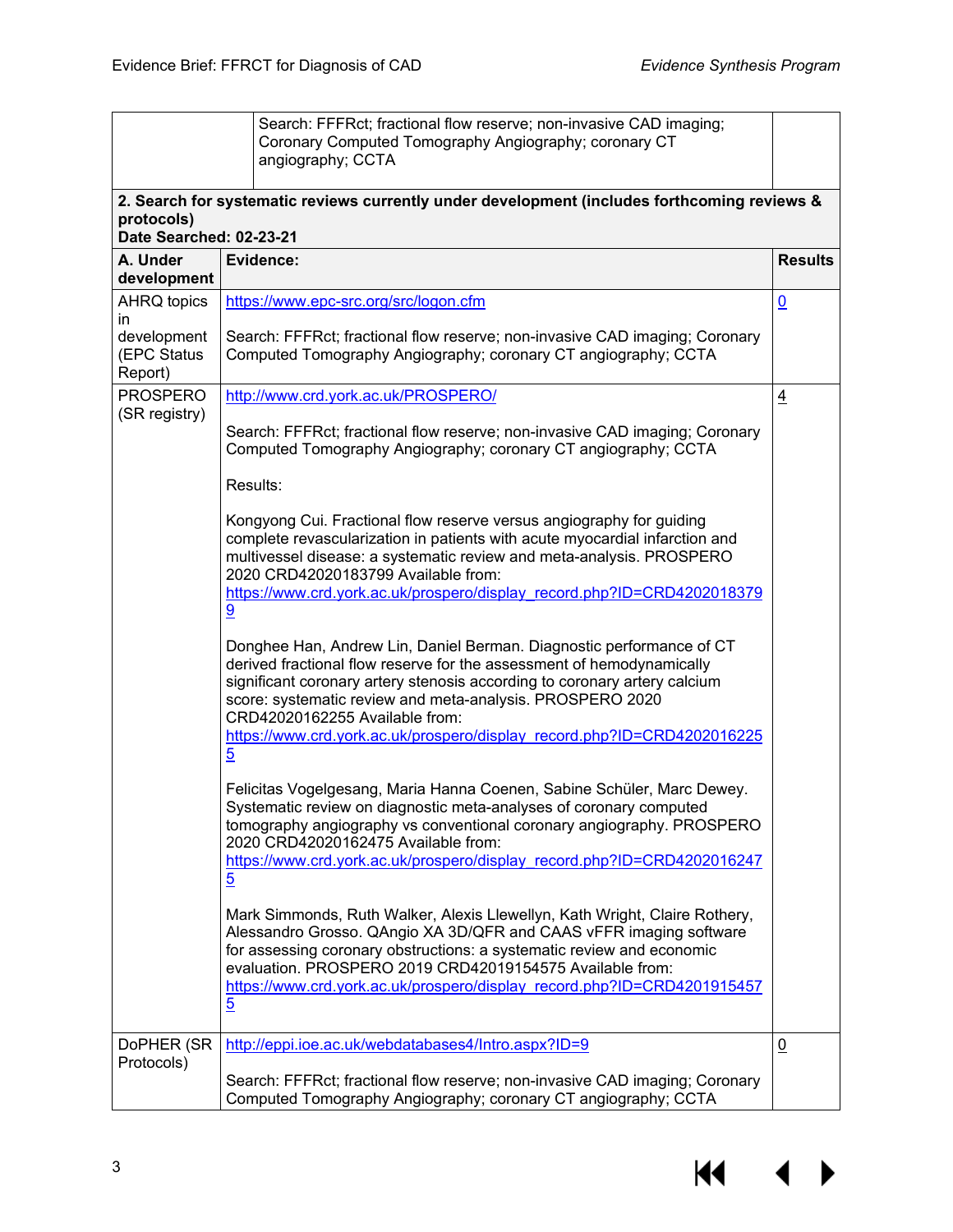$M \cdot 1$ 

| Cochrane<br>Database of                    | http://www.ohsu.edu/xd/education/library/ | <u> ଧ</u> |
|--------------------------------------------|-------------------------------------------|-----------|
| Systematic<br>Reviews:<br><b>Protocols</b> | Search: See strategy above                |           |

#### **Search for primary literature Date searched: 02-23-21**

|                 | 2016 SCAICHCU. 04-49-41                                                                                                                                                                            |                |  |  |
|-----------------|----------------------------------------------------------------------------------------------------------------------------------------------------------------------------------------------------|----------------|--|--|
|                 | MEDLINE [Ovid MEDLINE(R) ALL 1946 to February 22, 2021]                                                                                                                                            |                |  |  |
| #               | <b>Search Statement</b>                                                                                                                                                                            | <b>Results</b> |  |  |
| <u>1</u>        | (FFFRct or CT-FFR* or ctFFR* or FFRct* or CT-based FFR* or FFR CT or noninvasive<br>FFR or noninvasive fractional flow reserve or non-invasive FFR or non-invasive<br>fractional flow reserve).mp. | 376            |  |  |
| $\overline{2}$  | exp Fractional Flow Reserve, Myocardial/ or (Fractional Flow Reserve or FFR).mp.                                                                                                                   | 4878           |  |  |
| $\overline{3}$  | exp Computed Tomography Angiography/                                                                                                                                                               | 11297          |  |  |
| $\overline{4}$  | (Computed Tomography Angiogra* or CCTA or coronary CT angiogra* or CT coronary<br>angiogra*).mp.                                                                                                   | 21196          |  |  |
| $\overline{5}$  | $3$ or $4$                                                                                                                                                                                         | 21196          |  |  |
| $\overline{6}$  | $2$ and $5$                                                                                                                                                                                        | 663            |  |  |
| $\overline{7}$  | 1 or $6$                                                                                                                                                                                           | 733            |  |  |
| $\overline{8}$  | Limit 7 to english language                                                                                                                                                                        | 718            |  |  |
| $\overline{9}$  | Limit 8 to yr="2019-Current"                                                                                                                                                                       | 288            |  |  |
|                 | <b>CCRCT [EBM Reviews - Cochrane Central Register of Controlled Trials January 2021]</b>                                                                                                           |                |  |  |
| #               | <b>Search Statement</b>                                                                                                                                                                            | <b>Results</b> |  |  |
| $\overline{1}$  | (FFFRct or CT-FFR* or ctFFR* or FFRct* or CT-based FFR* or FFR CT or noninvasive<br>FFR or noninvasive fractional flow reserve or non-invasive FFR or non-invasive<br>fractional flow reserve).mp. | 48             |  |  |
|                 |                                                                                                                                                                                                    |                |  |  |
| $\overline{2}$  | exp Fractional Flow Reserve, Myocardial/ or (Fractional Flow Reserve or FFR).mp.                                                                                                                   | 701            |  |  |
| $\overline{3}$  | exp Computed Tomography Angiography/                                                                                                                                                               | 0              |  |  |
| $\overline{4}$  | (Computed Tomography Angiogra* or CCTA or coronary CT angiogra* or CT coronary<br>angiogra*).mp.                                                                                                   | 1308           |  |  |
| $\overline{5}$  | 3 or 4                                                                                                                                                                                             | 1308           |  |  |
| $\underline{6}$ | $2$ and $5$                                                                                                                                                                                        | 61             |  |  |
| $\overline{1}$  | 1 or $6$                                                                                                                                                                                           | 79             |  |  |
| 8               | Limit 7 to english language                                                                                                                                                                        | 60             |  |  |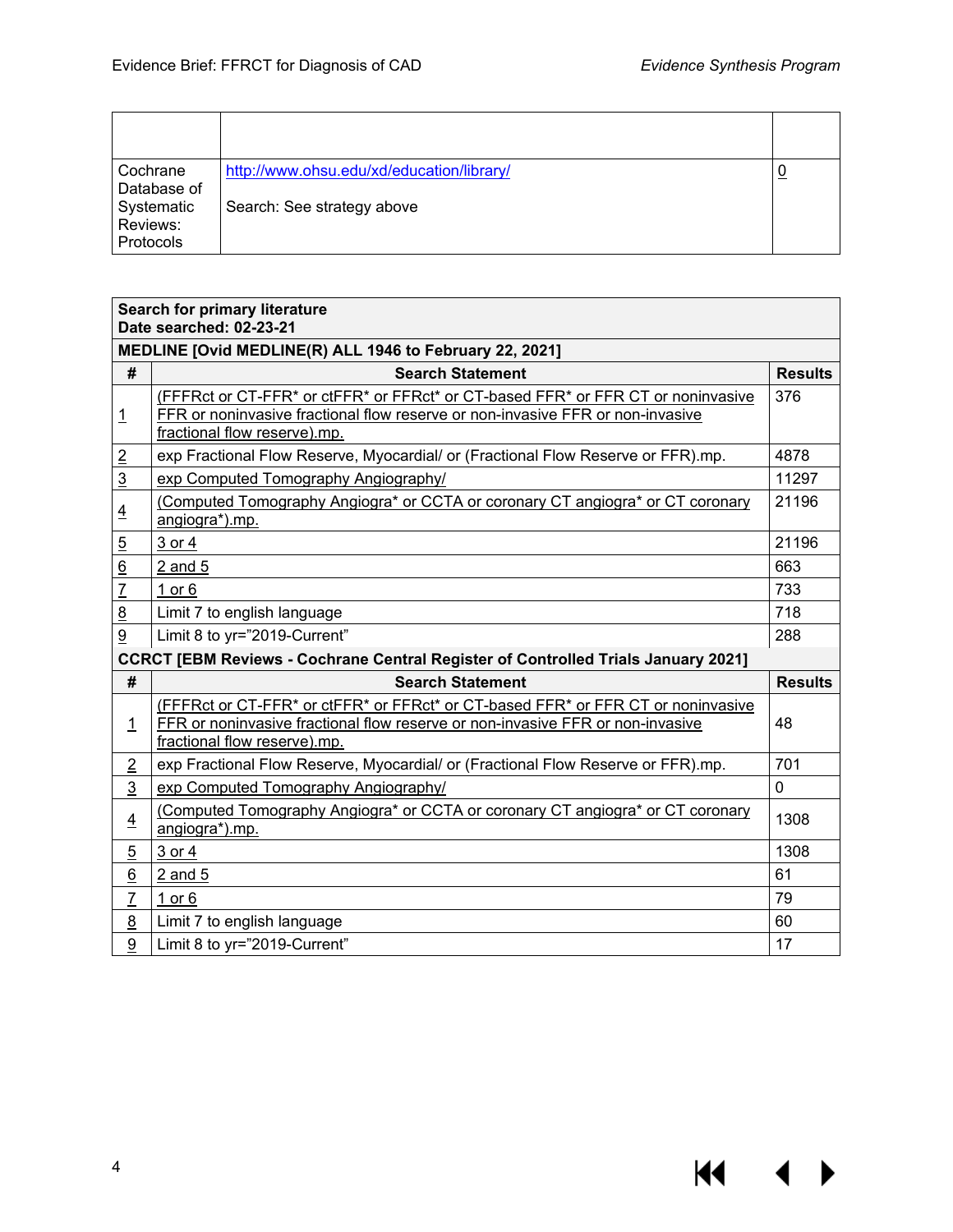## <span id="page-6-0"></span>**APPENDIX B. LIST OF EXCLUDED STUDIES**

Exclude reasons: 1=Ineligible population (*ie*, acute coronary syndrome), 2=Ineligible intervention (*ie*, non HeartFlow FFRCT), 3=Ineligible comparator, 4=Ineligible outcome, 5=Ineligible setting, 6=Ineligible study design, 7=Ineligible publication type, 8=Outdated or ineligible systematic review, 9=Non-English language, 10=Unable to retrieve full text, 11=Trial included in prioritized systematic review

| $\#$           | <b>Citation</b>                                                                                                                                                                                                                                                                    | <b>Exclude</b><br>reason |
|----------------|------------------------------------------------------------------------------------------------------------------------------------------------------------------------------------------------------------------------------------------------------------------------------------|--------------------------|
| $\mathbf{1}$   | ACR-NASCI-SPR Practice Parameter for the Performance and Interpretation of<br>Cardiac Computed Tomography (CT). 2017.                                                                                                                                                              | E <sub>2</sub>           |
| $\overline{2}$ | ACR-NASCI-SPR Practice Parameter for the Performance of Quantification of<br>Cardiovascular Computed Tomography (CT) and Magnetic Resonance Imaging (MRI).<br>2017.                                                                                                                | E <sub>2</sub>           |
| 3              | Al-Mallah MH, Ahmed AM. Controversies in the Use of Fractional Flow Reserve Form<br>Computed Tomography (FFRCT) vs Coronary Angiography. Current Cardiovascular<br>Imaging Reports. 2016;9(12).                                                                                    | E7                       |
| $\overline{4}$ | Andreini D, Mushtaq S, Pontone G, Rogers C, Pepi M, Bartorelli AL. Severe in-stent<br>restenosis missed by coronary CT angiography and accurately detected with<br>FFR <sub>CT</sub> . The international journal of cardiovascular imaging.<br>2017;33(1):119-120.                 | E <sub>6</sub>           |
| 5              | Artzner C, Daubert M, Ehieli W, et al. Impact of computed tomography (CT)-derived<br>fractional flow reserve on reader confidence for interpretation of coronary CT<br>angiography. European Journal of Radiology. 2018;108:242-248.                                               | E <sub>4</sub>           |
| 6              | Babakhani H, Sadeghipour P, Tashakori Beheshti A, et al. Diagnostic accuracy of two-<br>dimensional coronary angiographic-derived fractional flow reserve-Preliminary results.<br>Catheterization & Cardiovascular Interventions. 2020;27:27.                                      | E <sub>2</sub>           |
| $\overline{7}$ | Ball C, Pontone G, Rabbat M. Fractional flow reserve derived from coronary computed<br>tomography angiography datasets: the next frontier in noninvasive assessment of<br>coronary artery disease. Biomedical Research International. 2018;2018:2680430.                           | E7                       |
| 8              | Baumann S, Becher T, Schoepf UJ, et al. Fractional flow reserve derived by coronary<br>computed tomography angiography : A sophisticated analysis method for detecting<br>hemodynamically significant coronary stenosis. Herz. 2017;42(6):604-606.                                 | E7                       |
| 9              | Baumann S, Hirt M, Schoepf UJ, et al. Correlation of machine learning computed<br>tomography-based fractional flow reserve with instantaneous wave free ratio to detect<br>hemodynamically significant coronary stenosis. Clinical Research in Cardiology.<br>2020;109(6):735-745. | E2                       |
| 10             | Baumann S, Lossnitzer D, Renker M, Borggrefe M, Akin I. Coronary Computed<br>Tomography Angiography-Derived Fractional Flow Reserve Assessment: Many Roads<br>to Reach the Same Goal. Circulation Journal. 2018;82(9):2448.                                                        | E7                       |
| 11             | Baumann S, Renker M, Akin I, Borggrefe M, Schoepf UJ. FFR-Derived From Coronary<br>CT Angiography Using Workstation-Based Approaches. Jacc: Cardiovascular<br>Imaging. 2017;10(4):497-498.                                                                                         | E7                       |
| 12             | Baumann S, Renker M, Hetjens S, et al. Comparison of coronary computed<br>tomography angiography-derived vs invasive fractional flow reserve assessment:<br>meta-analysis with subgroup evaluation of intermediate stenosis. Academic Radiology.<br>2016;23(11):1402-1411.         | E <sub>8</sub>           |
| 13             | Baumann S, Renker M, Schoepf UJ, et al. Gender differences in the diagnostic<br>performance of machine learning coronary CT angiography-derived fractional flow                                                                                                                    | E <sub>2</sub>           |

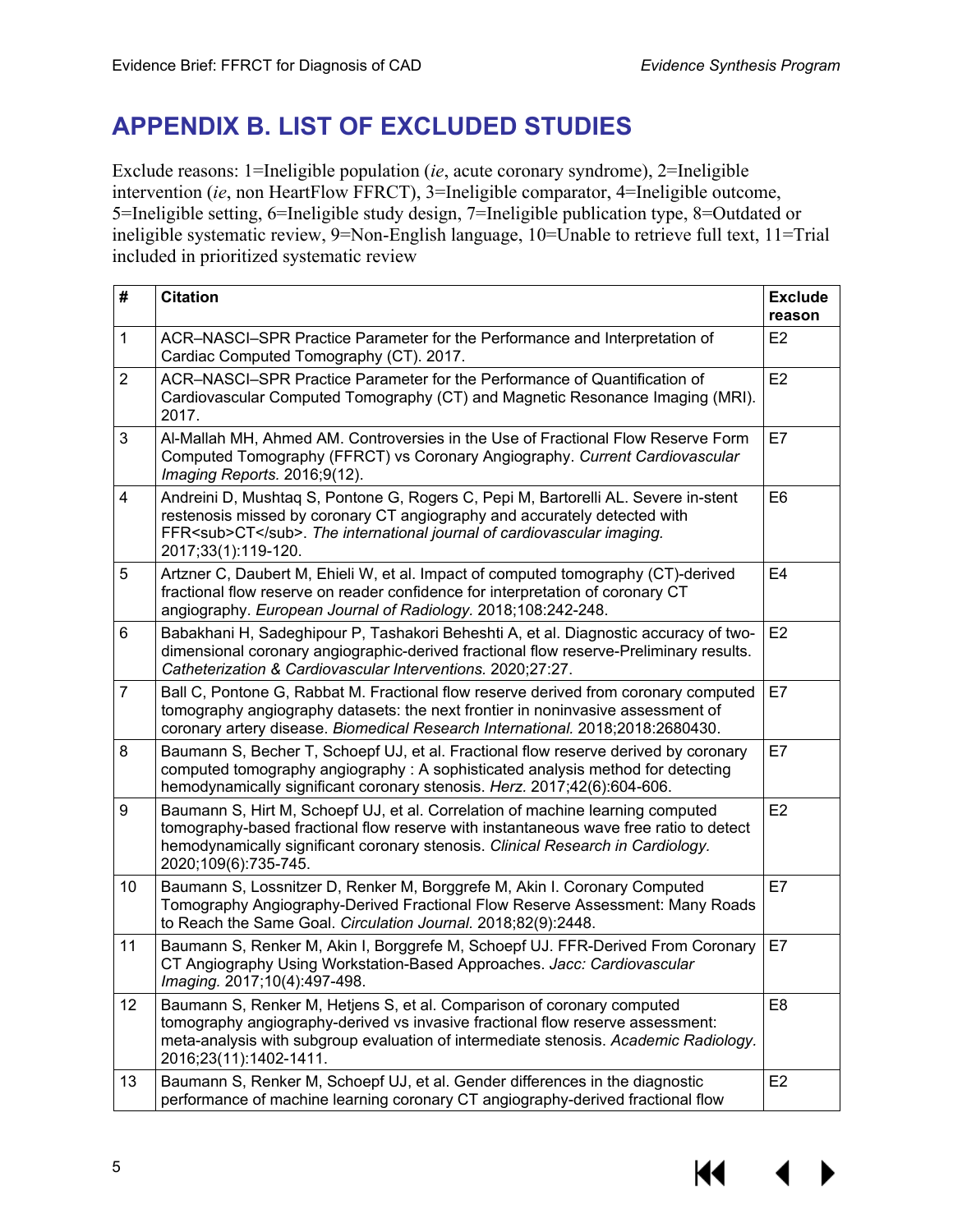|    | reserve -results from the MACHINE registry. European Journal of Radiology.<br>2019;119:108657.                                                                                                                                                                                                       |                |
|----|------------------------------------------------------------------------------------------------------------------------------------------------------------------------------------------------------------------------------------------------------------------------------------------------------|----------------|
| 14 | Beg F, Rehman H, Chamsi-Pasha MA, et al. Association between<br>FFR <sub>CT</sub> and instantaneous wave-free ratio (iFR) of intermediate lesions<br>on coronary computed tomography angiography. Cardiovascular Revascularization<br>Medicine. 2020;26:26.                                          | E <sub>4</sub> |
| 15 | Benton SM, Tesche C, De Cecco CN, Duguay TM, Schoepf UJ, Bayer RR, II.<br>Noninvasive Derivation of Fractional Flow Reserve From Coronary Computed<br>Tomographic Angiography: A Review. Journal of Thoracic Imaging. 2018;33(2):88-96.                                                              | E7             |
| 16 | Bernhardt P, Walcher T, Rottbauer W, Wohrle J. Quantification of myocardial<br>perfusion reserve at 1.5 and 3.0 Tesla: a comparison to fractional flow reserve.<br>International Journal of CaXIArdiovascular Imaging. 2012;28(8):2049-2056.                                                         | E2             |
| 17 | Bilbey N, Blanke P, Naoum C, Arepalli CD, Norgaard BL, Leipsic J. Potential impact of<br>clinical use of noninvasive FFRCT on radiation dose exposure and downstream<br>clinical event rate. Clinical Imaging. 2016;40(5):1055-1060.                                                                 | E <sub>6</sub> |
| 18 | Cademartiri F, Seitun S, Clemente A, et al. Myocardial blood flow quantification for<br>evaluation of coronary artery disease by computed tomography. Cardiovascular<br>Diagnosis & Therapy. 2017;7(2):129-150.                                                                                      | E7             |
| 19 | Cheruvu C, Naoum C, Blanke P, Norgaard B, Leipsic J. Beyond Stenosis With<br>Fractional Flow Reserve Via Computed Tomography and Advanced Plaque Analyses<br>for the Diagnosis of Lesion-Specific Ischemia. Canadian Journal of Cardiology.<br>2016;32(11):e1-1315.                                  | E7             |
| 20 | Chinnaiyan KM, Akasaka T, Amano T, et al. Rationale, design and goals of the<br>HeartFlow assessing diagnostic value of non-invasive FFRCT in Coronary Care<br>(ADVANCE) registry. Journal of Cardiovascular Computed Tomography.<br>2017;11(1):62-67.                                               | E7             |
| 21 | Chinnaiyan KM, Safian RD, Gallagher ML, et al. Clinical Use of CT-Derived Fractional<br>Flow Reserve in the Emergency Department. Jacc: Cardiovascular Imaging.<br>2020;13(2 Pt 1):452-461.                                                                                                          | E1             |
| 22 | Chung JH, Lee KE, Nam CW, et al. Diagnostic Performance of a Novel Method for<br>Fractional Flow Reserve Computed from Noninvasive Computed Tomography<br>Angiography (NOVEL-FLOW Study). American Journal of Cardiology.<br>2017;120(3):362-368.                                                    | E11            |
| 23 | Coenen A, Kim YH, Kruk M, et al. Diagnostic accuracy of a machine-learning<br>approach to coronary computed tomographic angiography-based fractional flow<br>reserve result from the MACHINE Consortium. Circulation: Cardiovascular Imaging.<br>2018;11(6):e007217.                                 | E <sub>2</sub> |
| 24 | Coenen A, Lubbers MM, Kurata A, et al. Fractional flow reserve computed from<br>noninvasive CT angiography data: diagnostic performance of an on-site clinician-<br>operated computational fluid dynamics algorithm. Radiology. 2015;274(3):674-683.                                                 | E <sub>2</sub> |
| 25 | Coenen A, Rossi A, Lubbers MM, et al. Integrating CT Myocardial Perfusion and CT-<br>FFR in the Work-Up of Coronary Artery Disease. JACC Cardiovascular imaging.<br>2017;10(7):760-770.                                                                                                              | E <sub>2</sub> |
| 26 | Cook CM, Petraco R, Shun-Shin MJ, et al. Diagnostic accuracy of computed<br>tomography-derived fractional flow reserve a systematic review. JAMA Cardiology.<br>2017;2(7):803-810.                                                                                                                   | E <sub>8</sub> |
| 27 | Danad I, Szymonifka J, Twisk JWR, et al. Diagnostic performance of cardiac imaging<br>methods to diagnose ischaemia-causing coronary artery disease when directly<br>compared with fractional flow reserve as a reference standard: A meta-analysis.<br>European Heart Journal. 2017;38(13):991-998. | E <sub>8</sub> |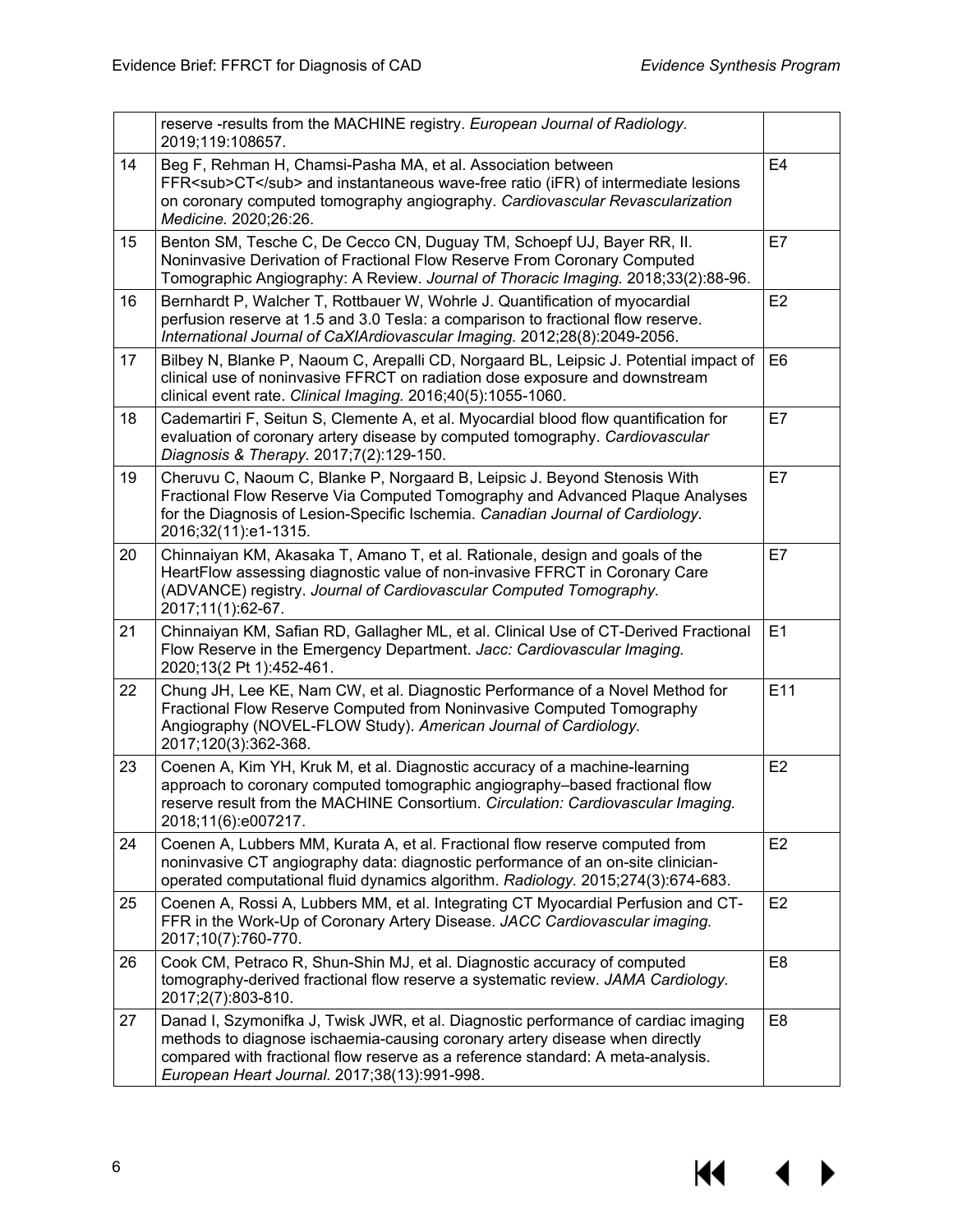| 28 | De Geer J, Sandstedt M, Björkholm A, et al. Software-based on-site estimation of<br>fractional flow reserve using standard coronary CT angiography data. Acta<br>Radiologica. 2016;57(10):1186-1192.                                                                                                                 | E2             |
|----|----------------------------------------------------------------------------------------------------------------------------------------------------------------------------------------------------------------------------------------------------------------------------------------------------------------------|----------------|
| 29 | Deng SB, Jing XD, Wang J, et al. Diagnostic performance of noninvasive fractional<br>flow reserve derived from coronary computed tomography angiography in coronary<br>artery disease: A systematic review and meta-analysis. International journal of<br>cardiology. 2015;184:703-709.                              | E <sub>8</sub> |
| 30 | Di Jiang M, Zhang XL, Liu H, et al. The effect of coronary calcification on diagnostic<br>performance of machine learning-based CT-FFR: a Chinese multicenter study.<br>European Radiology. 2021;31(3):1482-1493.                                                                                                    | E2             |
| 31 | Ding A, Qiu G, Lin W, et al. Diagnostic performance of noninvasive fractional flow<br>reserve derived from coronary computed tomography angiography in ischemia-<br>causing coronary stenosis: a meta-analysis. Japanese Journal of Radiology.<br>2016;34(12):795-808.                                               | E <sub>8</sub> |
| 32 | Donnelly PM, Kolossváry M, Karády J, et al. Experience With an On-Site Coronary<br>Computed Tomography-Derived Fractional Flow Reserve Algorithm for the<br>Assessment of Intermediate Coronary Stenoses. American Journal of Cardiology.<br>2018;121(1):9-13.                                                       | E <sub>2</sub> |
| 33 | Douglas PS, Hoffmann U, Patel MR, et al. Outcomes of anatomical versus functional<br>testing for coronary artery disease. New England Journal of Medicine.<br>2015;372(14):1291-1300.                                                                                                                                | E <sub>2</sub> |
| 34 | Duguay TM, Tesche C, Vliegenthart R, et al. Coronary Computed Tomographic<br>Angiography-Derived Fractional Flow Reserve Based on Machine Learning for Risk<br>Stratification of Non-Culprit Coronary Narrowings in Patients with Acute Coronary<br>Syndrome. American Journal of Cardiology. 2017;120(8):1260-1266. | E <sub>4</sub> |
| 35 | Eberhard M, Nadarevic T, Cousin A, et al. Machine learning-based CT fractional flow<br>reserve assessment in acute chest pain: first experience. Cardiovascular Diagnosis &<br>Therapy. 2020;10(4):820-830.                                                                                                          | E2             |
| 36 | Eckert J. Coronary CTA with FFRCT: a safe strategy for diagnosis of CAD?<br>Kardiologe. 2016;10(6):336-338.                                                                                                                                                                                                          | E <sub>9</sub> |
| 37 | ECRI Institute. FFRct Software (HeartFlow, Inc.) for Evaluating Coronary Artery<br>Disease: Product Brief. ECRI Institute;2017.                                                                                                                                                                                      | E <sub>8</sub> |
| 38 | Eftekhari A, Min J, Achenbach S, et al. Fractional flow reserve derived from coronary<br>computed tomography angiography: diagnostic performance in hypertensive and<br>diabetic patients. European Heart Journal Cardiovascular Imaging. 2017;18(12):1351-<br>1360.                                                 | E11            |
| 39 | Fearon WF, Lee JH. Pulling the RIPCORD: FFRCT to Improve Interpretation of<br>Coronary CT Angiography». JACC: Cardiovascular Imaging. 2016;9(10):1195-1197.                                                                                                                                                          | E7             |
| 40 | Feldmann K, Cami E, Safian RD. Planning percutaneous coronary interventions using<br>computed tomography angiography and fractional flow reserve-derived from computed<br>tomography: A state-of-the-art review. Catheterization and Cardiovascular<br>Interventions. 2018.                                          | E7             |
| 41 | Ferencik M, Lu MT, Mayrhofer T, et al. Non-invasive fractional flow reserve derived<br>from coronary computed tomography angiography in patients with acute chest pain:<br>Subgroup analysis of the ROMICAT II trial. Journal of cardiovascular computed<br>tomography. 2019;13(4):196-202.                          | E1             |
| 42 | Fordyce CB, Douglas PS. Optimal non-invasive imaging test selection for the<br>diagnosis of ischaemic heart disease. Heart. 2016;102(7):555-564.                                                                                                                                                                     | E7             |
| 43 | Fordyce CB, Newby DE, Douglas PS. Diagnostic strategies for the evaluation of chest<br>pain clinical implications from SCOT-HEART and PROMISE. Journal of the American<br>College of Cardiology. 2016;67(7):843-852.                                                                                                 | E7             |

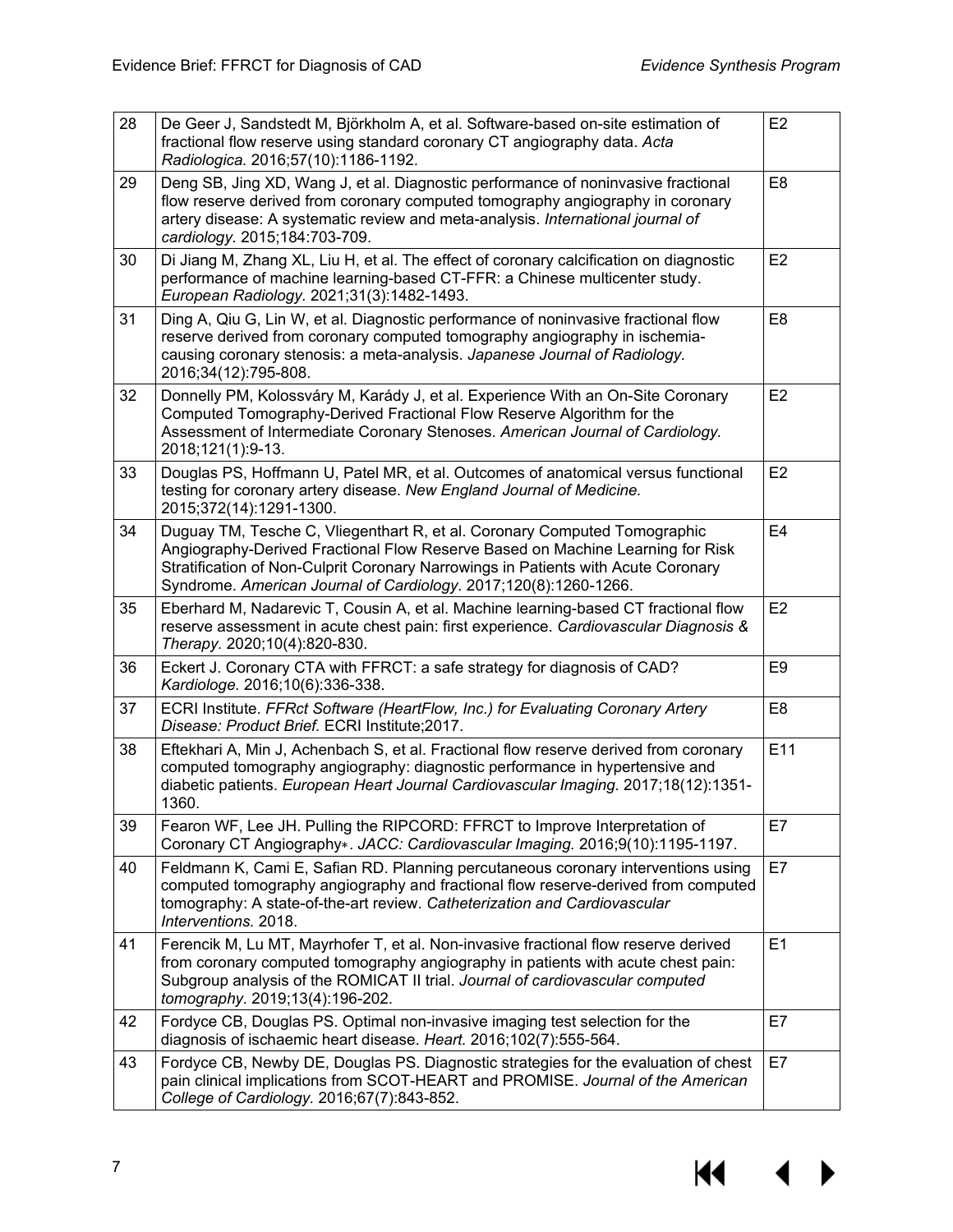| 44 | Fractional Flow Reserve Derived From Computed Tomography Coronary Angiography<br>in the Assessment and Management of Stable Chest Pain. 2017.                                                                                                                                                                                 | E7             |
|----|-------------------------------------------------------------------------------------------------------------------------------------------------------------------------------------------------------------------------------------------------------------------------------------------------------------------------------|----------------|
| 45 | Fujimoto S, Kawasaki T, Kumamaru KK, et al. Diagnostic performance of on-site<br>computed CT-fractional flow reserve based on fluid structure interactions: comparison<br>with invasive fractional flow reserve and instantaneous wave-free ratio. European<br>Heart Journal Cardiovascular Imaging. 2018;20(3):343-352.      | E2             |
| 46 | Fujimoto S, Kawasaki T, Kumamaru KK, et al. Diagnostic performance of on-site<br>computed CT-fractional flow reserve based on fluid structure interactions: comparison<br>with invasive fractional flow reserve and instantaneous wave-free ratio. European<br>heart journal cardiovascular Imaging. 2019;20(3):343-352.      | E2             |
| 47 | Gaur S, Achenbach S, Leipsic J, et al. Rationale and design of the HeartFlowNXT<br>(HeartFlow analysis of coronary blood flow using CT angiography: NeXt sTeps) study.<br>Journal of Cardiovascular Computed Tomography. 2013;7(5):279-288.                                                                                   | E7             |
| 48 | Gaur S, Bezerra HG, Lassen JF, et al. Fractional flow reserve derived from coronary<br>CT angiography: variation of repeated analyses. Journal of Cardiovascular Computed<br>Tomography. 2014;8(4):307-314.                                                                                                                   | E <sub>4</sub> |
| 49 | Gaur S, Øvrehus KA, Dey D, et al. Coronary plaque quantification and fractional flow<br>reserve by coronary computed tomography angiography identify ischaemia-causing<br>lesions. European Heart Journal. 2016;37(15):1220-1227.                                                                                             | E <sub>4</sub> |
| 50 | Ghekiere O, Bielen J, Leipsic J, et al. Correlation of FFR-derived from CT and stress<br>perfusion CMR with invasive FFR in intermediate-grade coronary artery stenosis. The<br>international journal of cardiovascular imaging. 2019;35(3):559-568.                                                                          | E <sub>4</sub> |
| 51 | Giannopoulos AA, Tang A, Ge Y, et al. Diagnostic performance of a Lattice<br>Boltzmann-based method for CT-based fractional flow reserve. Eurointervention.<br>2018;13(14):1696-1704.                                                                                                                                         | E2             |
| 52 | Gognieva D, Mitina Y, Gamilov T, et al. Noninvasive Assessment of the Fractional<br>Flow Reserve with the CT FFRc 1D Method: Final Results of a Pilot Study. Global<br>heart. 2021;16(1):1.                                                                                                                                   | E2             |
| 53 | Guo W, Lin Y, Taniguchi A, et al. Prospective comparison of integrated on-site CT-<br>fractional flow reserve and static CT perfusion with coronary CT angiography for<br>detection of flow-limiting coronary stenosis. European Radiology. 2021;06:06.                                                                       | E2             |
| 54 | Hachamovitch R, Nutter B, Hlatky MA, et al. Patient management after noninvasive<br>cardiac imaging results from SPARC (Study of myocardial perfusion and coronary<br>anatomy imaging roles in coronary artery disease). Journal of the American College of<br>Cardiology. 2012;59(5):462-474.                                | E2             |
| 55 | Hecht HS, Narula J, Fearon WF. Fractional flow reserve and coronary computed<br>tomographic angiography: a review and critical analysis. Circulation Research.<br>2016;119(2):300-316.                                                                                                                                        | E7             |
| 56 | Hoffmann U, Ferencik M, Udelson JE, et al. Prognostic Value of Noninvasive<br>Cardiovascular Testing in Patients With Stable Chest Pain: Insights From the<br>PROMISE Trial (Prospective Multicenter Imaging Study for Evaluation of Chest Pain).<br>Circulation. 2017;135(24):2320-2332.                                     | E <sub>2</sub> |
| 57 | Hu X, Yang M, Han L, Du Y. Diagnostic performance of machine-learning-based<br>computed fractional flow reserve (FFR) derived from coronary computed tomography<br>angiography for the assessment of myocardial ischemia verified by invasive FFR.<br>International Journal of Cardiovascular Imaging. 2018;34(12):1987-1996. | E <sub>2</sub> |
| 58 | Hulten EA. Does FFRCT have proven utility as a gatekeeper prior to invasive<br>angiography? Journal of Nuclear Cardiology. 2017;24(5):1619-1625.                                                                                                                                                                              | E7             |
| 59 | Hulten E, Blankstein R, Di Carli MF. The value of noninvasive computed tomography<br>derived fractional flow reserve in our current approach to the evaluation of coronary<br>artery stenosis. Current Opinion in Cardiology. 2016;31(6):670-676.                                                                             | E7             |

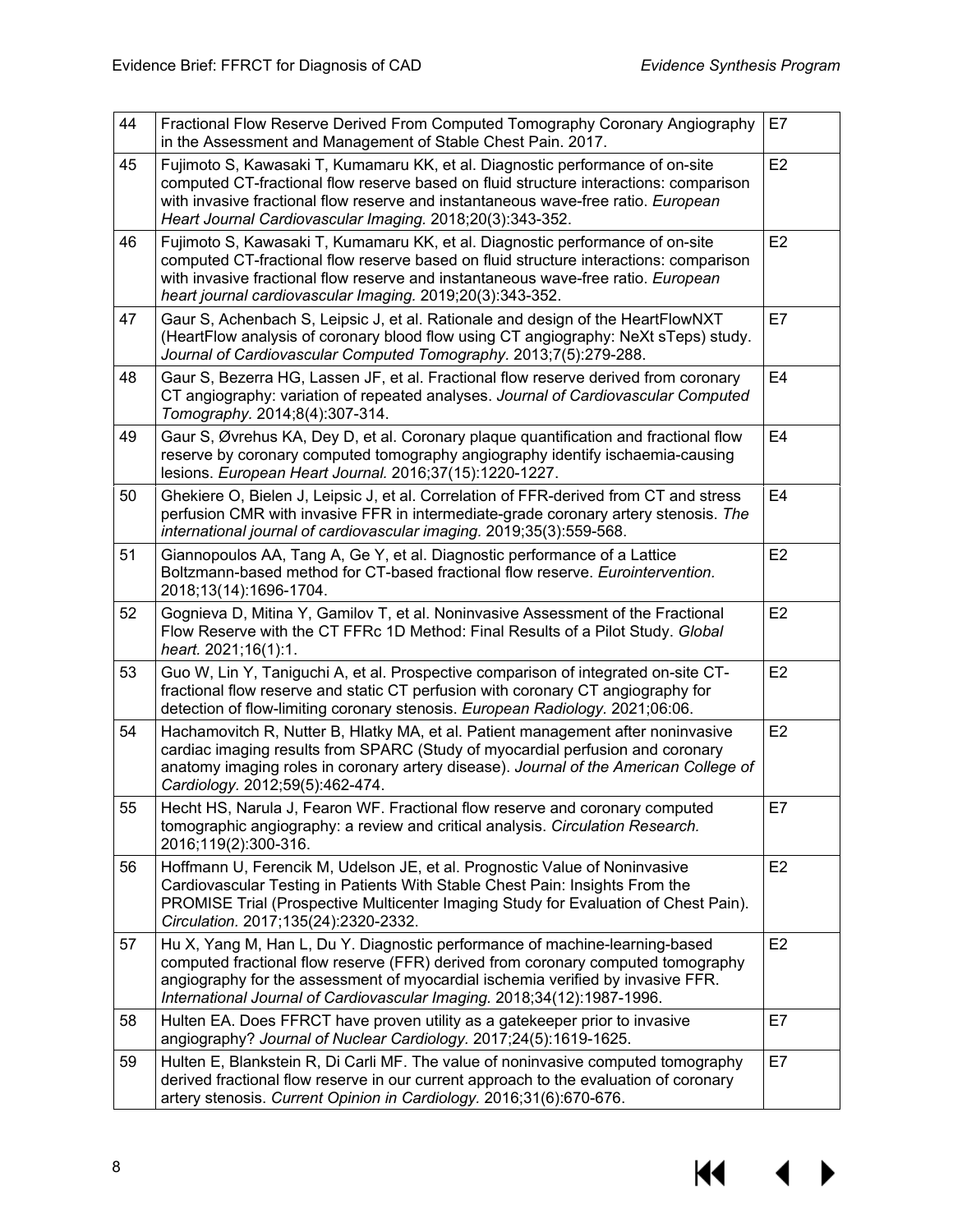| 60 | Hulten E, Di Carli MF. FFRCT: Solid PLATFORM or thin ice? Journal of the American<br>College of Cardiology. 2015;66(21):2324-2328.                                                                                                                                                                                                                                 | E7             |
|----|--------------------------------------------------------------------------------------------------------------------------------------------------------------------------------------------------------------------------------------------------------------------------------------------------------------------------------------------------------------------|----------------|
| 61 | Hwang D, Lee JM, Koo BK. Physiologic assessment of coronary artery disease: Focus<br>on fractional flow reserve. Korean Journal of Radiology. 2016;17(3):307-320.                                                                                                                                                                                                  | E7             |
| 62 | Ihdayhid AR, Sakaguchi T, Linde JJ, et al. Performance of computed tomography-<br>derived fractional flow reserve using reduced-order modelling and static computed<br>tomography stress myocardial perfusion imaging for detection of haemodynamically<br>significant coronary stenosis. European Heart Journal Cardiovascular Imaging.<br>2018;19(11):1234-1243. | E <sub>2</sub> |
| 63 | Karady J, Mayrhofer T, Ivanov A, et al. Cost-effectiveness Analysis of Anatomic vs<br>Functional Index Testing in Patients With Low-Risk Stable Chest Pain. JAMA Network<br>Open. 2020;3(12):e2028312.                                                                                                                                                             | E <sub>6</sub> |
| 64 | Kato E, Fujimoto S, Kumamaru KK, et al. Adjustment of CT-fractional flow reserve<br>based on fluid-structure interaction underestimation to minimize 1-year cardiac events.<br>Heart & Vessels. 2020;35(2):162-169.                                                                                                                                                | E2             |
| 65 | Kawaji T, Shiomi H, Morishita H, et al. Feasibility and diagnostic performance of<br>fractional flow reserve measurement derived from coronary computed tomography<br>angiography in real clinical practice. International Journal of Cardiovascular Imaging.<br>2017;33(2):271-281.                                                                               | E11            |
| 66 | Kawashima H, Pompilio G, Andreini D, et al. Safety and feasibility evaluation of<br>planning and execution of surgical revascularisation solely based on coronary CTA<br>and FFR <sub>CT</sub> in patients with complex coronary artery disease: study<br>protocol of the FASTTRACK CABG study. BMJ Open. 2020;10(12):e038152.                                     | E7             |
| 67 | Kerut EK, Turner M. Fractional flow reserve-CT assessment of coronary stenosis.<br>Echocardiography. 2018;35(5):730-732.                                                                                                                                                                                                                                           | E7             |
| 68 | Kim KH, Doh JH, Koo BK, et al. A novel noninvasive technology for treatment planning<br>using virtual coronary stenting and computed tomography-derived computed fractional<br>flow reserve. JACC Cardiovascular Interventions. 2014;7(1):72-78.                                                                                                                   | E11            |
| 69 | Kim SH, Kang SH, Chung WY, et al. Validation of the diagnostic performance of<br>'HeartMedi V.1.0', a novel CT-derived fractional flow reserve measurement, for<br>patients with coronary artery disease: a study protocol. BMJ Open.<br>2020;10(7):e037780.                                                                                                       | E2             |
| 70 | Kim HJ, Vignon-Clementel IE, Coogan JS, Figueroa CA, Jansen KE, Taylor CA.<br>Patient-specific modeling of blood flow and pressure in human coronary arteries.<br>Annals of Biomedical Engineering. 2010;38(10):3195-3209.                                                                                                                                         | E2             |
| 71 | Kishi S, Giannopoulos AA, Tang A, et al. Fractional flow reserve estimated at coronary<br>CT angiography in intermediate lesions: comparison of diagnostic accuracy of different<br>methods to determine coronary flow distribution. Radiology. 2018;287(1):76-84.                                                                                                 | E2             |
| 72 | Kitabata H, Leipsic J, Patel MR, et al. Incidence and predictors of lesion-specific<br>ischemia by FFRCT: Learnings from the international ADVANCE registry. Journal of<br>Cardiovascular Computed Tomography. 2018;12(2):95-100.                                                                                                                                  | E <sub>4</sub> |
| 73 | Knaapen P. FFR <sub>CT</sub> Versus SPECT to Diagnose Coronary Artery<br>Disease: Toward a Tailored Approach. Jacc: Cardiovascular Imaging.<br>2018;11(11):1651-1653.                                                                                                                                                                                              | E7             |
| 74 | Ko BS, Cameron JD, Munnur RK, et al. Noninvasive CT-Derived FFR Based<br>on Structural and Fluid Analysis: A Comparison With Invasive FFR for Detection of<br>Functionally Significant Stenosis. JACC: Cardiovascular Imaging. 2017;10(6):663-673.                                                                                                                 | E <sub>2</sub> |
| 75 | Ko BS, Wong DT, Norgaard BL, et al. Diagnostic Performance of Transluminal<br>Attenuation Gradient and Noninvasive Fractional Flow Reserve Derived from 320-<br>Detector Row CT Angiography to Diagnose Hemodynamically Significant Coronary<br>Stenosis: An NXT Substudy. Radiology. 2016;279(1):75-83.                                                           | E <sub>2</sub> |

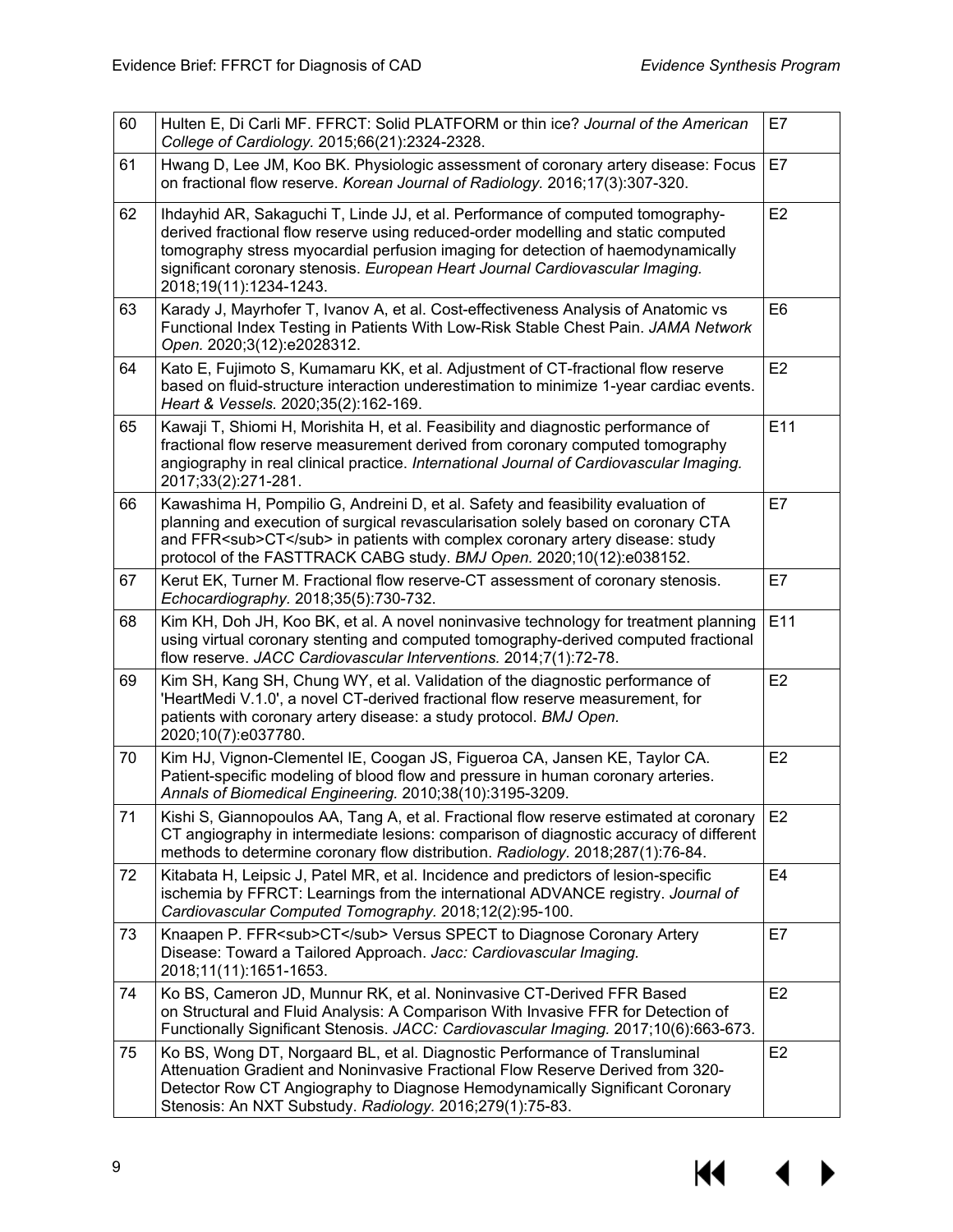| 76 | Kolossváry M, Szilveszter B, Merkely B, Maurovich-Horvat P. Plaque imaging with CT-<br>A comprehensive review on coronary CT angiography based risk assessment.<br>Cardiovascular Diagnosis and Therapy. 2017;7(5):489-506.                                                                                                                                                                                                 | E7             |
|----|-----------------------------------------------------------------------------------------------------------------------------------------------------------------------------------------------------------------------------------------------------------------------------------------------------------------------------------------------------------------------------------------------------------------------------|----------------|
| 77 | Koo B-K, Erglis A, Doh J-H, et al. Diagnosis of ischemia-causing coronary stenoses by<br>noninvasive fractional flow reserve computed from coronary computed tomographic<br>angiograms: results from the prospective multicenter DISCOVER-FLOW (Diagnosis of<br>Ischemia-Causing Stenoses Obtained Via Noninvasive Fractional Flow Reserve)<br>Study. Journal of the American College of Cardiology. 2011;58(19):1989-1997. | E11            |
| 78 | Krievins D, Zellans E, Latkovskis G, et al. Diagnosis and management of silent<br>coronary ischemia in patients undergoing carotid endarterectomy. Journal of Vascular<br>Surgery. 2021;73(2):533-541.                                                                                                                                                                                                                      | E1             |
| 79 | Krievins D, Zellans E, Latkovskis G, et al. Pre-operative Diagnosis of Silent Coronary<br>Ischaemia May Reduce Post-operative Death and Myocardial Infarction and Improve<br>Survival of Patients Undergoing Lower Extremity Surgical Revascularisation.<br>European Journal of Vascular & Endovascular Surgery. 2020;60(3):411-420.                                                                                        | E1             |
| 80 | Kueh SH, Boroditsky M, Leipsic J. Fractional flow reserve computed tomography in<br>the evaluation of coronary artery disease. Cardiovascular Diagnosis and Therapy.<br>2017;7(5):463-474.                                                                                                                                                                                                                                  | E7             |
| 81 | Kumamaru KK, Fujimoto S, Otsuka Y, et al. Diagnostic accuracy of 3D deep-learning-<br>based fully automated estimation of patient-level minimum fractional flow reserve from<br>coronary computed tomography angiography. European heart journal cardiovascular<br>Imaging. 2020;21(4):437-445.                                                                                                                             | E <sub>2</sub> |
| 82 | Kurata A, Fukuyama N, Hirai K, et al. On-Site Computed Tomography-Derived<br>Fractional Flow Reserve Using a Machine-Learning Algorithm - Clinical Effectiveness<br>in a Retrospective Multicenter Cohort. Circulation Journal. 2019;83(7):1563-1571.                                                                                                                                                                       | E2             |
| 83 | Leber WA. Is FFR-CT a "game changer" in the diagnostic management of stable<br>coronary artery disease? Herz. 2016;41(5):398-404.                                                                                                                                                                                                                                                                                           | E7             |
| 84 | Lee JH, Hartaigh BÓ, Han D, Rizvi A, Lin FY, Min JK. Fractional flow reserve<br>measurement by computed tomography: An alternative to the stress test.<br>Interventional Cardiology Review. 2016;11(2):105-109.                                                                                                                                                                                                             | E7             |
| 85 | Leipsic JA, Koweek LH. CT fractional flow reserve for stable coronary artery disease:<br>The ongoing journey. Radiology. 2018;287(1):85-86.                                                                                                                                                                                                                                                                                 | E7             |
| 86 | Leipsic J, Weir-McCall J, Blanke P. FFR <sub>CT</sub> for Complex Coronary Artery<br>Disease Treatment Planning: New Opportunities. Interventional Cardiology.<br>2018;13(3):126-128.                                                                                                                                                                                                                                       | E7             |
| 87 | Li Y, Qiu H, Hou Z, et al. Additional value of deep learning computed tomographic<br>angiography-based fractional flow reserve in detecting coronary stenosis and<br>predicting outcomes. Acta Radiologica. 2021:284185120983977.                                                                                                                                                                                           | E2             |
| 88 | Li Y, Yu M, Dai X, et al. Detection of Hemodynamically Significant Coronary Stenosis:<br>CT Myocardial Perfusion versus Machine Learning CT Fractional Flow Reserve.<br>Radiology. 2019;293(2):305-314.                                                                                                                                                                                                                     | E <sub>2</sub> |
| 89 | Li Z, Zhang J, Xu L, et al. Diagnostic Accuracy of a Fast Computational Approach to<br>Derive Fractional Flow Reserve From Coronary CT Angiography. Jacc: Cardiovascular<br>Imaging. 2020;13(1 Pt 1):172-175.                                                                                                                                                                                                               | E <sub>2</sub> |
| 90 | Liu X, Peng C, Xia Y, et al. Hemodynamics analysis of the serial stenotic coronary<br>arteries. BioMedical Engineering Online. 2017;16(1).                                                                                                                                                                                                                                                                                  | E <sub>2</sub> |
| 91 | Liu X, Wang Y, Zhang H, et al. Evaluation of fractional flow reserve in patients with<br>stable angina: can CT compete with angiography? European Radiology.<br>2019;29(7):3669-3677.                                                                                                                                                                                                                                       | E2             |
| 92 | Lobanova I, Qureshi AI. Editorial to 1-year outcomes of FFRCT-guided care in patients<br>with suspected coronary disease. Cardiovascular Diagnosis and Therapy.                                                                                                                                                                                                                                                             | E7             |

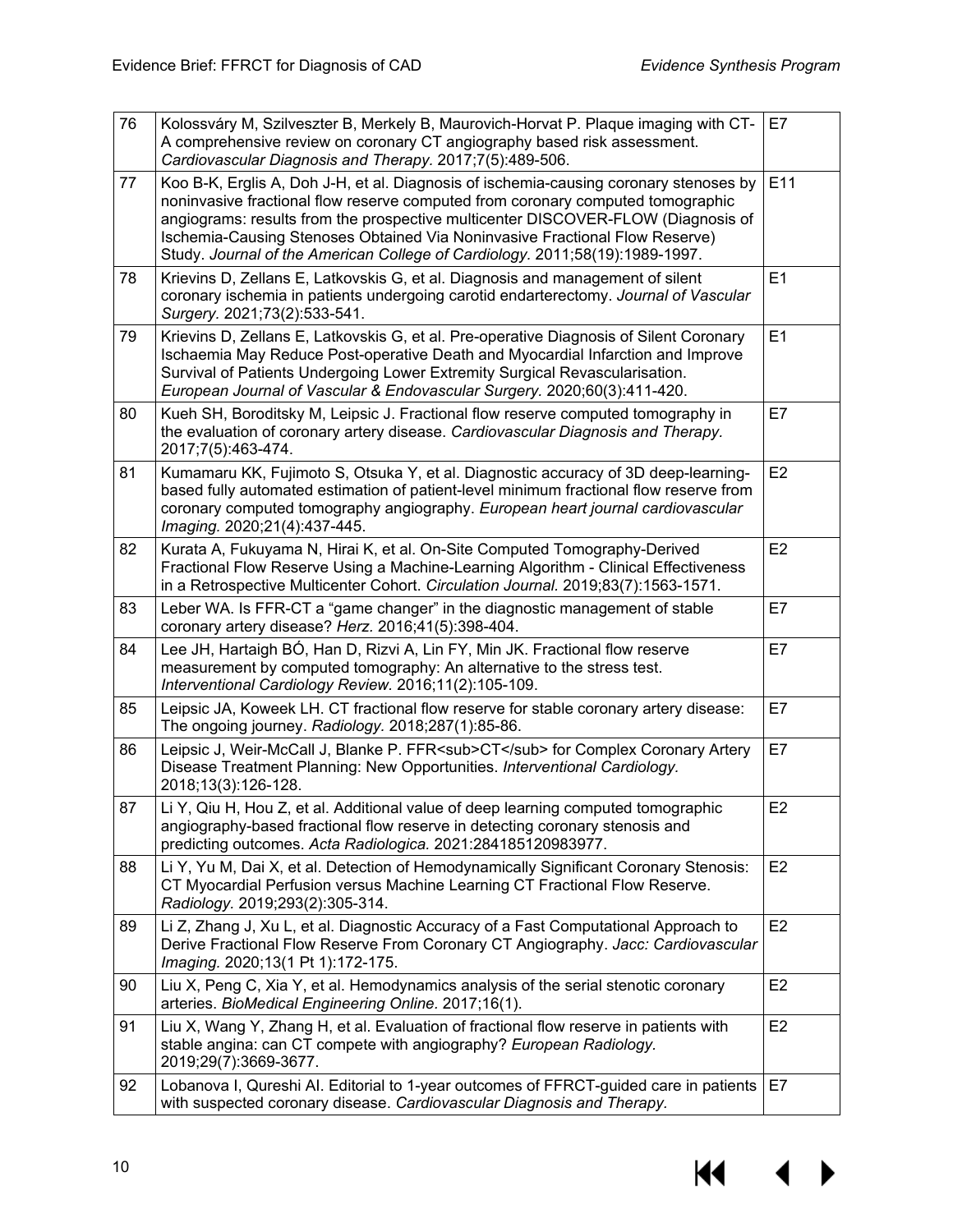|     | 2017;7:S115-S118.                                                                                                                                                                                                                                                                                                                                                      |                |
|-----|------------------------------------------------------------------------------------------------------------------------------------------------------------------------------------------------------------------------------------------------------------------------------------------------------------------------------------------------------------------------|----------------|
| 93  | Lossnitzer D, Chandra L, Rutsch M, et al. Additional Value of Machine-Learning<br>Computed Tomographic Angiography-Based Fractional Flow Reserve Compared to<br>Standard Computed Tomographic Angiography. Journal of Clinical Medicine.<br>2020;9(3):03.                                                                                                              | E <sub>2</sub> |
| 94  | Lu MT, Ferencik M, Roberts RS, et al. Noninvasive FFR derived from coronary CT<br>angiography: management and outcomes in the PROMISE trial. JACC:<br>Cardiovascular Imaging. 2017;10(11):1350-1358.                                                                                                                                                                   | E <sub>4</sub> |
| 95  | Mahmoudi M, Nicholas Z, Nuttall J, et al. Fractional Flow Reserve Derived from<br>Computed Tomography Coronary Angiography in the Assessment and Management<br>of Stable Chest Pain: Rationale and Design of the FORECAST Trial. Cardiovascular<br>Revascularization Medicine. 2020;21(7):890-896.                                                                     | E7             |
| 96  | Mangla A, Oliveros E, Williams KA, Sr., Kalra DK. Cardiac Imaging in the Diagnosis of<br>Coronary Artery Disease. Current Problems in Cardiology. 2017;42(10):316-366.                                                                                                                                                                                                 | E7             |
| 97  | Mastrodicasa D, Albrecht MH, Schoepf UJ, et al. Artificial intelligence machine<br>learning-based coronary CT fractional flow reserve (CT-FFR <sub>ML</sub> ): Impact<br>of iterative and filtered back projection reconstruction techniques. Journal of<br>Cardiovascular Computed Tomography. 2018.                                                                  | E <sub>3</sub> |
| 98  | Mathew RC, Gottbrecht M, Salerno M. Computed Tomography Fractional Flow<br>Reserve to Guide Coronary Angiography and Intervention. Interventional Cardiology<br>Clinics. 2018;7(3):345-354.                                                                                                                                                                            | E7             |
| 99  | Meier D, Skalidis I, De Bruyne B, et al. Ability of FFR-CT to detect the absence of<br>hemodynamically significant lesions in patients with high-risk NSTE-ACS admitted in<br>the emergency department with chest pain, study design and rationale. International<br>Journal of Cardiology Heart & Vasculature. 2020;27:100496.                                        | E7             |
| 100 | Michail M, Ihdayhid AR, Comella A, et al. Feasibility and Validity of Computed<br>Tomography-Derived Fractional Flow Reserve in Patients With Severe Aortic<br>Stenosis: The CAST-FFR Study. Circulation: Cardiovascular Interventions.<br>2021;14(1):e009586.                                                                                                         | E1             |
| 101 | Min JK, Leipsic J, Pencina MJ, et al. Diagnostic accuracy of fractional flow reserve<br>from anatomic CT angiography. JAMA. 2012;308(12):1237-1245.                                                                                                                                                                                                                    | E11            |
| 102 | Min JK, Taylor CA, Achenbach S, et al. Noninvasive fractional flow reserve derived<br>from coronary CT angiography clinical data and scientific principles. JACC:<br>Cardiovascular Imaging. 2015;8(10):1209-1222.                                                                                                                                                     | E7             |
| 103 | Miyajima K, Motoyama S, Sarai M, et al. On-site assessment of computed<br>tomography-derived fractional flow reserve in comparison with myocardial perfusion<br>imaging and invasive fractional flow reserve. Heart & Vessels. 2020;35(10):1331-<br>1340.                                                                                                              | E <sub>2</sub> |
| 104 | Miyoshi T, Osawa K, Ito H, et al. Non-invasive computed fractional flow reserve from<br>computed tomography (CT) for diagnosing coronary artery disease - Japanese results<br>from NXT trial (Analysis of Coronary Blood Flow Using CT Angiography: Next Steps).<br>Circulation journal : official journal of the Japanese Circulation Society.<br>2015;79(2):406-412. | E11            |
| 105 | Mordi IR, Badar AA, John Irving R, Weir-McCall JR, Houston JG, Lang CC. Efficacy of<br>noninvasive cardiac imaging tests in diagnosis and management of stable coronary<br>artery disease. Vascular Health and Risk Management. 2017;13:427-437.                                                                                                                       | E7             |
| 106 | Nakanishi R, Budoff MJ. Noninvasive FFR derived from coronary CT angiography in<br>the management of coronary artery disease: Technology and clinical update. Vascular<br>Health and Risk Management. 2016;12:269-278.                                                                                                                                                 | E7             |
| 107 | Nakazato R, Park HB, Gransar H, et al. Additive diagnostic value of atherosclerotic<br>plaque characteristics to non-invasive FFR for identification of lesions causing                                                                                                                                                                                                | E <sub>2</sub> |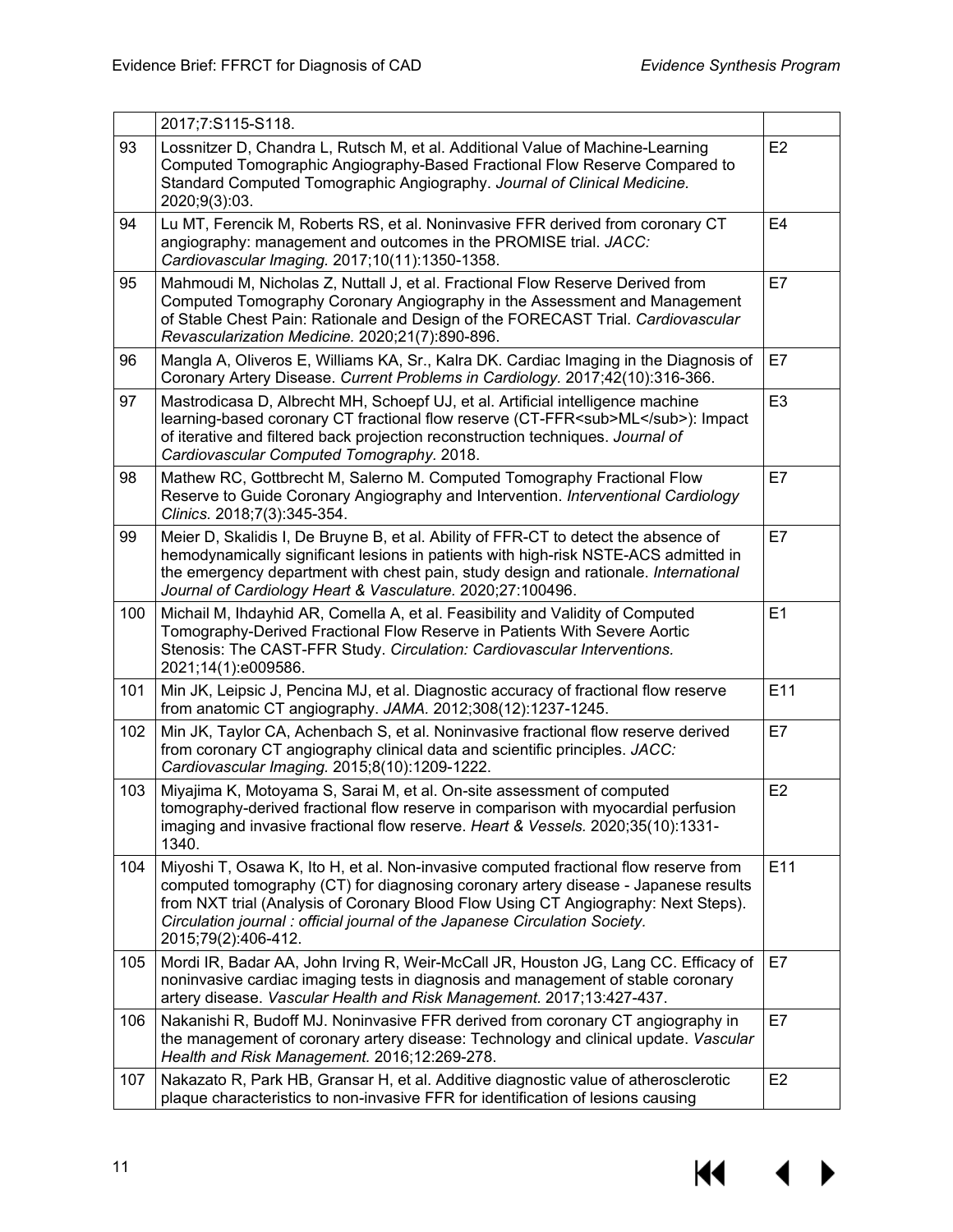|     | ischaemia: results from a prospective international multicentre trial. EuroIntervention.<br>2016;12(4):473-481.                                                                                                                                                                                                                                                      |                |
|-----|----------------------------------------------------------------------------------------------------------------------------------------------------------------------------------------------------------------------------------------------------------------------------------------------------------------------------------------------------------------------|----------------|
| 108 | Neglia D, Rovai D, Caselli C, et al. Detection of significant coronary artery disease by<br>noninvasive anatomical and functional imaging. Circulation Cardiovascular imaging.<br>2015;8(3).                                                                                                                                                                         | E <sub>2</sub> |
| 109 | NICE. HeartFlow FFRCT for estimating fractional flow reserve from coronary CT<br>angiography. 2017.                                                                                                                                                                                                                                                                  | E <sub>8</sub> |
| 110 | NICE. HeartFlow FFRCT for estimating fractional flow reserve from coronary CT<br>angiography: Tools and resources. 2017.                                                                                                                                                                                                                                             | E7             |
| 111 | NICE. QAngio XA 3D/QFR imaging software for assessing coronary obstructions -<br>medtech innovation briefing (MIB146). 2018.                                                                                                                                                                                                                                         | E <sub>2</sub> |
| 112 | Noninvasive computed fractional flow reserve from computed tomography (FFRCT) for<br>coronary artery disease. Centre for Reviews and Dissemination. 2017.                                                                                                                                                                                                            | E10            |
| 113 | Norgaard BL, Botker HE, Jensen JM. Recent controversy regarding the accuracy of<br>CT-FFR. The truth is out there. Journal of Cardiovascular Computed Tomography.<br>2018;12(1):e1.                                                                                                                                                                                  | E7             |
| 114 | Norgaard BL, Gaur S, Leipsic J, et al. Influence of Coronary Calcification on the<br>Diagnostic Performance of CT Angiography Derived FFR in Coronary Artery Disease:<br>A Substudy of the NXT Trial. JACC Cardiovascular imaging. 2015;8(9):1045-1055.                                                                                                              | E11            |
| 115 | Nørgaard BL, Jensen JM, Blanke P, Sand NP, Rabbat M, Leipsic J. Coronary CT<br>Angiography Derived Fractional Flow Reserve: The Game Changer in Noninvasive<br>Testing. Current Cardiology Reports. 2017;19(11).                                                                                                                                                     | E7             |
| 116 | Norgaard BL, Leipsic J, Gaur S, et al. Diagnostic performance of noninvasive<br>fractional flow reserve derived from coronary computed tomography angiography in<br>suspected coronary artery disease: the NXT trial (Analysis of coronary blood flow<br>using CT angiography: next steps). Journal of the American College of Cardiology.<br>2014;63(12):1145-1155. | E11            |
| 117 | Norgaard BL, Terkelsen CJ, Mathiassen ON, et al. Coronary CT Angiographic and<br>Flow Reserve-Guided Management of Patients With Stable Ischemic Heart Disease.<br>Journal of the American College of Cardiology. 2018;72(18):2123-2134.                                                                                                                             | E <sub>3</sub> |
| 118 | Nous F BRLMYYMPBTAJKMKBGTNK. Incremental value of on-site computed<br>tomography-derived fractional flow reserve for the diagnosis and management<br>strategy of obstructive coronary artery disease in the randomized CRESCENT trials.<br>European heart journal. 3782;40.                                                                                          | E2             |
| 119 | Nous FMA, Budde RPJ, Lubbers MM, et al. Impact of machine-learning CT-derived<br>fractional flow reserve for the diagnosis and management of coronary artery disease in<br>the randomized CRESCENT trials. European Radiology. 2020;30(7):3692-3701.                                                                                                                 | E <sub>2</sub> |
| 120 | Nous FMA, Coenen A, Boersma E, et al. Comparison of the diagnostic performance of<br>coronary computed tomography angiography-derived fractional flow reserve in<br>patients with versus without diabetes mellitus (from the MACHINE Consortium).<br>American Journal of Cardiology. 2019;123(4):537-543.                                                            | E <sub>2</sub> |
| 121 | Osawa K, Miyoshi T, Miki T, et al. Coronary lesion characteristics with mismatch<br>between fractional flow reserve derived from CT and invasive catheterization in clinical<br>practice. Heart & Vessels. 2017;32(4):390-398.                                                                                                                                       | E11            |
| 122 | Otake H, Taylor CA, Matsuo H, Tanaka N, Akasaka T. Noninvasive Fractional Flow<br>Reserve Derived From Coronary Computed Tomography Angiography - Is This Just<br>Another New Diagnostic Test or the Long-Awaited Game Changer? Circulation<br>Journal. 2017;81(8):1085-1093.                                                                                        | E7             |
| 123 | Packard RR, Li D, Budoff MJ, Karlsberg RP. Fractional flow reserve by computerized<br>tomography and subsequent coronary revascularization. European Heart Journal<br>Cardiovascular Imaging. 2017;18(2):145-152.                                                                                                                                                    | E <sub>4</sub> |

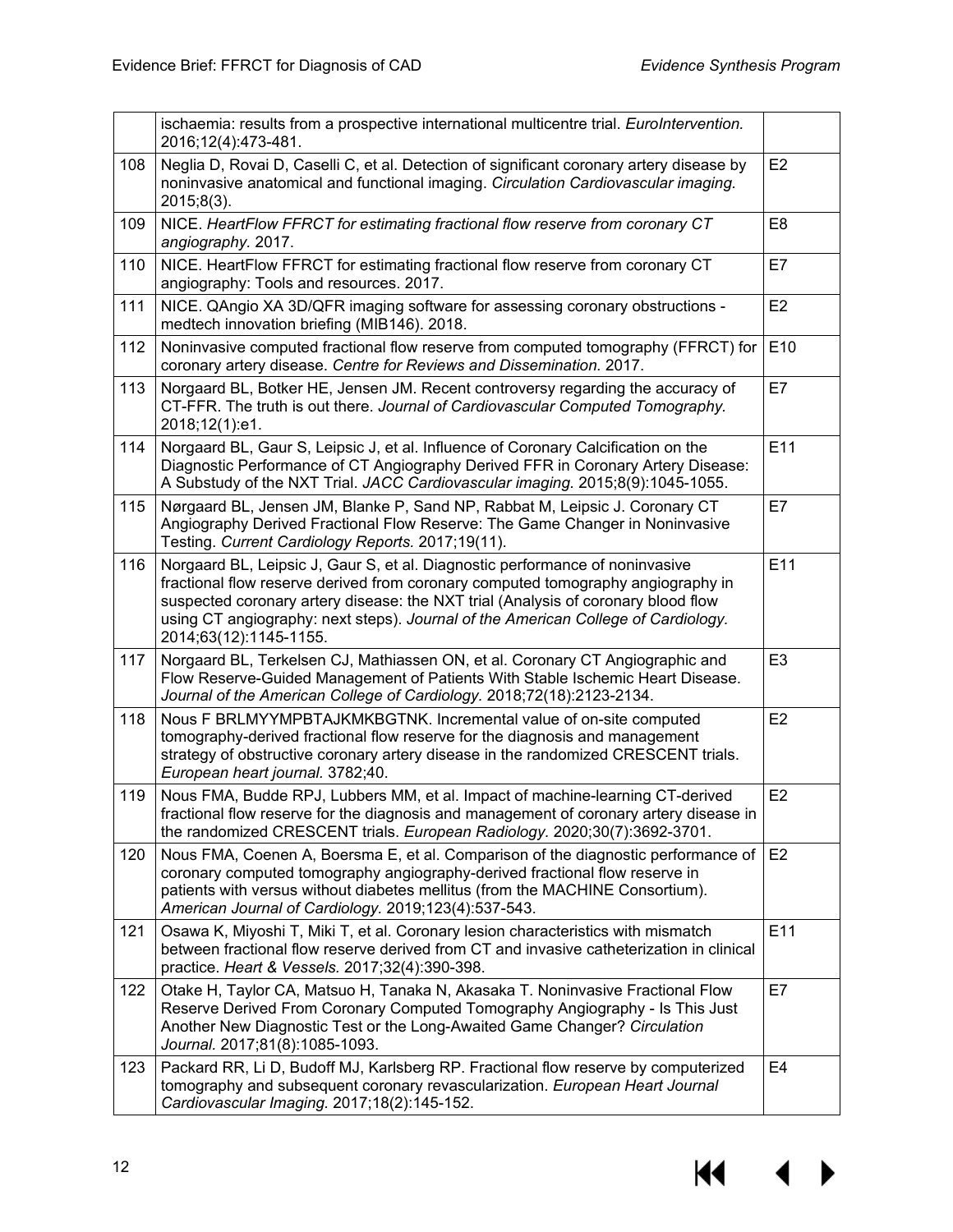| 124 | Panchal HB, Veeranki SP, Bhatheja S, et al. Fractional flow reserve using computed<br>tomography for assessing coronary artery disease: a meta-analysis. Journal of<br>Cardiovascular Medicine. 2016;17(9):694-700.                                                                                                                                                                     | E <sub>8</sub> |
|-----|-----------------------------------------------------------------------------------------------------------------------------------------------------------------------------------------------------------------------------------------------------------------------------------------------------------------------------------------------------------------------------------------|----------------|
| 125 | Park HB, Jang Y, Arsanjani R, et al. Diagnostic Accuracy of a Novel On-site Virtual<br>Fractional Flow Reserve Parallel Computing System. Yonsei Medical Journal.<br>2020;61(2):137-144.                                                                                                                                                                                                | E <sub>2</sub> |
| 126 | Patel AR, Maffessanti F, Patel MB, et al. Hemodynamic impact of coronary stenosis<br>using computed tomography: comparison between noninvasive fractional flow reserve<br>and 3D fusion of coronary angiography with stress myocardial perfusion. The<br>international journal of cardiovascular imaging. 2019;35(9):1733-1743.                                                         | E <sub>4</sub> |
| 127 | Podgorsak AR, Sommer KN, Reddy A, et al. Initial evaluation of a convolutional neural<br>network used for noninvasive assessment of coronary artery disease severity from<br>coronary computed tomography angiography data. Medical Physics. 2020;47(9):3996-<br>4004.                                                                                                                  | E <sub>2</sub> |
| 128 | Pontone G, Andreini D, Guaricci AI, et al. Rationale and design of the PERFECTION<br>(comparison between stress cardiac computed tomography PERfusion versus<br>Fractional flow rEserve measured by Computed Tomography angiography In the<br>evaluation of suspected cOroNary artery disease) prospective study. Journal of<br>Cardiovascular Computed Tomography. 2016;10(4):330-334. | E7             |
| 129 | Pontone G, Carita P, Verdecchia M, et al. Fractional flow reserve: Lessons from<br>PLATFORM and future perspectives. Minerva Cardioangiologica. 2017;65(3):235-251.                                                                                                                                                                                                                     | E7             |
| 130 | Pontone G, Muscogiuri G, Andreini D, et al. The New Frontier of Cardiac Computed<br>Tomography Angiography: Fractional Flow Reserve and Stress Myocardial Perfusion.<br>Current Treatment Options in Cardiovascular Medicine. 2016;18(12).                                                                                                                                              | E7             |
| 131 | Qiao HY, Li JH, Schoepf UJ, et al. Prognostic implication of CT-FFR based functional<br>SYNTAX score in patients with de novo three-vessel disease. European heart journal<br>cardiovascular Imaging. 2020;13:13.                                                                                                                                                                       | E <sub>2</sub> |
| 132 | Qiao HY, Tang CX, Schoepf UJ, et al. Impact of machine learning-based coronary<br>computed tomography angiography fractional flow reserve on treatment decisions and<br>clinical outcomes in patients with suspected coronary artery disease. European<br>Radiology. 2020;30(11):5841-5851.                                                                                             | E2             |
| 133 | Rabbat M, Kauh B, Pontone G, Norgaard B, Lopez J, Mathew V. Fractional flow<br>reserve derived from coronary computed tomography safely reduces invasive<br>coronary angiography rates and cost in patients with stable coronary artery disease.<br>Journal of the American College of Cardiology. 2017;69(11 Supplement):72.                                                           | E7             |
| 134 | Raja J, Seitz MP, Yedlapati N, Khouzam RN. Can Computed Fractional Flow Reserve<br>Coronary CT Angiography (FFRCT) Offer an Accurate Noninvasive Comparison to<br>Invasive Coronary Angiography (ICA)? "The Noninvasive CATH." A Comprehensive<br>Review. Current Problems in Cardiology. 2021;46(3):100642.                                                                            | E7             |
| 135 | Rajani R, Modi B, Ntalas I, Curzen N. Non-invasive fractional flow reserve using<br>computed tomographic angiography: Where are we now and where are we going?<br>Heart. 2017;103(15):1216-1222.                                                                                                                                                                                        | E7             |
| 136 | Rajani R, Webb J, Marciniak A, Preston R. Comparative efficacy testing - fractional<br>flow reserve by coronary computed tomography for the evaluation of patients with<br>stable chest pain. International Journal of Cardiology. 2015;183:173-177.                                                                                                                                    | E4             |
| 137 | Renker M, Schoepf UJ, Becher T, et al. Computed tomography in patients with chronic<br>stable angina: Fractional flow reserve measurement. Herz. 2017;42(1):51-57.                                                                                                                                                                                                                      | E <sub>9</sub> |
| 138 | Renker M, Schoepf UJ, Wang R, et al. Comparison of diagnostic value of a novel<br>noninvasive coronary computed tomography angiography method versus standard<br>coronary angiography for assessing fractional flow reserve. American Journal of<br>Cardiology. 2014;114(9):1303-1308.                                                                                                  | E2             |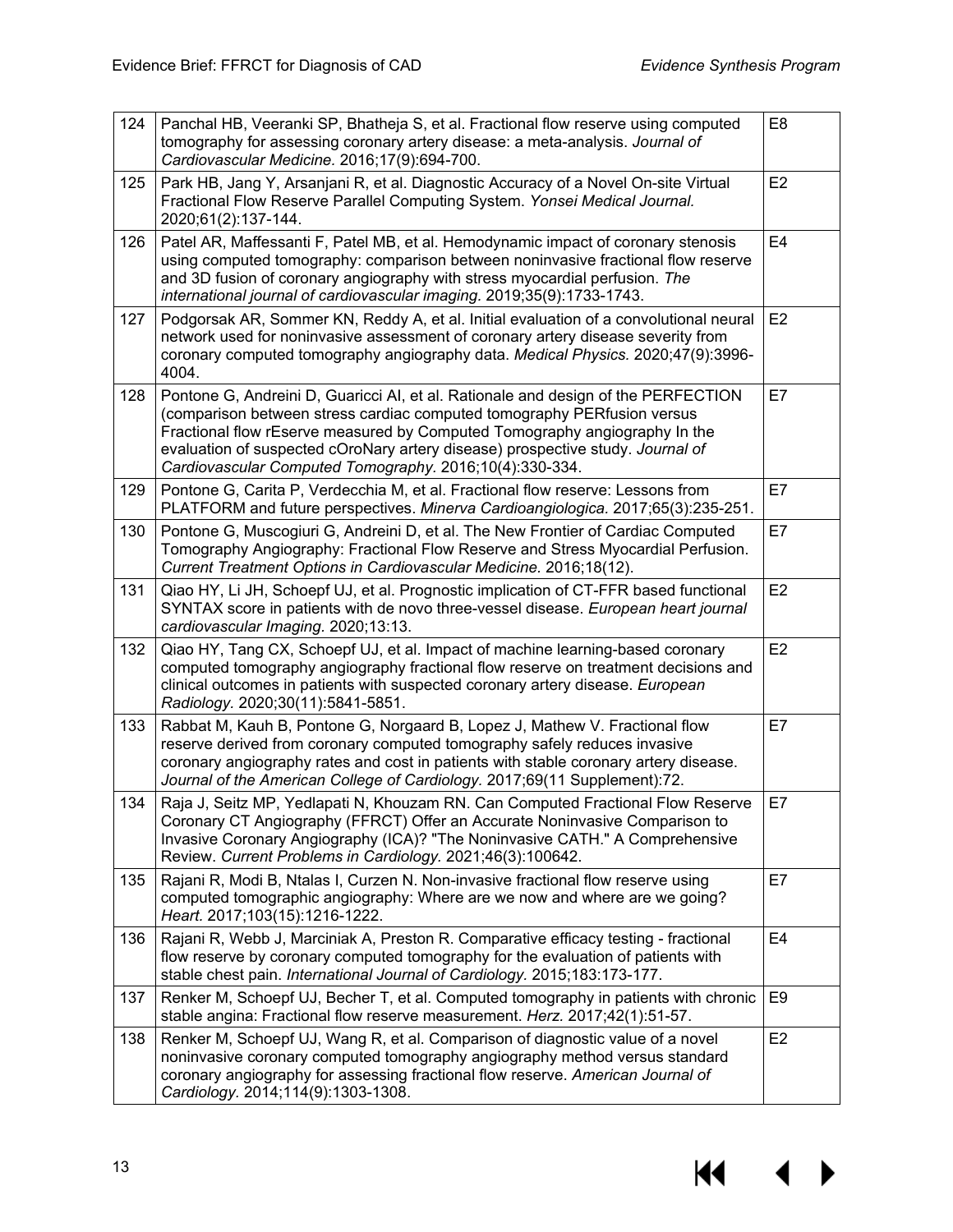| 139 | Ronnow Sand NP, Nissen L, Winther S, et al. Prediction of Coronary<br>Revascularization in Stable Angina: Comparison of FFR <sub>CT</sub> With CMR<br>Stress Perfusion Imaging. Jacc: Cardiovascular Imaging. 2020;13(4):994-1004.                                                                             | E4             |
|-----|----------------------------------------------------------------------------------------------------------------------------------------------------------------------------------------------------------------------------------------------------------------------------------------------------------------|----------------|
| 140 | Roobottom C. Radical changes to the investigation of stable chest pain following the<br>2016 NICE update. British Journal of Radiology. 2018;91(1087).                                                                                                                                                         | E10            |
| 141 | Ropp A, White C. Current and Future Applications of Coronary CT Angiography with<br>and Without FFR in the Emergency Room. Current Cardiovascular Imaging Reports.<br>2016;9(11).                                                                                                                              | E7             |
| 142 | Rother J, Moshage M, Dey D, et al. Comparison of invasively measured FFR with FFR<br>derived from coronary CT angiography for detection of lesion-specific ischemia:<br>Results from a PC-based prototype algorithm. Journal of Cardiovascular Computed<br>Tomography. 2018;12(2):101-107.                     | E <sub>2</sub> |
| 143 | Sand NPR, Veien KT, Nielsen SS, et al. Prospective comparison of FFR derived from<br>coronary CT angiography with SPECT perfusion imaging in stable coronary artery<br>disease: the ReASSESS Study. JACC: Cardiovascular Imaging. 2018;11(11):1640-<br>1650.                                                   | E <sub>4</sub> |
| 144 | Schuijf JD, Ko BS, Di Carli MF, et al. Fractional flow reserve and myocardial perfusion<br>by computed tomography: A guide to clinical application. European Heart Journal<br>Cardiovascular Imaging. 2018;19(2):127-135.                                                                                      | E7             |
| 145 | Sevag Packard RR, Karlsberg RP. Integrating FFRCT Into Routine Clinical Practice: A<br>Solid PLATFORM or Slippery Slope?*. Journal of the American College of Cardiology.<br>2016;68(5):446-449.                                                                                                               | E7             |
| 146 | Sigurdsson G. Improved Precision of Initial Chest Pain Evaluation With Fractional<br>Flow Reserve Computed Tomography. Journal of the American Heart Association.<br>2017;6(8):22.                                                                                                                             | E7             |
| 147 | Shah AB, Kirsch J, Bolen MA, et al. ACR Appropriateness Criteria((R)) Chronic Chest<br>Pain-Noncardiac Etiology Unlikely-Low to Intermediate Probability of Coronary Artery<br>Disease. Journal of the American College of Radiology. 2018;15(11S):S283-S290.                                                  | E7             |
| 148 | Shi C, Zhang D, Cao K, et al. A study of noninvasive fractional flow reserve derived<br>from a simplified method based on coronary computed tomography angiography in<br>suspected coronary artery disease. Biomedical Engineering Online. 2017;16(1):43.                                                      | E <sub>2</sub> |
| 149 | Siontis GC, Mavridis D, Greenwood JP, et al. Outcomes of non-invasive diagnostic<br>modalities for the detection of coronary artery disease: network meta-analysis of<br>diagnostic randomised controlled trials. BMJ. 2018;360:k504.                                                                          | E2             |
| 150 | Skelly AC, Hashimoto R, Buckley DI, et al. Noninvasive Testing for Coronary Artery<br>Disease. In: AHRQ Comparative Effectiveness Reviews. Rockville (MD): Agency for<br>Healthcare Research and Quality (US); 2016.                                                                                           | E <sub>2</sub> |
| 151 | Takagi H, Ishikawa Y, Orii M, et al. Optimized interpretation of fractional flow reserve<br>derived from computed tomography: Comparison of three interpretation methods.<br>Journal of Cardiovascular Computed Tomography. 2018.                                                                              | E <sub>3</sub> |
| 152 | Takahashi K KNTMCPCCCMROMKHRJADDTSP. TCT-326 Diagnostic Performance<br>of Angiography-Based Quantitative Flow Ratio With Respect to Fractional Flow<br>Reserve Derived From Computed Tomography Angiography: insight From the<br>SYNTAX III Trial. Journal of the American College of Cardiology.74(13):B324-. | E <sub>4</sub> |
| 153 | Tan XW, Zheng Q, Shi L, et al. Combined diagnostic performance of coronary<br>computed tomography angiography and computed tomography derived fractional flow<br>reserve for the evaluation of myocardial ischemia: A meta-analysis. International<br>Journal of Cardiology. 2017;236:100-106.                 | E <sub>3</sub> |
| 154 | Tan Y, Litt H. High-risk plaque features predict ischemia in acute chest pain-direct<br>comparison to non-invasive FFR. Journal of cardiovascular computed tomography.<br>2017;Conference: 12th annual scientific meeting of the society of cardiovascular                                                     | E <sub>4</sub> |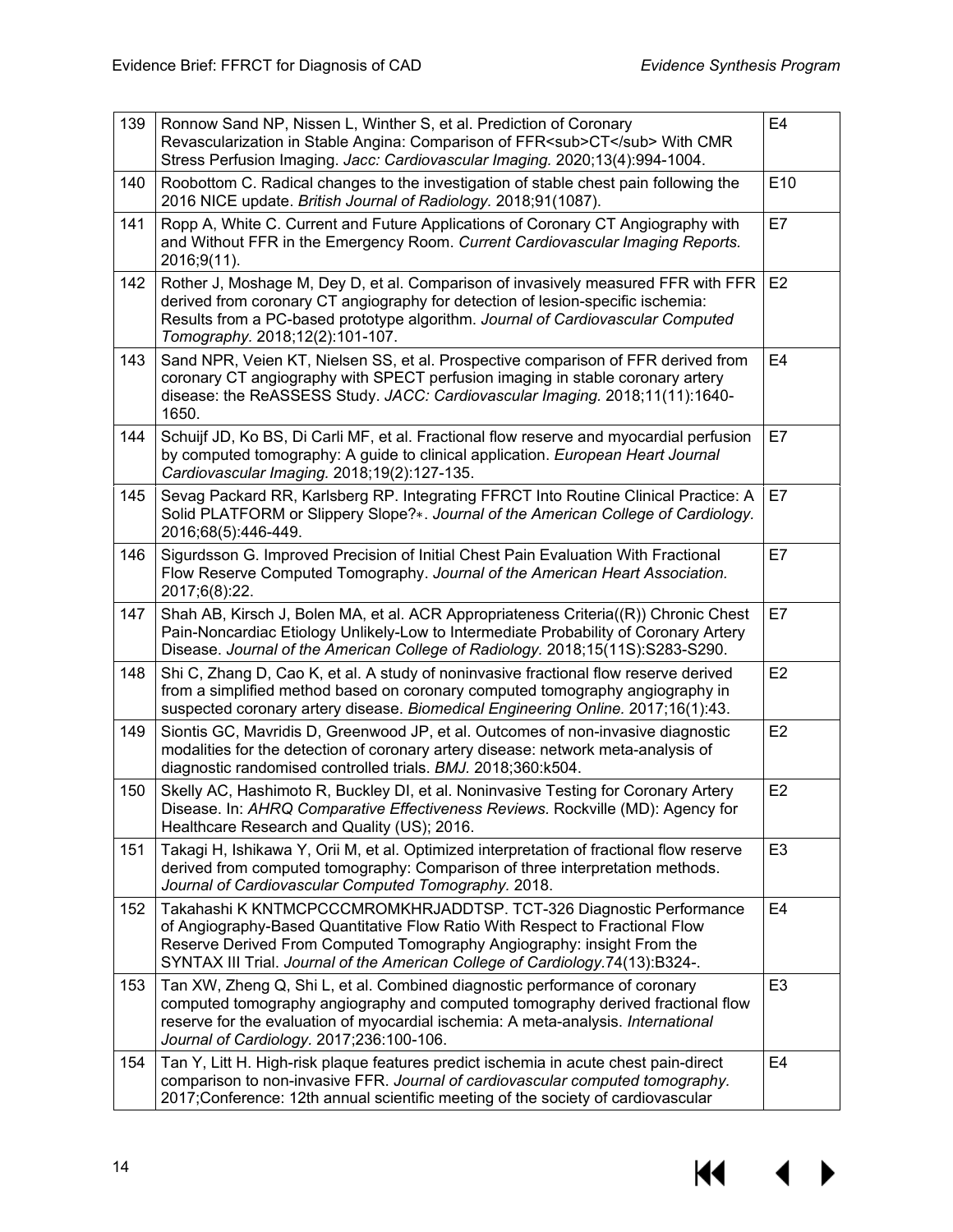|     | computed tomography. United states. 11(4 Supplement 1):S76-S77.                                                                                                                                                                                                                                                                                |                |
|-----|------------------------------------------------------------------------------------------------------------------------------------------------------------------------------------------------------------------------------------------------------------------------------------------------------------------------------------------------|----------------|
| 155 | Tanaka K, Bezerra HG, Gaur S, et al. Comparison between non-invasive (coronary<br>computed tomography angiography derived) and invasive-fractional flow reserve in<br>patients with serial stenoses within one coronary artery: A NXT Trial substudy. Annals<br>of Biomedical Engineering. 2016;44(2):580-589.                                 | E <sub>4</sub> |
| 156 | Tang CX, Liu CY, Lu MJ, et al. CT FFR for Ischemia-Specific CAD With a New<br>Computational Fluid Dynamics Algorithm: A Chinese Multicenter Study. Jacc:<br>Cardiovascular Imaging. 2020;13(4):980-990.                                                                                                                                        | E <sub>2</sub> |
| 157 | Tesche C, De Cecco CN, Albrecht MH, et al. Coronary CT angiography-derived<br>fractional flow reserve. Radiology. 2017;285(1):17-33.                                                                                                                                                                                                           | E7             |
| 158 | Tesche C, De Cecco CN, Baumann S, et al. Coronary CT Angiography-derived<br>Fractional Flow Reserve: Machine Learning Algorithm versus Computational Fluid<br>Dynamics Modeling. Radiology. 2018;288(1):64-72.                                                                                                                                 | E <sub>3</sub> |
| 159 | Tesche C, Vliegenthart R, Duguay TM, et al. Coronary Computed Tomographic<br>Angiography-Derived Fractional Flow Reserve for Therapeutic Decision Making.<br>American Journal of Cardiology. 2017;120(12):2121-2127.                                                                                                                           | E2             |
| 160 | Thompson AG, Raju R, Blanke P, et al. Diagnostic accuracy and discrimination of<br>ischemia by fractional flow reserve CT using a clinical use rule: results from the<br>Determination of Fractional Flow Reserve by Anatomic Computed Tomographic<br>Angiography study. Journal of Cardiovascular Computed Tomography. 2015;9(2):120-<br>128. | E <sub>2</sub> |
| 161 | van Assen M, De Cecco CN, Eid M, et al. Prognostic value of CT myocardial perfusion<br>imaging and CT-derived fractional flow reserve for major adverse cardiac events in<br>patients with coronary artery disease. Journal of cardiovascular computed<br>tomography. 2019;13(3):26-33.                                                        | E <sub>2</sub> |
| 162 | Varga-Szemes A, Schoepf UJ, Maurovich-Horvat P, et al. Coronary plaque<br>assessment of Vasodilative capacity by CT angiography effectively estimates<br>fractional flow reserve. International Journal of Cardiology. 2021;30:30.                                                                                                             | E2             |
| 163 | Wang ZQ, Zhou YJ, Zhao YX, et al. Diagnostic accuracy of a deep learning approach<br>to calculate FFR from coronary CT angiography. Journal of Geriatric Cardiology.<br>2019;16(1):42-48.                                                                                                                                                      | E2             |
| 164 | Wardziak L, Kruk M, Pleban W, et al. Coronary CTA enhanced with CTA based FFR<br>analysis provides higher diagnostic value than invasive coronary angiography in<br>patients with intermediate coronary stenosis. Journal of Cardiovascular Computed<br>Tomography. 2019;13(1):62-67.                                                          | E <sub>2</sub> |
| 165 | Wu W, Pan DR, Foin N, et al. Noninvasive fractional flow reserve derived from<br>coronary computed tomography angiography for identification of ischemic lesions: A<br>systematic review and meta-analysis. Scientific Reports. 2016;6.                                                                                                        | E <sub>8</sub> |
| 166 | Xia G, Fan D, Yao X, Guan G, Wang J. Diagnostic efficacy of fractional flow reserve<br>with coronary angiography in dual-source computed tomography scanner. Acta<br>Cardiologica. 2018;73(1):76-83.                                                                                                                                           | E11            |
| 167 | Xie X, Zheng M, Wen D, Li Y, Xie S. A new CFD based non-invasive method for<br>functional diagnosis of coronary stenosis. Biomedical Engineering Online.<br>2018;17(1):36.                                                                                                                                                                     | E <sub>2</sub> |
| 168 | Xu PP, Li JH, Zhou F, et al. The influence of image quality on diagnostic performance<br>of a machine learning-based fractional flow reserve derived from coronary CT<br>angiography. European Radiology. 2020;30(5):2525-2534.                                                                                                                | E <sub>2</sub> |
| 169 | Yang DH, Kang SJ, Koo HJ, et al. Incremental Value of Subtended Myocardial Mass<br>for Identifying FFR-Verified Ischemia Using Quantitative CT Angiography: Comparison<br>With Quantitative Coronary Angiography and CT-FFR. Jacc: Cardiovascular Imaging.<br>2018;12:12.                                                                      | E2             |

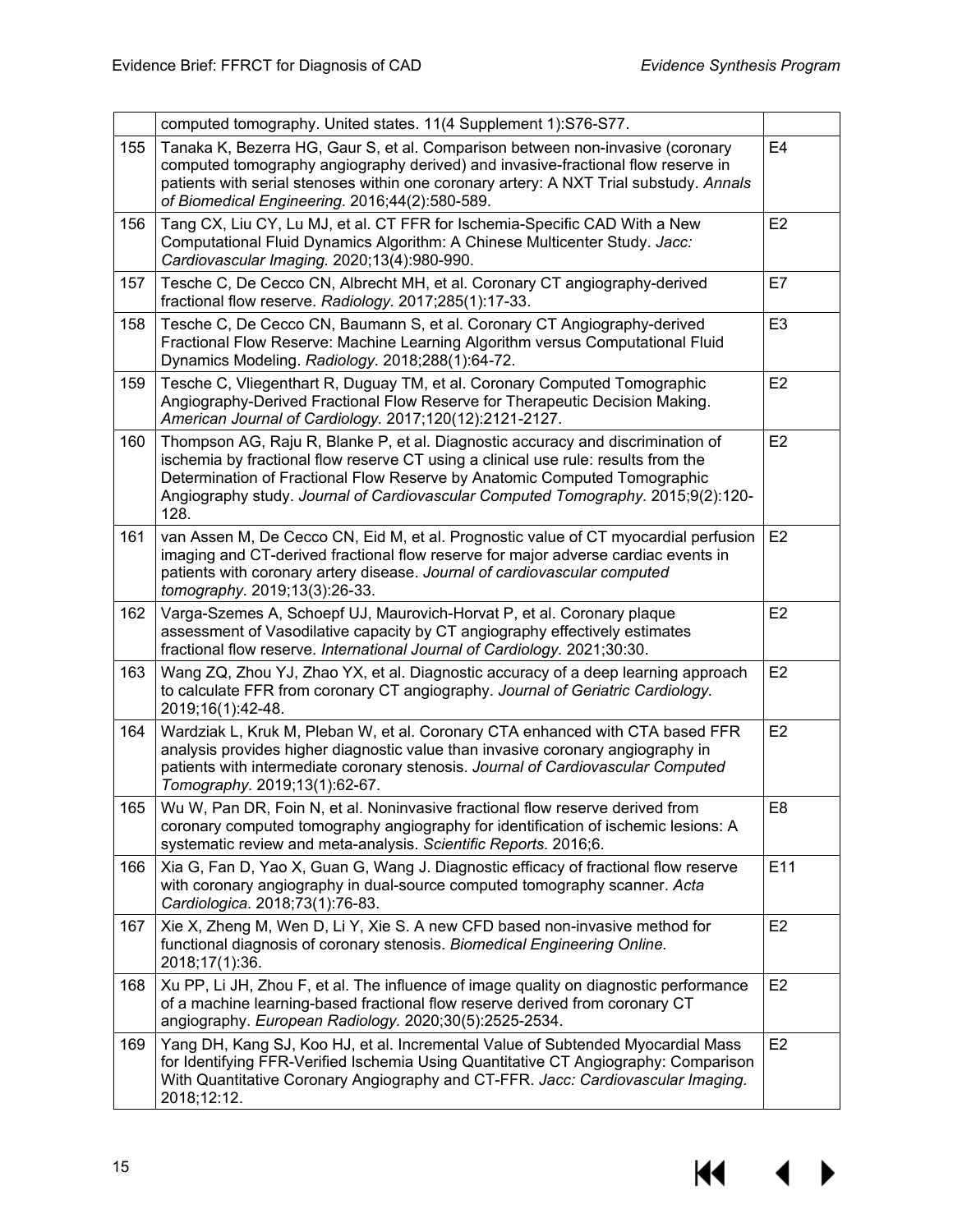$M = 1$ 

 $\blacktriangleright$ 

| 170 | Yang DH, Kim YH, Roh JH, et al. Diagnostic performance of on-site CT-derived<br>fractional flow reserve versus CT perfusion. European heart journal cardiovascular<br>Imaging. 2017;18(4):432-440.                                                                                  | E <sub>2</sub> |
|-----|-------------------------------------------------------------------------------------------------------------------------------------------------------------------------------------------------------------------------------------------------------------------------------------|----------------|
| 171 | Yang J, Shan D, Dong M, et al. The effect of on-site CT-derived fractional flow reserve<br>on the management of decision making for patients with stable chest pain (TARGET<br>trial): objective, rationale, and design. Trials [Electronic Resource]. 2020;21(1):728.              | E <sub>2</sub> |
| 172 | Yang L, Xu L, He J, et al. Diagnostic performance of a fast non-invasive fractional flow<br>reserve derived from coronary CT angiography: an initial validation study. Clinical<br>Radiology. 2019;74(12):973.e971-973.e976.                                                        | E2             |
| 173 | Yoshikawa Y, Nakamoto M, Nakamura M, et al. On-site evaluation of CT-based<br>fractional flow reserve using simple boundary conditions for computational fluid<br>dynamics. The international journal of cardiovascular imaging. 2020;36(2):337-346.                                | E <sub>2</sub> |
| 174 | Zhou F, Wang YN, Schoepf UJ, et al. Diagnostic Performance of Machine Learning<br>Based CT-FFR in Detecting Ischemia in Myocardial Bridging and Concomitant<br>Proximal Atherosclerotic Disease. Canadian Journal of Cardiology. 2019;35(11):1523-<br>1533.                         | E <sub>2</sub> |
| 175 | Zhuang B, Wang S, Zhao S, Lu M. Computed tomography angiography-derived<br>fractional flow reserve (CT-FFR) for the detection of myocardial ischemia with invasive<br>fractional flow reserve as reference: systematic review and meta-analysis. Eur Radiol.<br>2020;30(2):712-725. | E <sub>2</sub> |
| 176 | Zarins CK, Taylor CA, Min JK. Computed Fractional Flow Reserve (FFTCT) Derived<br>from Coronary CT Angiography. Journal of Cardiovascular Translational Research.<br>2013;6(5):708-714.                                                                                             | E7             |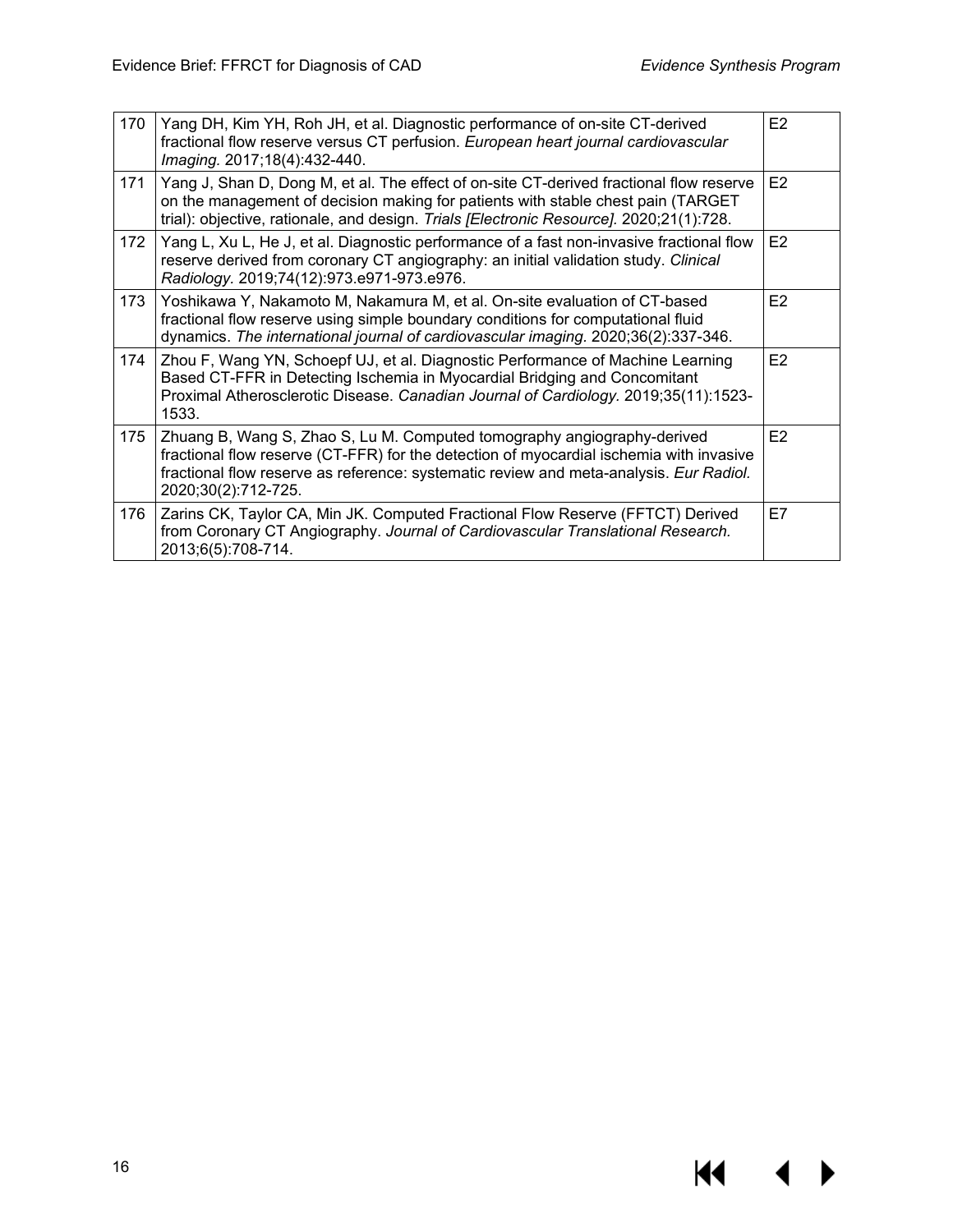## **APPENDIX C. EVIDENCE TABLES**

## **DATA ABSTRACTION OF INCLUDED SYSTEMATIC REVIEWS**

| <b>Author, Year</b>           | Search dates and<br>databases                   | <b>Population</b>                                    | Included imaging<br>technologies<br>Reference standard                            | <b>HeartFlow</b><br>Sensitivity (95% CI)<br>Specificity (95% CI) | <b>CCTA</b><br>Sensitivity (95% CI)<br>Specificity (95% CI) | # Included<br>studies<br>(HeartFlow)   | Area Under<br>Curve<br>(HeartFlow) |
|-------------------------------|-------------------------------------------------|------------------------------------------------------|-----------------------------------------------------------------------------------|------------------------------------------------------------------|-------------------------------------------------------------|----------------------------------------|------------------------------------|
| Celeng,<br>2018 <sup>1</sup>  | Timeframe: through<br>September 7, 2017         | Study participants<br>with suspected or<br>known CAD | FFR <sub>CT</sub> , CTP, TAG<br>(Transluminal<br>attenuation gradient)            | Sensitivity: 85% (81<br>to 90)<br>Specificity: 73% (61           | Sensitivity: 87% (84<br>to 91)<br>Specificity: 61% (54      | FFR $cr: 18$<br>HeartFlow: 6           | 0.87                               |
|                               | Databases:<br>PubMed, EMBASE,<br>Web of Science |                                                      |                                                                                   | to $82)$                                                         | to $68)$                                                    |                                        |                                    |
| Hamon,<br>2019 <sup>2</sup>   | Timeframe: July<br>2018                         | Study participants<br>with stable chest<br>pain      | FFR <sub>CT</sub> , CTA, CTP,<br>TAG.                                             | Sensitivity: 84% (80<br>to 88)<br>Specificity: 76% (73           | Sensitivity: 86% (85<br>to $88)$<br>Specificity: 64% (63    | FFR <sub>CT</sub> : 18<br>HeartFlow: 6 | 0.89                               |
|                               | Databases: Medline<br>and Cochrane              |                                                      |                                                                                   | to 79)                                                           | to $66)$                                                    |                                        |                                    |
| Pontone,<br>2020 <sup>3</sup> | Timeframe: through<br>March 7, 2017             | Study participants<br>with suspected or<br>known CAD | CCTA, stress ECHO,<br>stress SPECT, PET,<br>$\mathsf{FFR}_{\mathsf{CT}}$ , stress | Sensitivity: 85% (81<br>to $88)$<br>Specificity: 75% (72         | Sensitivity: 88% (85<br>to 90)<br>Specificity: 64% (61      | HeartFlow: 7                           | 0.89                               |
|                               | Databases: Medline<br>and EMBASE                |                                                      | myocardial CT<br>perfusion                                                        | to 78)                                                           | to $66)$                                                    |                                        |                                    |

<span id="page-18-1"></span><span id="page-18-0"></span>*Abbreviations:* CAD=coronary artery disease; CCTA/CTA=coronary computed tomography angiography; CTP=coronary computed tomography myocardial perfusion; ECHO=Echocardiography; FFRcT=fractional flow reserve using computed tomography; PET=positron emission tomography; SPECT=single-photon emission computed tomography; TAG=transluminal attenuation gradient

### **DATA ABSTRACTION OF INCLUDED PRIMARY STUDIES**

#### **Data Abstraction of Primary Studies Evaluating Diagnostic Accuracy of HeartFlow FFRCT**

<span id="page-18-3"></span><span id="page-18-2"></span>

| <b>Author, Year</b><br>N.          | <b>Population</b>                                                                 | <b>Index Test</b> | Sensitivity (95% CI)*<br>Specificity (95% CI)*                  | <b>Trial Name</b> | <b>Area Under Curve</b>                                        |
|------------------------------------|-----------------------------------------------------------------------------------|-------------------|-----------------------------------------------------------------|-------------------|----------------------------------------------------------------|
| Driessen, 2019 <sup>4</sup><br>157 | Patients with suspected stable CAD and who<br>underwent CCTA, SPECT, PET, and FFR |                   | Invasive FFR Sensitivity: 90 (84-95)<br>Specificity: 86 (82-89) | <b>PACIFIC</b>    | FFR <sub>CT</sub> : 0.94 (0.92-0.96)<br>CCTA: 0.83 (0.80-0.86) |
| Pontone, 2019 <sup>5</sup><br>147  | Symptomatic patients scheduled for clinically<br>indicated ICA + invasive FFR     |                   | Invasive FFR Sensitivity: 88 (82-94)<br>Specificity: 94 (91-96) |                   | PERFECTION FFRCT: 0.93 (0.91-0.96)<br>CCTA: 0.89 (0.86-0.93    |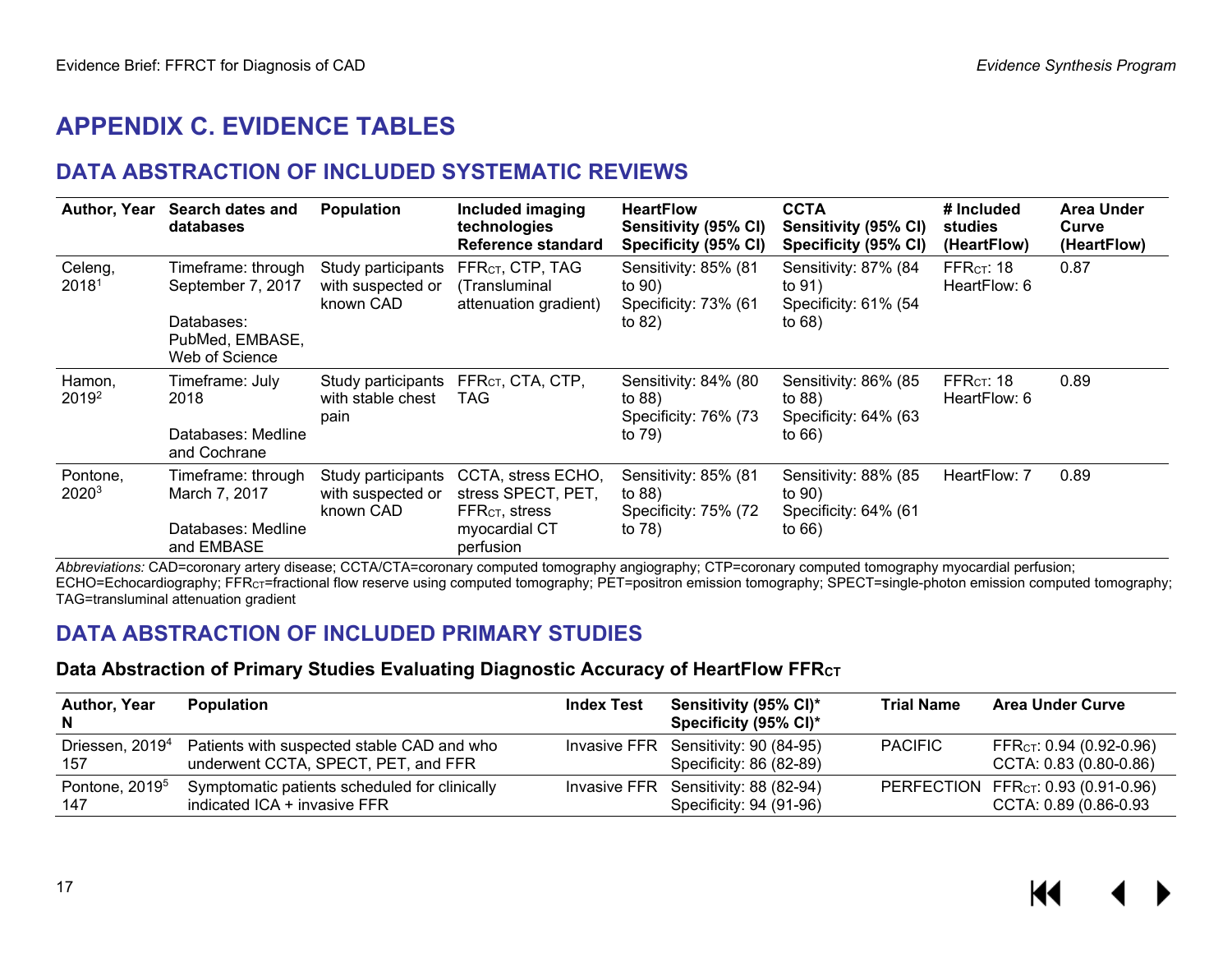| Author, Year<br>N                   | <b>Population</b>                                                                                                                              | <b>Index Test</b>              | Sensitivity (95% CI)*<br>Specificity (95% CI)*                                               | <b>Trial Name</b> | <b>Area Under Curve</b>                                                                 |
|-------------------------------------|------------------------------------------------------------------------------------------------------------------------------------------------|--------------------------------|----------------------------------------------------------------------------------------------|-------------------|-----------------------------------------------------------------------------------------|
| Pontone, 2019 <sup>6</sup><br>85    | Symptomatic patients scheduled for clinically<br>indicated ICA + invasive FFR                                                                  | $ICA +$<br><b>Invasive FFR</b> | Sensitivity: 86 (78-94)<br>Specificity: 75 (68-82)                                           | None              | FFR <sub>CT</sub> : 0.88 (0.83-0.92)<br>CCTA: 0.83 (0.77-0.88)                          |
| Bom, 20217<br>132                   | Patients with suspected stable CAD and who<br>underwent coronary CTA, SPECT, PET, and FFR<br>and had vessels ≥30% angiographic stenosis on ICA | $ICA +$<br><b>Invasive FFR</b> | Sensitivity: 90 (83-96)<br>Specificity: 68 (58-77)                                           | <b>PACIFIC</b>    | FFR <sub>CT</sub> : 0.89 (0.83-0.93)<br>CCTA: 0.79 (0.73-0.85)                          |
| Cami, 2020 <sup>8</sup><br>1484     | Patients referred for evaluation of myocardial<br>ischemia                                                                                     | $ICA +$<br><b>Invasive FFR</b> | Distal: Sensitivity: 92,<br>Specificity: 86<br>Terminal: Sensitivity: 92,<br>Specificity: 50 | None              | FFR <sub>CT</sub> , Distal: 0.91 (95%<br>CI NR)<br>FFRCT, Terminal: 0.83<br>(95% CI NR) |
| Ko, 2019 <sup>9</sup><br>51         | Symptomatic patients scheduled for ICA + invasive<br>FFR.                                                                                      | $ICA +$<br><b>Invasive FFR</b> | Sensitivity: 80.6 (62.5-92.5)<br>Specificity: 85.0 (73.4-92.9)                               | None              | FFR <sub>CT</sub> : 0.90 (0.82-0.98)<br>CCTA: 0.68 (0.56-0.80)                          |
| Tanigaki, 2019 <sup>10</sup><br>152 | Patients with stable CAD identified by CTA                                                                                                     | $ICA +$<br><b>Invasive FFR</b> | Sensitivity: 82 (76-88)<br>Specificity: 70 (64-74)                                           | <b>ADVANCE</b>    | FFR <sub>CT</sub> : 0.82 (0.76-0.87)<br>CCTA: 0.70 (0.64-0.76)                          |

\*Per vessel

*Abbreviations:* CAD=coronary artery disease; CCTA=coronary computed tomography angiography; FFR=fractional flow reserve; FFRCT=fractional flow reserve using computed tomography; ICA=invasive coronary angiography; PET=positron emission tomography; SPECT=single-photon emission computed tomography

#### **Data Abstraction of Primary Studies Evaluating Clinical or Therapeutic Outcomes**

#### *Study Characteristics*

<span id="page-19-0"></span>

| Author, Year<br><b>Study Design</b><br>N                                                                      | Location<br>Follow-up              | <b>Population</b>                                                                                                                                 | <b>Patient</b><br><b>Demographics</b> | <b>Cardiac Risk Factors</b>                                                                                                | <b>Pre-test</b><br><b>Probability of</b><br><b>Disease</b> | Comparator | Adequacy<br>of Images |
|---------------------------------------------------------------------------------------------------------------|------------------------------------|---------------------------------------------------------------------------------------------------------------------------------------------------|---------------------------------------|----------------------------------------------------------------------------------------------------------------------------|------------------------------------------------------------|------------|-----------------------|
| <b>ADVANCE</b>                                                                                                |                                    |                                                                                                                                                   |                                       |                                                                                                                            |                                                            |            |                       |
| Anastasius,<br>2020 <sup>11</sup><br>Prospective<br>cohort<br>4553                                            | Intl Registry<br>1 year            | Patients being investigated<br>for clinically suspected<br>CAD with documented<br>atherosclerosis (>30%) on<br>CCTA with $FFRCT$ result           | Age: 66.1<br>Male: 66.5%<br>Race: NR  | Diabetes: 22.1%<br>Hypertension: 60.1%<br>History of smoking: current<br>(16.8%, previous: 34.4%)<br>Hyperlipidemia: 58.5% | Diamond-Forrester: None<br>51.6%                           |            | 96.8%                 |
| Fairbairn, 2020 <sup>12</sup><br>(Gender diff.)<br>Patel, 2020 <sup>13</sup><br>Prospective<br>cohort<br>4737 | Intl Registry<br>90 days<br>1 year | Patients being investigated<br>for clinically suspected<br>CAD with documented<br>atherosclerosis (>30%) on<br>CCTA with FFR <sub>CT</sub> result | Age: 66.1<br>Male: 66.2%<br>Race NR   | Diabetes: 21.9%<br>Hypertension: 59.8%<br>History of smoking: current<br>(16.8%, previous:34.1%)<br>Hyperlipidemia: 58.1%  | Diamond-Forrester: None<br>51.6%                           |            | 96.8%                 |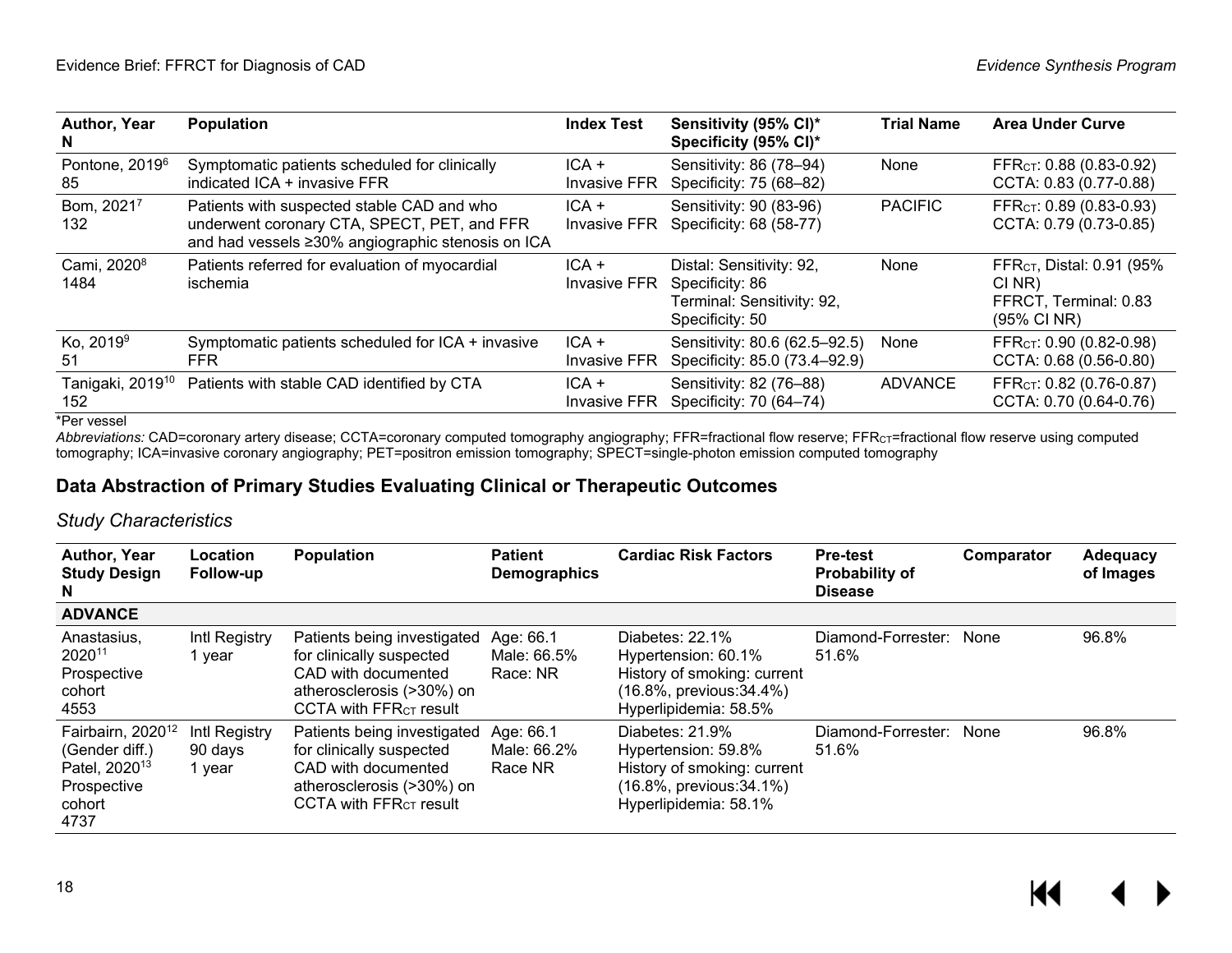| Author, Year<br><b>Study Design</b><br>N                                                                                 | Location<br>Follow-up                                      | <b>Population</b>                                                                                                                                                   | <b>Patient</b><br><b>Demographics</b>                         | <b>Cardiac Risk Factors</b>                                                                                                | <b>Pre-test</b><br><b>Probability of</b><br><b>Disease</b>                | Comparator                                                                                         | <b>Adequacy</b><br>of Images                               |
|--------------------------------------------------------------------------------------------------------------------------|------------------------------------------------------------|---------------------------------------------------------------------------------------------------------------------------------------------------------------------|---------------------------------------------------------------|----------------------------------------------------------------------------------------------------------------------------|---------------------------------------------------------------------------|----------------------------------------------------------------------------------------------------|------------------------------------------------------------|
| Fairbairn, 2018 <sup>14</sup><br>Nous, 2021 <sup>15</sup><br>Prospective<br>cohort<br>5083                               | Intl Registry<br>90 days<br>1 year                         | Patients being investigated<br>for clinically suspected<br>CAD with documented<br>atherosclerosis (>30%) on<br><b>CCTA</b>                                          | Age: 66<br>Male: 65.9%<br>Race NR                             | Diabetes: 22.3%<br>Hypertension: 59.9%<br>History of smoking: current<br>(16.6%, previous: 34.1%)<br>Hyperlipidemia: 58.2% | Diamond-Forrester:<br>51.3% for whole<br>cohort, 51.6% for<br>$FFRCT$ pts | CCTA alone                                                                                         | 96.8%                                                      |
| Pontone, 2019 <sup>16</sup><br>(rejection rate)<br>Prospective<br>cohort<br>2778                                         | Intl Registry<br><b>NR</b>                                 | Patients being investigated<br>for clinically suspected<br>CAD with documented<br>atherosclerosis (>30%) on<br>CCTA using FFR <sub>CT</sub> 2.0 or<br>later version | Age: 66<br>Male: 66%<br>Race NR                               | Diabetes: 22%<br>History of smoking: 61%<br>Hyperlipidemia: 61%                                                            | <b>NR</b>                                                                 | None                                                                                               | Rejection<br>rate: 2.9%<br>(95%<br>CI 2.32 to<br>$3.57$ ). |
| Shiono, 2019 <sup>17</sup><br>Prospective<br>cohort<br>1829                                                              | Intl Registry<br>90 days                                   | Japanese patients being<br>investigated for clinically<br>suspected CAD with<br>documented<br>atherosclerosis (>30%) on<br><b>CCTA</b>                              | Age: 69.4<br>Male: 65.4%<br>Race: NR<br>(Japanese<br>centers) | Diabetes: 32.5%<br>Hypertension: 60.2%<br>History of smoking: current<br>(17.5%, previous: 33.5%)<br>Hyperlipidemia: 60.2% | Diamond-Forrester: CCTA alone<br>55%                                      |                                                                                                    | 96.3%                                                      |
| <b>PLATFORM</b>                                                                                                          |                                                            |                                                                                                                                                                     |                                                               |                                                                                                                            |                                                                           |                                                                                                    |                                                            |
| Colleran, 2017 <sup>18</sup><br>Prospective<br>cohort<br>116                                                             | Germany<br>1 year                                          | Symptomatic adult<br>patients with intermediate<br>likelihood of obstructive<br>CAD, without known CAD<br>in Germany                                                | Age: 59.9<br>Male: 57.7%<br>1.7%<br>racial/ethnic<br>minority | Diabetes: 13.0%<br>Hypertension: 62.8%<br>History of smoking: 50.9%<br>Dyslipidemia: 21.5%                                 | Diamond-Forrester:<br>50.1%                                               | Originally<br>planned testing<br>("usual care"):<br><b>ICA</b>                                     | 83.3%                                                      |
| Douglas, 2015 <sup>19</sup><br>Douglas, 2016 <sup>20</sup><br>Hlatky, 2015 <sup>21</sup><br>Prospective<br>cohort<br>584 | 11 European<br>sites and<br>Duke (US)<br>90 days<br>1 year | Symptomatic adult<br>patients with intermediate<br>likelihood of obstructive<br>CAD, without known CAD                                                              | Age: 60.9<br>Male: 60.4%<br>1.5%<br>racial/ethnic<br>minority | Diabetes: 13.7%<br>Hypertension: 54.3%<br>History of smoking: 53.9%<br>Dyslipidemia: 34.8%                                 | Diamond-Forrester:<br>49%                                                 | Originally<br>planned testing<br>("usual care"):<br>non-invasive<br>testing (any) or<br><b>ICA</b> | 88%                                                        |
| <b>OTHER</b>                                                                                                             |                                                            |                                                                                                                                                                     |                                                               |                                                                                                                            |                                                                           |                                                                                                    |                                                            |
| Andreini, 2019 <sup>22</sup><br>Prospective<br>cohort<br>223                                                             | 6 European<br>sites<br><b>NR</b>                           | Patients with CAD<br>diagnosed with ICA or<br>CCTA and candidates for<br>PCI or CABG                                                                                | Age: 67.6<br>Male: 84.3%<br>Race: NR                          | Diabetes: 37.7%<br>Hypertension: 74.9%<br>Current smoking: 22.6%<br>Hyperlipidemia: 70%                                    | <b>NR</b>                                                                 | CCTA alone or<br>ICA alone                                                                         | 88%                                                        |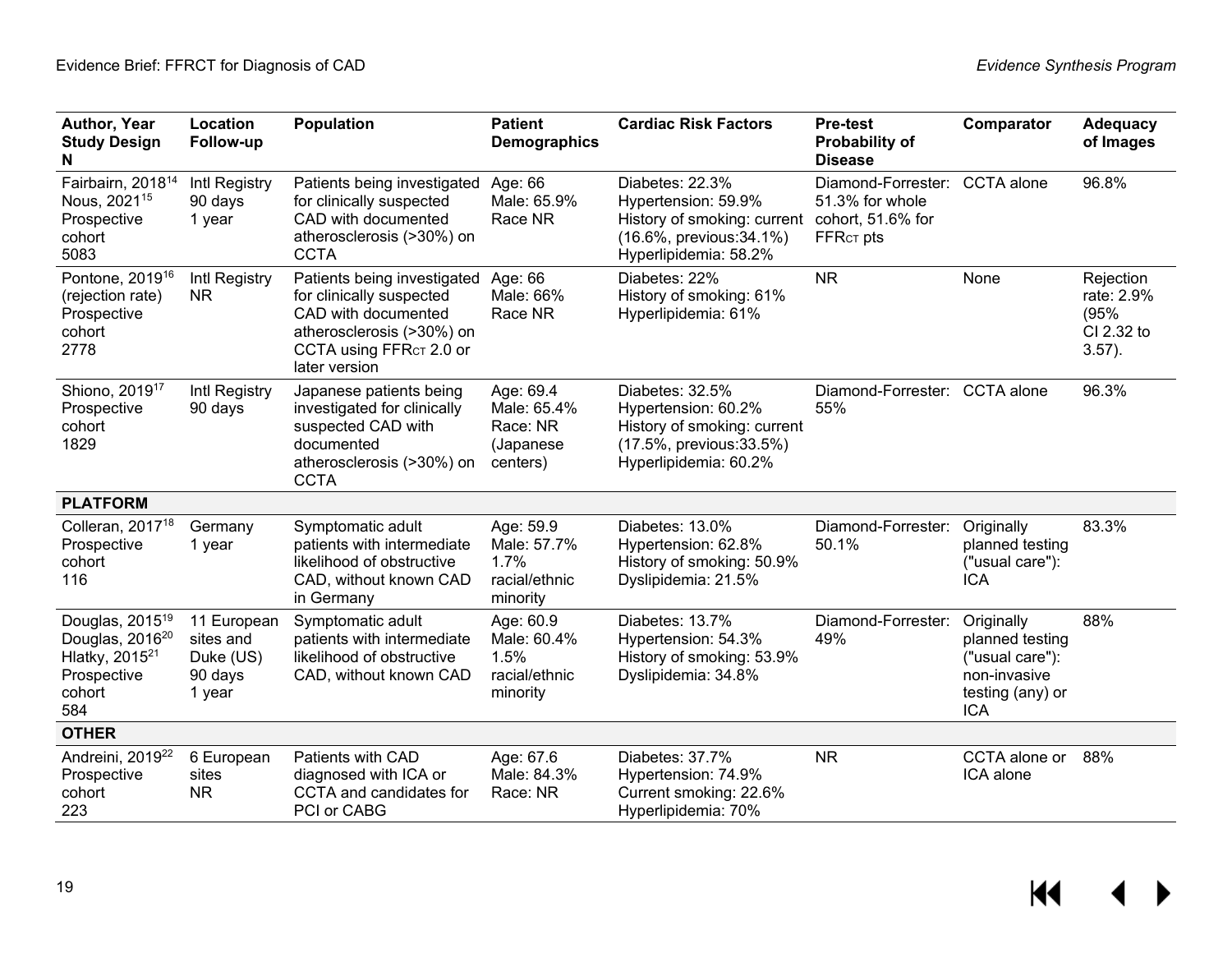| Author, Year<br><b>Study Design</b><br>N                          | Location<br>Follow-up                   | <b>Population</b>                                                                                                                                        | <b>Patient</b><br><b>Demographics</b>                                         | <b>Cardiac Risk Factors</b>                                                                               | <b>Pre-test</b><br>Probability of<br><b>Disease</b> | Comparator                                                                         | <b>Adequacy</b><br>of Images                   |
|-------------------------------------------------------------------|-----------------------------------------|----------------------------------------------------------------------------------------------------------------------------------------------------------|-------------------------------------------------------------------------------|-----------------------------------------------------------------------------------------------------------|-----------------------------------------------------|------------------------------------------------------------------------------------|------------------------------------------------|
| Baggiano,<br>2020 <sup>23</sup><br>Retrospective<br>cohort<br>291 | Italy<br><b>NR</b>                      | Symptomatic patients<br>scheduled for<br><b>ICA+invasive FFR</b>                                                                                         | Age: 65<br>Male: 76%<br>Race: NR                                              | Diabetes: 19%<br>Hypertension: 74%<br>Current smoking: 32%                                                | Diamond-Forrester:<br>65%                           | CCTA alone or<br>CCTA + Stress<br><b>CTP</b>                                       | 89%                                            |
| Curzen, 2016 <sup>24</sup><br>Retrospective<br>cohort<br>200      | Intl<br><b>NR</b>                       | Patients with suspected<br>stable CAD with at least<br>one stenosis (30% - 90%)<br>on CCTA undergoing<br>nonemergent ICA                                 | <b>NR</b>                                                                     | <b>NR</b>                                                                                                 | <b>NR</b>                                           | CCTA alone                                                                         | Only<br>included<br>those with<br>FFRCT data   |
| Fares, 2019 <sup>25</sup><br>Retrospective<br>cohort<br>207       | US<br><b>NR</b>                         | Patients with suspected<br>CAD referred for FFR <sub>CT</sub>                                                                                            | Age: 69.5<br>Male: 46.4%<br>Race: 28.5<br>African<br>American,<br>66.4% White | Diabetes: 21.5%<br>Hypertension: 67.7%<br>Smoking: current: 13.3%,<br>past: 36.4%%<br>Dyslipidemia: 66.7% | <b>NR</b>                                           | CCTA alone or<br>C-FFR <sub>CT</sub><br>(algorithm for<br>additional info)         | 79%                                            |
| Ihdayhid, 2019 <sup>26</sup><br>Case series<br>206                | Intl<br>4.7 years<br>(median)           | Patients with suspected<br>stable CAD with at least<br>one stenosis (30% - 90%)<br>on CCTA undergoing<br>nonemergent ICA with<br><b>FFR<sub>CT</sub></b> | Age: 64<br>Male: 64.1%<br>Race: 68.4%<br>White, 31.6%<br>Asian                | Diabetes: 22.8%<br>Hypertension: 65.5%<br>Smoking: 18.9%<br>Hypercholesterolemia:<br>81.1%                | Diamond-Forrester: None<br>54.2%                    |                                                                                    | Excluded<br>pts w/o<br><b>FFR<sub>CT</sub></b> |
| Jang, 2016 <sup>27</sup><br>Retrospective<br>cohort<br>75         | <b>US</b><br><b>NR</b>                  | Patients with CCTA and<br>referred for ICA.                                                                                                              | Age: 60<br>Male: 75%<br>Race NR                                               | <b>NR</b>                                                                                                 | <b>NR</b>                                           | CCTA alone                                                                         | <b>NR</b>                                      |
| Jensen, 2018 <sup>28</sup><br>Prospective<br>cohort<br>774        | Denmark<br>90 days                      | Symptomatic patients<br>referred to non-emergent<br>ICA or CCTA on suspicion<br>of stable CAD                                                            | Age: 59<br>Male: 52%<br>Race: NR                                              | Diabetes: 9%<br>Hypertension: 37%<br>History of smoking: 59%<br>Hyperlipidaemia: 32%                      | Diamond-Forrester:<br>40%                           | <b>CCTA</b> alone<br>(planned ICA<br>[high risk] or<br>planned CCTA<br>[low risk]) | 98.6%                                          |
| Norgaard,<br>2020 <sup>29</sup><br>Case series<br>975             | <b>Denmark</b><br>2.2 years<br>(median) | Patients with suspected<br>chronic coronary<br>syndrome with stenosis<br>(30-70%) on CCTA.                                                               | Age: 61.9<br>Male: 59.1%<br>Race NR                                           | Diabetes: 12.0%<br>Hypertension: 45.4%<br>Current smoker: 23.0%<br>Hyperlipidaemia: 37.7%                 | Diamond-Forrester:<br>44.8%                         | None                                                                               | 97.8%                                          |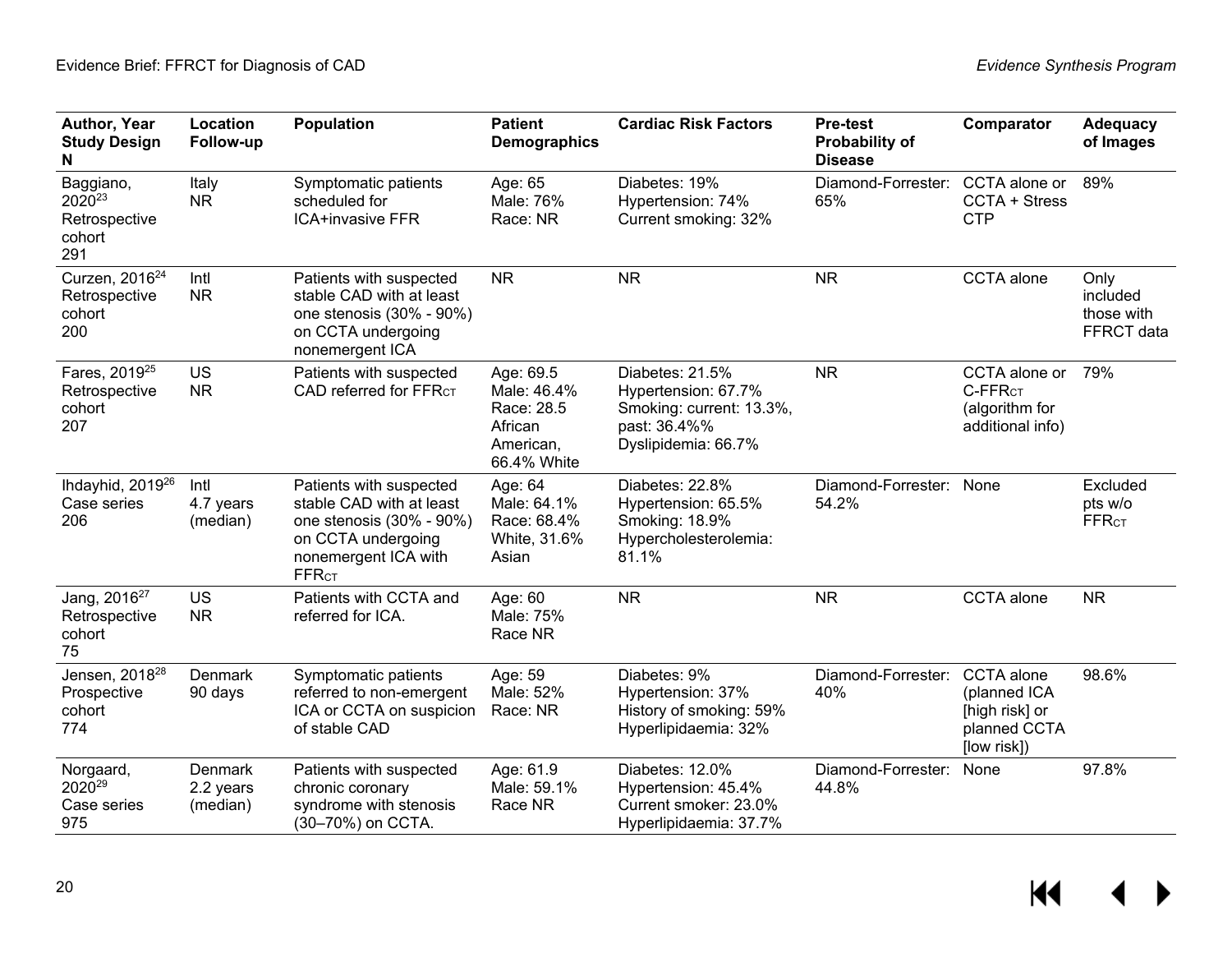| Author, Year<br><b>Study Design</b><br>N                                             | Location<br>Follow-up               | <b>Population</b>                                                                                    | <b>Patient</b><br><b>Demographics</b> | <b>Cardiac Risk Factors</b>                                                                            | <b>Pre-test</b><br>Probability of<br><b>Disease</b> | Comparator                                                      | <b>Adequacy</b><br>of Images        |
|--------------------------------------------------------------------------------------|-------------------------------------|------------------------------------------------------------------------------------------------------|---------------------------------------|--------------------------------------------------------------------------------------------------------|-----------------------------------------------------|-----------------------------------------------------------------|-------------------------------------|
| Norgaard,<br>2017 <sup>30</sup> (Clinical<br>use)<br>Retrospective<br>cohort<br>1248 | <b>Denmark</b><br>6 to 18<br>months | Symptomatic patients with<br>suspected CAD<br>undergoing CCTA                                        | Age: 57<br>Male: 47%<br>Race: NR      | Diabetes: 10%<br>Hypertension: 34%<br>Current smoker: 17%<br>Hyperlipidaemia: 29%                      | Diamond-Forrester:<br>34%                           | CCTA alone                                                      | 98%                                 |
| Norgaard,<br>201731<br>(Myocardial<br>perfusion)<br>Retrospective<br>cohort<br>3523  | Denmark<br>3 months                 | Symptomatic patients with<br>suspected CAD<br>undergoing CCTA                                        | Age: 56.5<br>Male: 47.0%<br>Race: NR  | Diabetes: 7.9%<br>Hypertension: 35.4%<br>Current smoker: 22.2%<br>Hyperlipidaemia: 30.5%               | Diamond-Forrester:<br>33.2%                         | MPI (Period 1),<br><b>FFRCT</b><br>Implementation<br>(Period 2) | 95.7%                               |
| Rabbat, 2020 <sup>32</sup><br>Prospective<br>cohort<br>431                           | US<br><b>NR</b>                     | Patients with suspected<br>CAD referred for CCTA                                                     | Age: 58.9<br>Male: 48.4%<br>Race: NR  | Diabetes: 16.7%<br>Hypertension: 59.5%<br>Smoking: Current: 11.8%<br>Ex: 31.9%<br>Hyperlipidaemia: 63% | Diamond-Forrester:<br>89.2% Intermediate            | <b>CCTA</b> alone                                               | 92%                                 |
| Van Belle,<br>202133<br>Retrospective<br>cohort<br>101                               | France<br><b>NR</b>                 | Patients with at least 1<br>stenosis $>=$ 40% with<br>FFR <sub>CT</sub> and undergoing<br><b>ICA</b> | <b>NR</b>                             | <b>NR</b>                                                                                              | <b>NR</b>                                           | <b>ICA</b>                                                      | Excluded<br>pts w/o<br><b>FFRCT</b> |

*Abbreviations:* C-FFRCT=comprehensive approach fractional flow reserve using computed tomography; CAD=coronary artery disease; CABG=coronary artery bypass grafting; CCTA/CTA=coronary computed tomography angiography; CTP=computed tomography perfusion; FFR $_{\rm CT}$ =fractional flow reserve using computed tomography; ICA=invasive coronary angiography; Intl=international; PCI=percutaneous coronary intervention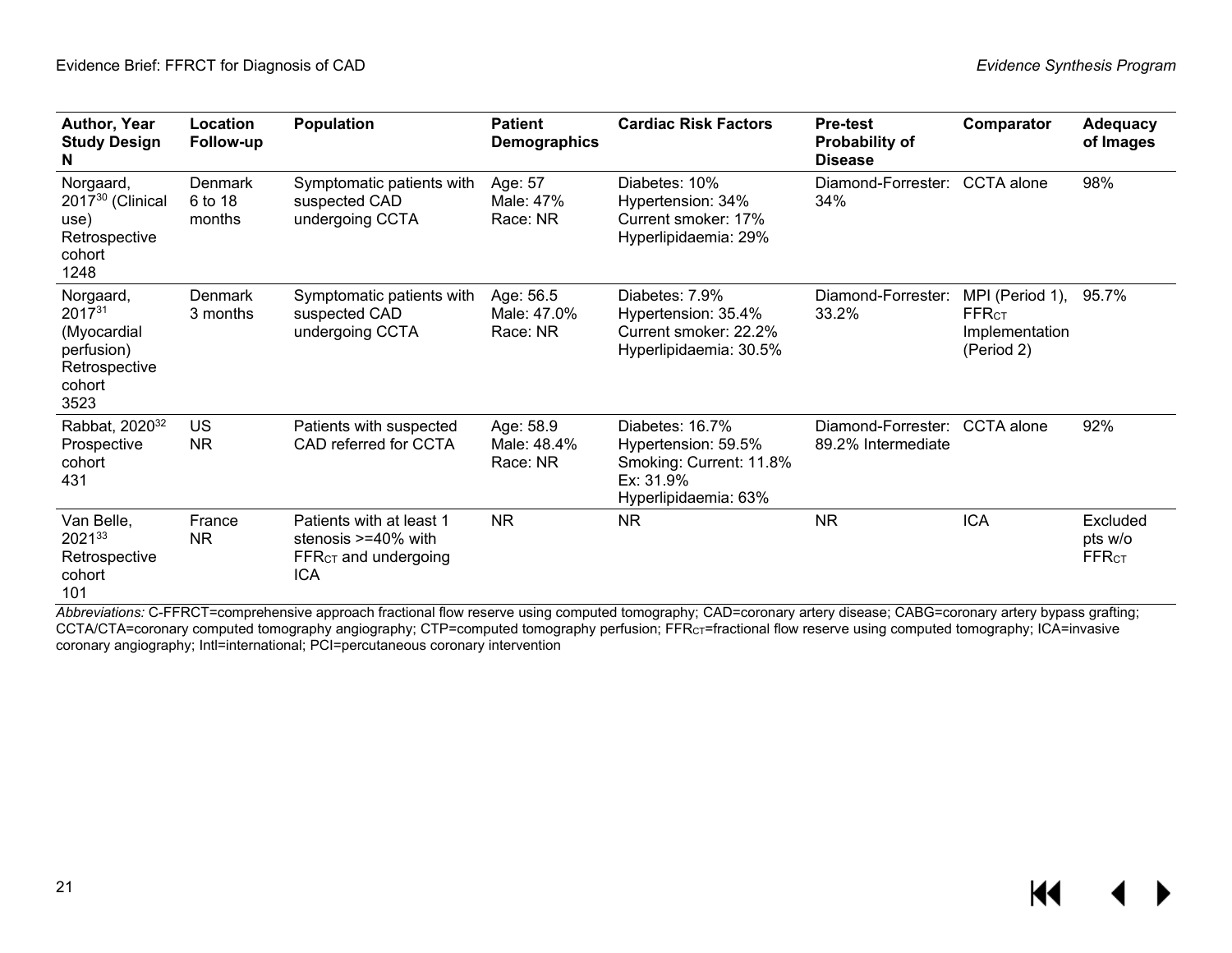### *Outcomes*

| Author, Year<br><b>Study Design</b><br>N                                                             | <b>ICA Use</b>                                                                                                                                                                                | <b>Change in Treatment</b><br>Plan                                                                                                                                                                                                                            | <b>MACE</b>                                                                                                                | <b>Other Clinical Outcomes</b>                                                                                                                | Cost      | <b>Quality of Life</b> |
|------------------------------------------------------------------------------------------------------|-----------------------------------------------------------------------------------------------------------------------------------------------------------------------------------------------|---------------------------------------------------------------------------------------------------------------------------------------------------------------------------------------------------------------------------------------------------------------|----------------------------------------------------------------------------------------------------------------------------|-----------------------------------------------------------------------------------------------------------------------------------------------|-----------|------------------------|
| <b>ADVANCE</b>                                                                                       |                                                                                                                                                                                               |                                                                                                                                                                                                                                                               |                                                                                                                            |                                                                                                                                               |           |                        |
| Anastasius,<br>202011<br>Prospective<br>cohort                                                       | ICA w/o<br>revascularization:<br>18.6% (suppl Table 2)                                                                                                                                        | <b>NR</b>                                                                                                                                                                                                                                                     | MACE events at 1<br>year<br>47 events (1%)                                                                                 | 1 year:<br>MI: FFR $c_7$ > 0.80: 11 events,<br>FFR $c$ <sup><math>=</math></sup> $0.80$ : 31 events                                           | <b>NR</b> | <b>NR</b>              |
| 4553                                                                                                 |                                                                                                                                                                                               |                                                                                                                                                                                                                                                               | No significant<br>differences between<br>age groups.                                                                       | All-cause mortality: FFRCT ><br>0.80: 7 deaths, FFRCT<br>$=0.80:26$ deaths                                                                    |           |                        |
|                                                                                                      |                                                                                                                                                                                               |                                                                                                                                                                                                                                                               |                                                                                                                            | Unplanned hospitalization:<br>FFR <sub>CT</sub> > 0.80: 2<br>hospitalizations, FFRCT<br><= 0.80: 4 hospitalizations                           |           |                        |
|                                                                                                      |                                                                                                                                                                                               |                                                                                                                                                                                                                                                               |                                                                                                                            | Revascularizations: FFRCT ><br>0.80: $6\%$ , FFR $cT \le 0.80$ :<br>38%                                                                       |           |                        |
| Fairbairn,<br>202012<br>(Gender diff.)<br>Patel, 2020 <sup>13</sup><br>Prospective<br>cohort<br>4737 | ICA use at 90 days:<br>Women: 54.5% vs<br>Men: 56.5% (NSD)<br>with $FFRCT \le 0.80$ .<br><b>ICA without</b><br>obstructive CAD at 90<br>days:<br>Women: 32.1% vs<br>Men 24.5%<br>$(p=0.0003)$ | Recommended<br>treatment by FFR <sub>CT</sub> and<br>actual clinical<br>management at 1 year:<br>Medical therapy: 92.9%<br>received, 7.1% received<br>revascularization,<br>Revascularization:<br>68.9% received, 77%<br>received<br>revascularization to ICA | 1 year: 55 MACE<br>events (1.6%), 35<br>mortality events, 12<br>MI events, 8 ACS<br>events                                 | Revascularizations within 90<br>days: 1,026 (21.7%) by PCI,<br>150 (3.2%) by CABG                                                             | <b>NR</b> | <b>NR</b>              |
| Fairbairn,<br>201814<br>Nous, 2021 <sup>15</sup><br>Prospective<br>cohort<br>5083                    | 90 day ICA use:<br>Overall: 43.9%<br>Over time: Cohort 1:<br>45.6%, Cohort 2:<br>41.9% Cohort 3:<br>44.3% (p=0.47)                                                                            | Reclassification at 90<br>days between CCTA<br>alone and CCTA plus<br>FFR <sub>CT</sub> -based<br>management plans in                                                                                                                                         | 90 days: No MACE<br>events in patients<br>with FFR <sub>CT</sub> > 0.80. 19<br>$(0.6\%)$ MACE and 14<br>$(0.3\%)$ death/MI | Revascularizations within 90<br>days: 22.6% by PCI and<br>3.5% by CABG in Cohort 1;<br>19.8% by PCI and 3.2% by<br>CABG in Cohort 2; 22.0% by | <b>NR</b> | <b>NR</b>              |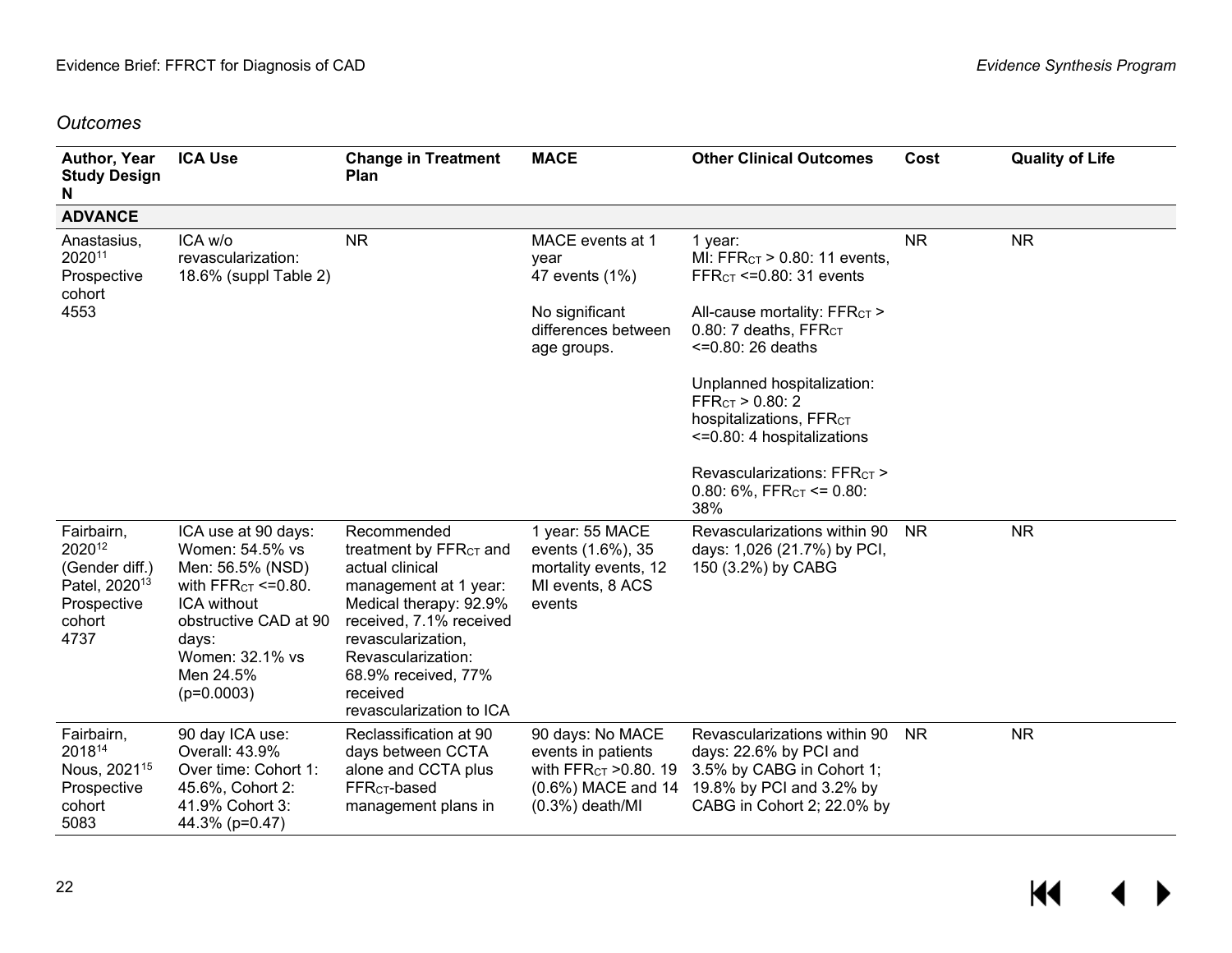| Author, Year<br><b>Study Design</b><br>N                                | <b>ICA Use</b>                                                                                                                                                                                                                                                                                                                                  | <b>Change in Treatment</b><br>Plan                                                                                                          | <b>MACE</b>                                                                                                                                                                                                                      | <b>Other Clinical Outcomes</b>                                                                                                                                        | Cost                                                                              | <b>Quality of Life</b>                                                                                                   |
|-------------------------------------------------------------------------|-------------------------------------------------------------------------------------------------------------------------------------------------------------------------------------------------------------------------------------------------------------------------------------------------------------------------------------------------|---------------------------------------------------------------------------------------------------------------------------------------------|----------------------------------------------------------------------------------------------------------------------------------------------------------------------------------------------------------------------------------|-----------------------------------------------------------------------------------------------------------------------------------------------------------------------|-----------------------------------------------------------------------------------|--------------------------------------------------------------------------------------------------------------------------|
|                                                                         |                                                                                                                                                                                                                                                                                                                                                 | 66.9% (95% CI 64.8-<br>67.6) of patients.                                                                                                   | occurred in subjects<br>with $FFRCT < 0.80$ .<br>1 year: $~59$ events<br>overall. MACE over<br>time in pts with an<br>FFR <sub>CT</sub> result, 1.3%,<br>1.2% and 1.0% ( $p =$<br>0.457) in cohort 1, 2,<br>and 3, respectively. | PCI and 2.9% by CABG in<br>Cohort 3                                                                                                                                   |                                                                                   |                                                                                                                          |
| Pontone,<br>201916<br>(rejection rate)<br>Prospective<br>cohort<br>2778 | <b>NR</b>                                                                                                                                                                                                                                                                                                                                       | <b>NR</b>                                                                                                                                   | <b>NR</b>                                                                                                                                                                                                                        | <b>NR</b>                                                                                                                                                             | <b>NR</b>                                                                         | <b>NR</b>                                                                                                                |
| Shiono, 2019 <sup>17</sup><br>Prospective<br>cohort<br>1829             | ICA use at 90 days:<br>After FFR <sub>CT</sub> : 50.4%<br>had ICA (22.6% with<br>negative FFR <sub>CT</sub> and<br>61.7% with positive<br>FFR <sub>CT</sub> ).<br>ICA without<br>obstructive CAD at 90<br>days:<br>20.5% with positive<br>FFR $cT$ and 46.1% with<br>negative FFR <sub>CT</sub> (OR<br>3.29, 95% CI 2.19 to<br>4.95), p<0.0001) | Reclassification at 90<br>days between CCTA<br>alone and CCTA plus<br>FFR <sub>CT</sub> -based<br>management plans in<br>55.8% of patients. | Pts with negative<br>FFR <sub>CT</sub> (>0.8): No<br><b>MACE</b> events<br>$(n=509)$ at 90 days<br>Pts with positive<br>FFR <sub>CT</sub> $(≤ 0.8): 5$<br>$(0.4\%; n=1,249)$<br>MACE events at 90<br>days                        | Pts with negative FFR <sub>CT</sub><br>(>0.8): 3.9% underwent<br>revascularization<br>Pts with positive FFR $cr$ ( $\leq$<br>0.8): 67% underwent<br>revascularization | <b>NR</b>                                                                         | <b>NR</b>                                                                                                                |
| <b>PLATFORM</b>                                                         |                                                                                                                                                                                                                                                                                                                                                 |                                                                                                                                             |                                                                                                                                                                                                                                  |                                                                                                                                                                       |                                                                                   |                                                                                                                          |
| Colleran,<br>201718<br>Prospective<br>cohort<br>116                     | ICA w/o obstructive<br>CAD<br>Planned ICA cohort:<br>90 days: 7.7% FFRCT<br>vs 85.9% usual care.                                                                                                                                                                                                                                                | <b>NA</b>                                                                                                                                   | No events in either<br>group                                                                                                                                                                                                     | Revascularizations at 1 year:<br>12 by PCI usual care vs 10<br><b>FFRCT</b>                                                                                           | Planned ICA<br>cohort:<br>Mean 1-year<br>patient cost:<br>€4217 FFR <sub>CT</sub> | Planned ICA cohort:<br>QoL scores (FFR <sub>CT</sub> vs<br>usual care): SAQ:<br>$+22.36$ vs $+18.68$<br>(p=0.22), EQ-5D: |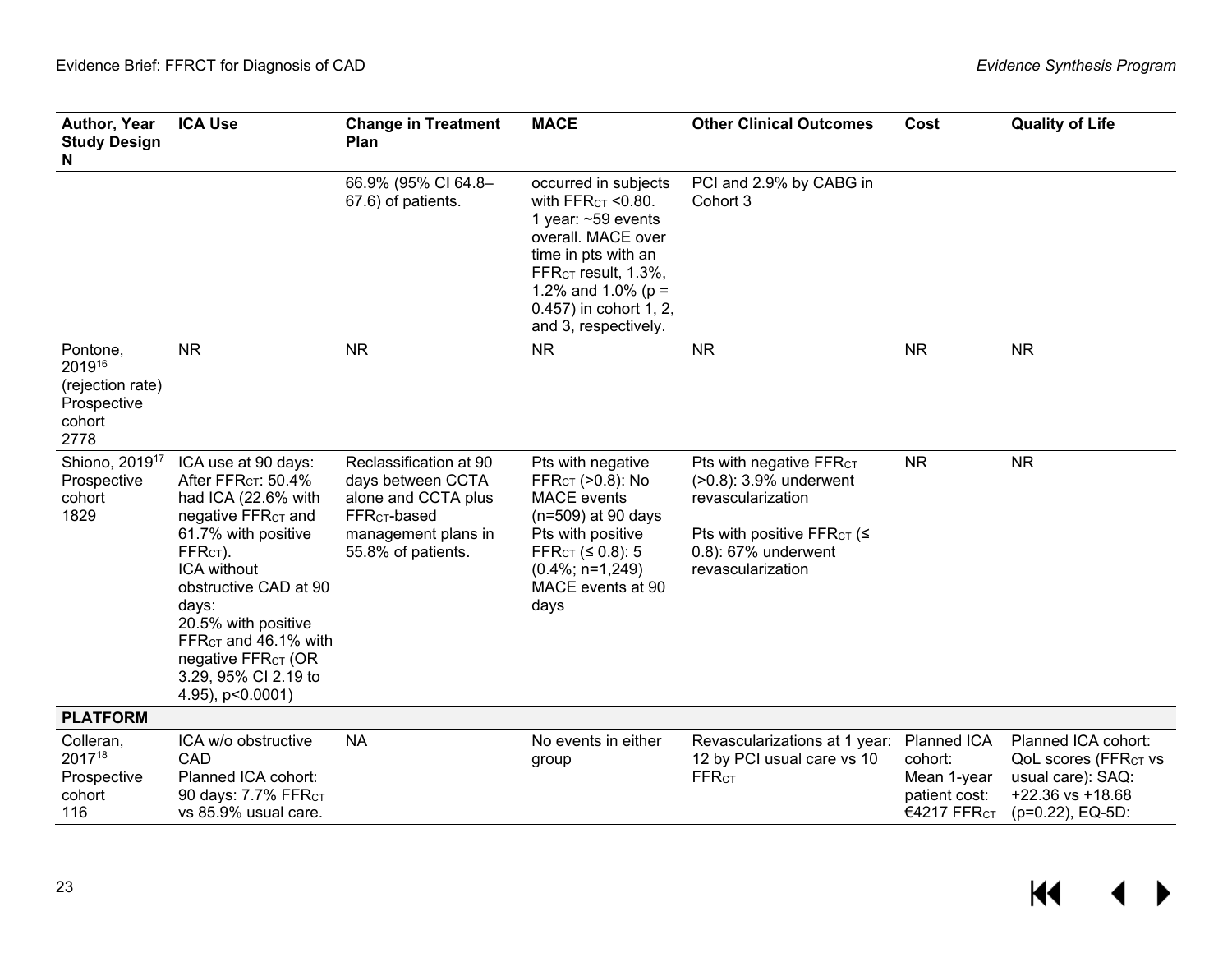| Author, Year<br><b>Study Design</b><br>N                                                                    | <b>ICA Use</b>                                                                                                                                                                                                                                                                                                                     | <b>Change in Treatment</b><br>Plan | <b>MACE</b>                                                                                                                                                                                                                                                                                                                                                   | <b>Other Clinical Outcomes</b>                                                                                                                                        | Cost                                                                                                                                                                                                                                                                                   | <b>Quality of Life</b>                                                                                                                                                                                                                                                                                                                                                                                                                                                                                                                                                                                                                        |
|-------------------------------------------------------------------------------------------------------------|------------------------------------------------------------------------------------------------------------------------------------------------------------------------------------------------------------------------------------------------------------------------------------------------------------------------------------|------------------------------------|---------------------------------------------------------------------------------------------------------------------------------------------------------------------------------------------------------------------------------------------------------------------------------------------------------------------------------------------------------------|-----------------------------------------------------------------------------------------------------------------------------------------------------------------------|----------------------------------------------------------------------------------------------------------------------------------------------------------------------------------------------------------------------------------------------------------------------------------------|-----------------------------------------------------------------------------------------------------------------------------------------------------------------------------------------------------------------------------------------------------------------------------------------------------------------------------------------------------------------------------------------------------------------------------------------------------------------------------------------------------------------------------------------------------------------------------------------------------------------------------------------------|
|                                                                                                             | Risk difference 78.2%<br>(95% CI 67.1 to 89.4,<br>$p<0.001$ )                                                                                                                                                                                                                                                                      |                                    |                                                                                                                                                                                                                                                                                                                                                               | Stents per patient (mean):<br>2.1 usual care vs 1.6 FFRCT<br>Bypass surgeries: 4 usual<br>care vs 1 FFR <sub>CT</sub><br>Hospital days: 122 usual<br>care vs 65 FFRCT | vs €6894<br>usual care<br>$(p<0.001)$ .                                                                                                                                                                                                                                                | $+0.09$ vs $+0.03$<br>$(p=0.04)$ , VAS: $+5.09$<br>vs -0.07 (p=0.51).                                                                                                                                                                                                                                                                                                                                                                                                                                                                                                                                                                         |
| Douglas,<br>201519<br>Douglas,<br>2016 <sup>20</sup><br>Hlatky, $2015^{21}$<br>Prospective<br>cohort<br>584 | ICA w/o obstructive<br>CAD<br>Planned ICA cohort:<br>90 days: 12.4%<br>FFR $cr$ vs 73.3%<br>usual care<br>(p<0.0001). Risk<br>difference: 60.8%<br>(95% CI 53.0% to<br>68.7%)<br>Planned non-invasive<br>cohort:<br>90 days: 12.5% FFRCT<br>vs 6.0% usual care<br>(p=0.95). Risk<br>difference: -6.5 (95%<br>$Cl - 14.4$ to $1.4)$ | <b>NA</b>                          | 90 days MACE:<br>Planned ICA cohort:<br>2 FFR <sub>CT</sub> vs 0 usual<br>care<br>Planned non-invasive<br>cohort:<br>0 events<br>1-year MACE:<br>Planned ICA cohort:<br>2 FFRCT vs 2 usual<br>care (0 in pts whose<br>ICA was canceled<br>based on FFR <sub>CT</sub><br>results)<br>Planned non-invasive<br>cohort:<br>0 FFR <sub>CT</sub> vs 1 usual<br>care | 90 days: 22,1% total (16.9%<br>PCI, 5.1% CABG)<br>1 year: 23.1% total (17.8%<br>PCI, 5.3% CABG)                                                                       | Planned ICA<br>cohort:<br>1-year per-<br>patient mean<br>costs: 32%<br>lower in<br><b>FFRCT VS</b><br>usual care<br>$($7,343 \text{ vs}$<br>\$10,734<br>$p<0.0001$ )<br>Planned non-<br>invasive<br>cohort:<br>1-year per-<br>patient mean<br>costs \$2,679<br>vs \$2,137;<br>$p=0.26$ | Planned ICA cohort:<br>1-year QOL scores<br>(SAQ, EQ-5D, VAS)<br>improved with both<br>FFR <sub>CT</sub> and usual care<br>$(p<0.001)$ .<br>Improvements similar<br>in $FFRCT$ and usual<br>care at both 90 days<br>and 1 year.<br>Planned non-invasive<br>cohort:<br>1-year QOL scores<br>(SAQ, EQ-5D, VAS)<br>improved with both<br>FFR <sub>CT</sub> and usual care<br>(p<0.001). EQ-5D<br>(mean change: FFRCT<br>0.12 vs usual care<br>$0.07; p=0.02$<br>90-day QOL scores<br>improved more in<br>$FFRCT$ than usual care:<br>SAQ: 19.5 vs 11.4,<br>$p=0.003$ , EuroQOL:<br>$0.08$ vs $0.03$ , $p=0.002$ ,<br>VAS: 4.1 vs 2.3,<br>p=0.82. |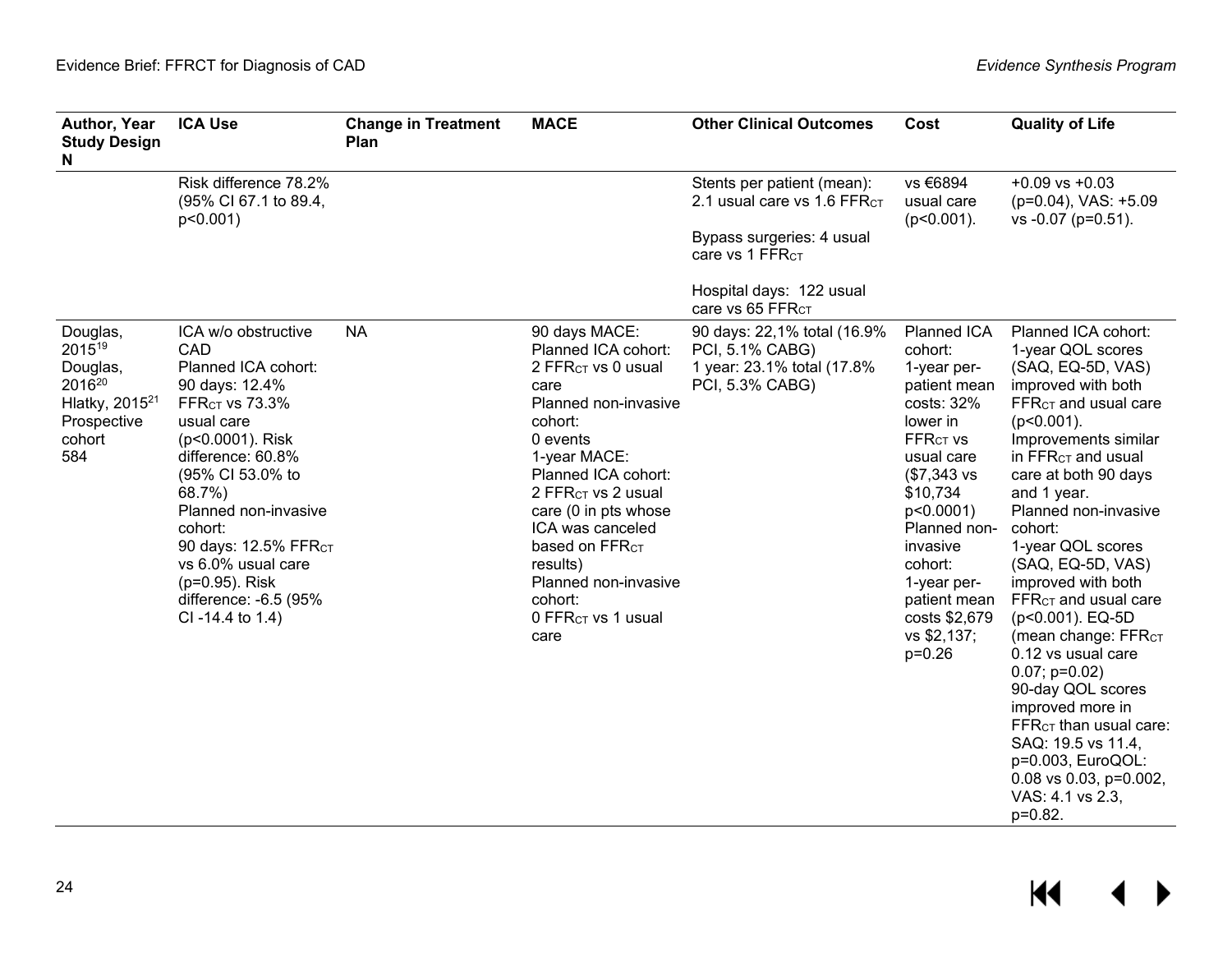| Author, Year<br><b>Study Design</b><br>N                          | <b>ICA Use</b> | <b>Change in Treatment</b><br>Plan                                                                                                                                                                                                              | <b>MACE</b>                                                                                                    | <b>Other Clinical Outcomes</b>                                                                                                                                             | Cost      | <b>Quality of Life</b> |
|-------------------------------------------------------------------|----------------|-------------------------------------------------------------------------------------------------------------------------------------------------------------------------------------------------------------------------------------------------|----------------------------------------------------------------------------------------------------------------|----------------------------------------------------------------------------------------------------------------------------------------------------------------------------|-----------|------------------------|
| <b>OTHER</b>                                                      |                |                                                                                                                                                                                                                                                 |                                                                                                                |                                                                                                                                                                            |           |                        |
| Andreini,<br>2019 <sup>22</sup><br>Prospective<br>cohort<br>223   | <b>NR</b>      | <b>Treatment decision</b><br>change btwn PCI and<br>CABG:<br>Vs CCTA alone: 7% pts<br>Vs ICA alone: 6.6% pts<br># pts with significant 3-<br>vessel CAD:<br>92.3% CCTA alone to<br>78.8% FFR <sub>CT</sub><br>86.1% ICA alone to<br>86.2% FFRCT | <b>NR</b>                                                                                                      | <b>NA</b>                                                                                                                                                                  | <b>NR</b> | <b>NR</b>              |
| Baggiano,<br>2020 <sup>23</sup><br>Retrospective<br>cohort<br>291 | NR             | Reclassification of pts<br>With FFR <sub>CT</sub> (vs CCTA<br>alone): 28%<br>Rate of agreement with<br>final management<br>decision: 63% CCTA<br>alone, 71% FFR <sub>CT</sub> , 89%<br>CCTA + stress CTP,<br>84% FFR <sub>CT</sub> + stress CTP | <b>NR</b>                                                                                                      | Rate of agreement on<br>vessels to be revascularized:<br>57% CCTA alone, 63%<br>FFR <sub>CT</sub> , 74% CCTA + stress<br>CTP, 70% FFR <sub>CT</sub> + stress<br><b>CTP</b> | <b>NR</b> | <b>NR</b>              |
| Curzen, 2016 <sup>24</sup> NR<br>Retrospective<br>cohort<br>200   |                | Change in clinical<br>management plan with<br>FFR <sub>CT</sub> vs CCTA alone:<br>36%                                                                                                                                                           | <b>NR</b>                                                                                                      | 39.0% PCI and 4.5% CABG                                                                                                                                                    | <b>NR</b> | <b>NR</b>              |
| Fares, 2019 <sup>25</sup><br>Retrospective<br>cohort<br>207       | <b>NR</b>      | Change in clinical<br>recommendation: 24%<br>With FFR <sub>CT</sub> vs CCTA<br>alone                                                                                                                                                            | <b>NR</b>                                                                                                      | <b>NR</b>                                                                                                                                                                  | <b>NR</b> | <b>NR</b>              |
| Ihdayhid,<br>2019 <sup>26</sup><br>Case series<br>206             | <b>NR</b>      | <b>NR</b>                                                                                                                                                                                                                                       | MACE: Overall:<br>9.7%<br>$FFR_{CT} \leq 0.8$ : 15.6%<br>VS FFRCT > 0.8: 3.1%<br>(HR 5.5, 95% CI 1.6<br>to 19) | Composite outcome (death,<br>MI, and any<br>revascularization):<br>Overall: 45.1%                                                                                          | <b>NR</b> | <b>NR</b>              |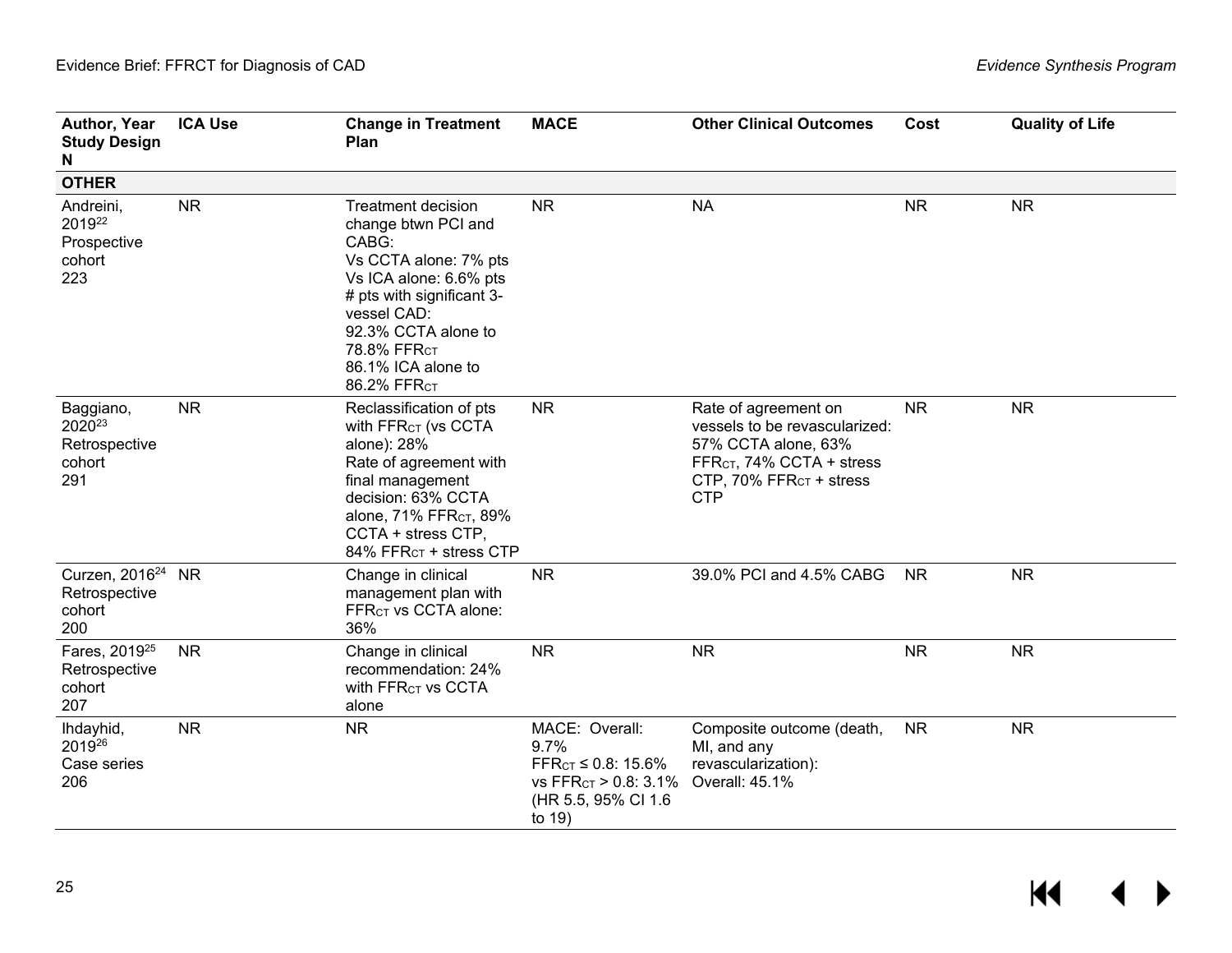| Author, Year<br><b>Study Design</b><br>N                   | <b>ICA Use</b> | <b>Change in Treatment</b><br>Plan                                                                                                                                                                                | <b>MACE</b>                                                                                                                                                               | <b>Other Clinical Outcomes</b>                                                                                                                                                                                                                                                                                                                    | Cost      | <b>Quality of Life</b> |
|------------------------------------------------------------|----------------|-------------------------------------------------------------------------------------------------------------------------------------------------------------------------------------------------------------------|---------------------------------------------------------------------------------------------------------------------------------------------------------------------------|---------------------------------------------------------------------------------------------------------------------------------------------------------------------------------------------------------------------------------------------------------------------------------------------------------------------------------------------------|-----------|------------------------|
|                                                            |                |                                                                                                                                                                                                                   |                                                                                                                                                                           | FFR <sub>CT</sub> ≤ 0.8: 73.4% vs<br>FFR <sub>CT</sub> $> 0.8$ : 13.4% (HR 9.2,<br>95% CI 5.1 to 17).                                                                                                                                                                                                                                             |           |                        |
| Jang, 2016 <sup>27</sup>                                   | <b>NR</b>      | Clinical management<br>plan (ICA, OMT, PCI,<br>CABG) changed in 55%<br>of patients with FFR <sub>CT</sub> vs<br>CCTA alone.<br>36 pts (48%) no longer<br>planned for ICA with<br>FFR <sub>CT</sub> vs CCTA alone. | No significant<br>difference in 1 year<br>cardiovascular<br>events between<br>patients with<br>changed vs<br>unchanged<br>management after<br>FFR <sub>CT</sub> (data NR) | 37/75 (49.3%) referred for<br>PCI based on FFR <sub>CT</sub><br>2/75 (2.7%) referred for<br>CABG based on FFR <sub>CT</sub>                                                                                                                                                                                                                       | <b>NR</b> | <b>NR</b>              |
| Jensen, 2018 <sup>28</sup><br>Prospective<br>cohort<br>774 | <b>NR</b>      | ICA cancellation<br>High risk: 75% with<br>FFR <sub>CT</sub> vs 45%* with<br>CCTA alone.<br>Low-intermediate risk:<br>$91\%$ * with FFR <sub>CT</sub> vs<br>73%* with CCTA alone.<br>*Est. from Fig. 2            | 14 (1.8%)<br>experienced clinical<br>adverse events (1 of<br>which in patients<br>where ICA was<br>cancelled due to<br>$FFRCT$ results).                                  | Revascularization: 54%<br>(64/119) of patients in an<br>unclear subgroup (PCI, 61%;<br>CABG, 39%)<br>56/64 underwent<br>revascularization after<br>coronary CTA with optional<br>FFR <sub>CT</sub> (59% (33/56) had<br>FFR <sub>CT</sub> performed, 21%<br>(12/56) had FFR <sub>CT</sub> plus FFR<br>and/or iFR, and 20% (11/56)<br>had CTA only) | <b>NR</b> | <b>NR</b>              |
| Norgaard,<br>2020 <sup>29</sup><br>Case series<br>975      | <b>NR</b>      | <b>NR</b>                                                                                                                                                                                                         | <b>NR</b>                                                                                                                                                                 | Composite outcome (death,<br>MI, hospitalization,<br>revascularization):<br>Unmatched:<br>FFR $c$ <sup>T</sup> $\leq$ 0.8: 2.9% vs FFR $c$ <sup>T</sup><br>$> 0.8: 1.2\%$<br>Matched on CAC Score:<br>CAC score 1-399: FFR $cT \leq$<br>0.8: 8.3% vs $FFRCT > 0.8$ :<br>3.9%                                                                      | <b>NR</b> | <b>NR</b>              |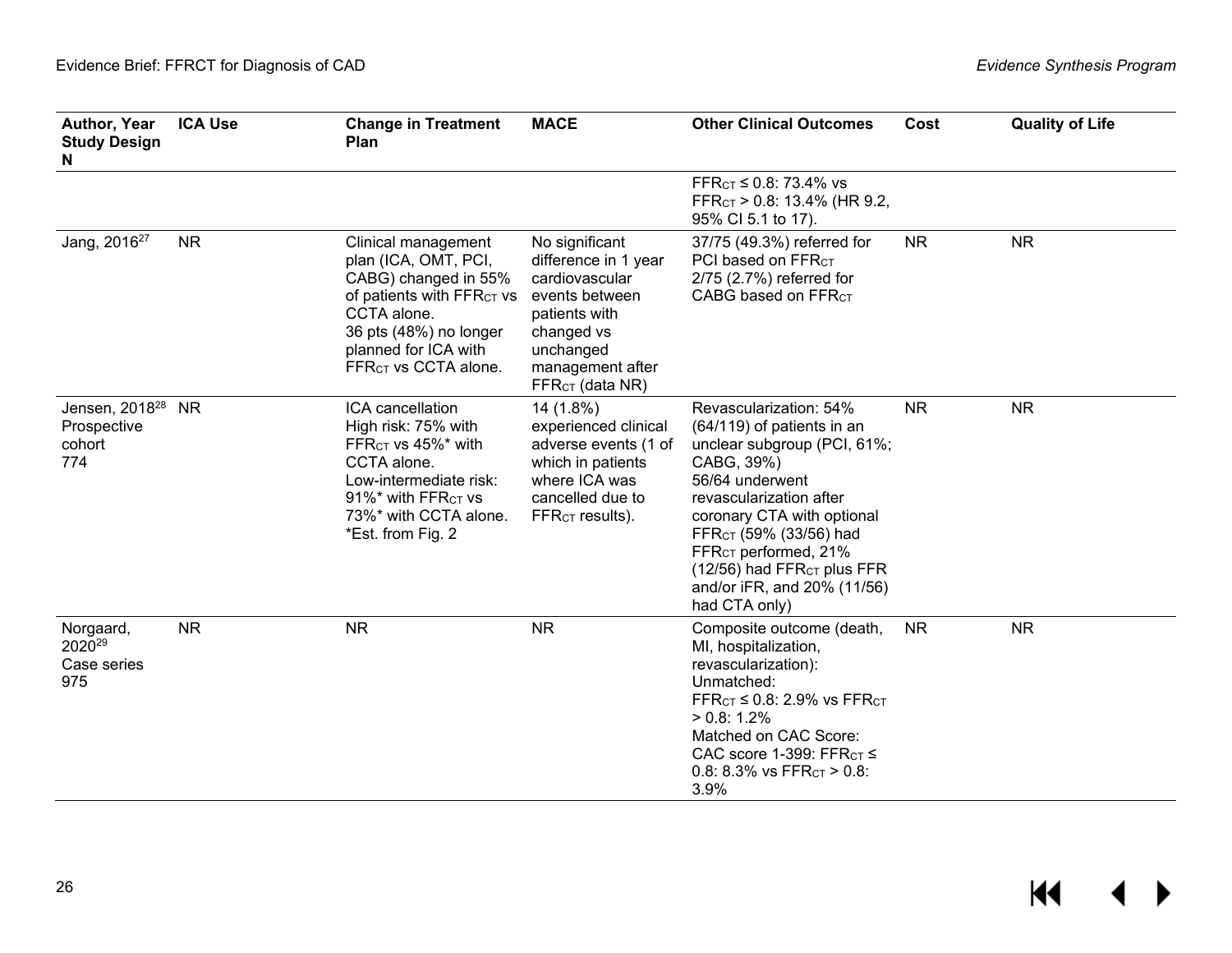| Author, Year<br><b>Study Design</b><br>N                                                 | <b>ICA Use</b>                                                                                                                                                                                                                                                                   | <b>Change in Treatment</b><br>Plan                                      | <b>MACE</b>                                                                                                                                                    | <b>Other Clinical Outcomes</b>                                                                                                                                                                                                                                                                                                        | Cost      | <b>Quality of Life</b> |
|------------------------------------------------------------------------------------------|----------------------------------------------------------------------------------------------------------------------------------------------------------------------------------------------------------------------------------------------------------------------------------|-------------------------------------------------------------------------|----------------------------------------------------------------------------------------------------------------------------------------------------------------|---------------------------------------------------------------------------------------------------------------------------------------------------------------------------------------------------------------------------------------------------------------------------------------------------------------------------------------|-----------|------------------------|
|                                                                                          |                                                                                                                                                                                                                                                                                  |                                                                         |                                                                                                                                                                | CAC score $\geq$ 400: FFR <sub>CT</sub> $\leq$<br>0.8: 9.7% vs $FFRCT > 0.8$ :<br>4.2%                                                                                                                                                                                                                                                |           |                        |
| Norgaard,<br>2017 <sup>30</sup> (Clinical<br>use)<br>Retrospective<br>cohort<br>1248     | <b>NR</b>                                                                                                                                                                                                                                                                        | ICA use:<br>66% of patients with<br>FFR <sub>CT</sub> had ICA deferred. | No patients having<br>FFR <sub>CT</sub> , ICA, or MPI<br>experienced a<br>serious adverse<br>cardiac event,<br>including those in<br>whom ICA was<br>deferred. | Among pts referred to ICA<br>(FFR <sub>CT</sub> ≤ 0.8): 45% (22 of<br>49) underwent coronary<br>revascularization<br>$(PCI, n = 12; CABG, n = 10)$                                                                                                                                                                                    | <b>NR</b> | <b>NR</b>              |
| Norgaard,<br>$2017^{31}$<br>(Myocardial<br>perfusion)<br>Retrospective<br>cohort<br>3523 | ICA use:<br>12.9% period 1 vs<br>13.7% period 3.<br>Adjusted risk<br>difference: -4.2; 95%<br>$CI - 6.9$ to $-1.6$ ;<br>$p=0.002$<br>ICA w/o obstructive<br>CAD:<br>3.9% period 1 vs 2.3%<br>period 2. Adjusted risk<br>difference: -12.8%;<br>95% CI -22.2 to -3.4.<br>p=0.008) | <b>NA</b>                                                               | <b>NR</b>                                                                                                                                                      | After clinical adoption of<br>FFR <sub>CT</sub> :<br>Rate of revascularization<br>increased among pts who<br>underwent ICA (14.1%; 95%<br>CI, $3.3 - 24.9$ ; P=0.01)<br>Availability of information<br>regarding lesion-specific<br>ischemia for guiding<br>therapeutic decisions<br>increased (27.8%; 95% CI,<br>11.3-44.4; P<0.001) | <b>NR</b> | <b>NR</b>              |
| Rabbat, 2020 <sup>32</sup><br>Prospective<br>cohort<br>431                               | ICA use overall:<br>FFR <sub>CT</sub> : 17% vs CCTA<br>alone: 18%<br>ICA use with $\ge$<br>50%stenosis on<br>CCTA:<br>FFR <sub>CT</sub> : 45% vs CCTA<br>alone: 80%                                                                                                              | <b>NR</b>                                                               | <b>NR</b>                                                                                                                                                      | Revascularization:<br>FFR <sub>CT</sub> : 10% vs 7% CCTA<br>alone                                                                                                                                                                                                                                                                     | <b>NR</b> | <b>NR</b>              |
| Van Belle,<br>202133                                                                     | <b>NR</b>                                                                                                                                                                                                                                                                        | PCI strategy changed in<br>45% of patients                              | <b>NR</b>                                                                                                                                                      | Revascularization:                                                                                                                                                                                                                                                                                                                    | <b>NR</b> | <b>NR</b>              |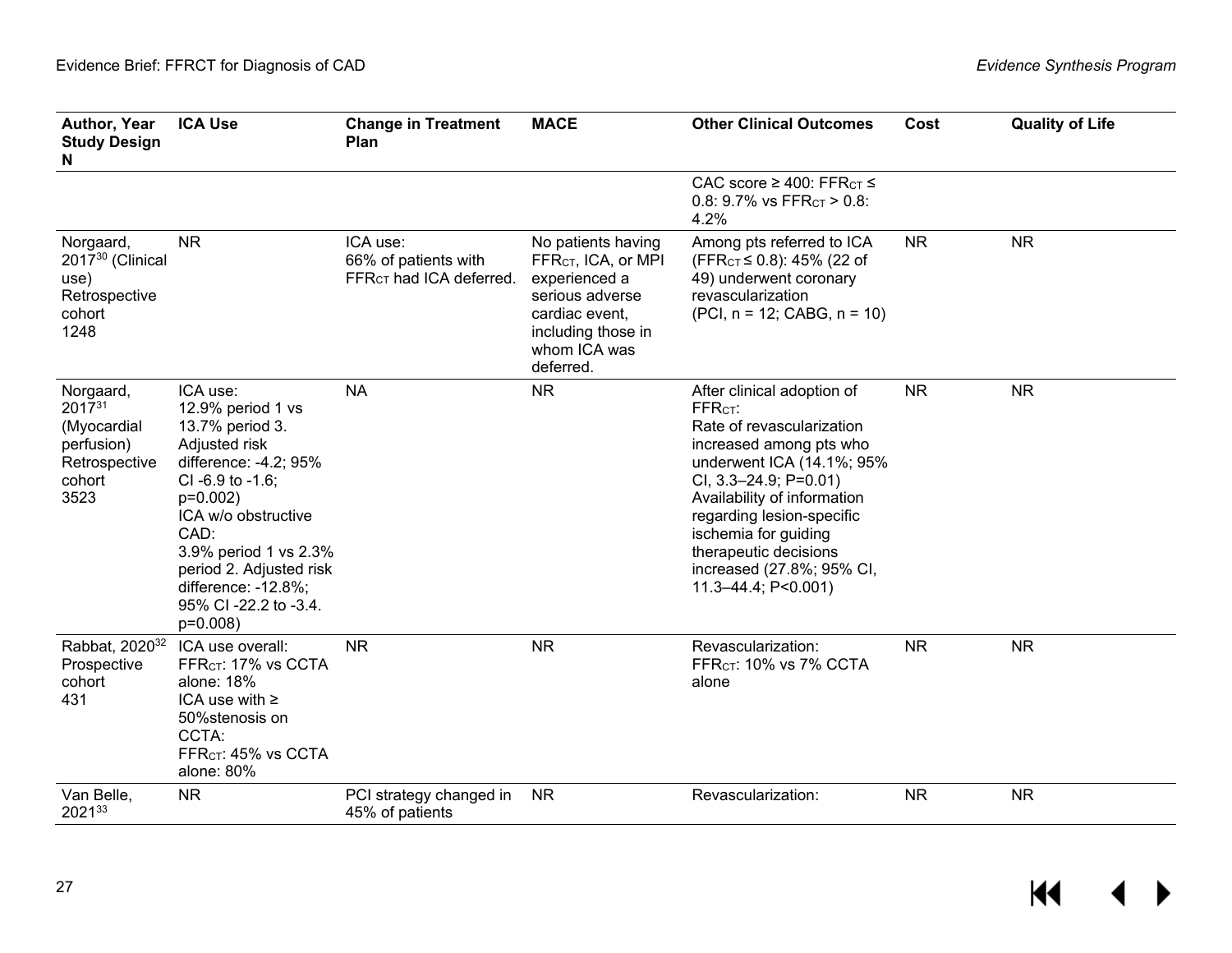| <b>Author, Year</b><br><b>Study Design</b><br>N | <b>ICA Use</b> | <b>Change in Treatment</b><br>Plan | <b>MACE</b> | <b>Other Clinical Outcomes</b>         | Cost | <b>Quality of Life</b> |
|-------------------------------------------------|----------------|------------------------------------|-------------|----------------------------------------|------|------------------------|
| Retrospective                                   |                |                                    |             | FFR <sub>CT</sub> planner 78.2% vs ICA |      |                        |
| cohort                                          |                |                                    |             | 71.9% $(+6.3\%; p = 0.01)$ .           |      |                        |
| 101                                             |                |                                    |             |                                        |      |                        |

<span id="page-29-0"></span>*Abbreviations:* ACS=acute coronary syndrome; CABG=coronary artery bypass graft; CAC=coronary artery calcium ; CAD=coronary artery disease; CCTA/CTA=coronary computed tomography angiography; CTP=computed tomography perfusion; EQ-5D=EuroQOL scale; FFR=fractional flow reserve; FFR<sub>CT</sub>=fractional flow reserve using computed tomography; ICA=invasive coronary angiography; iFR=instantaneous wave-free ratio; MACE=major adverse cardiovascular events; MI=myocardial infarction; OMT=optimal medical therapy; PCI=percutaneous coronary intervention; pts=patients; QoL=quality of life; SAQ=Seattle angina questionnaire; VAS=visual analog scale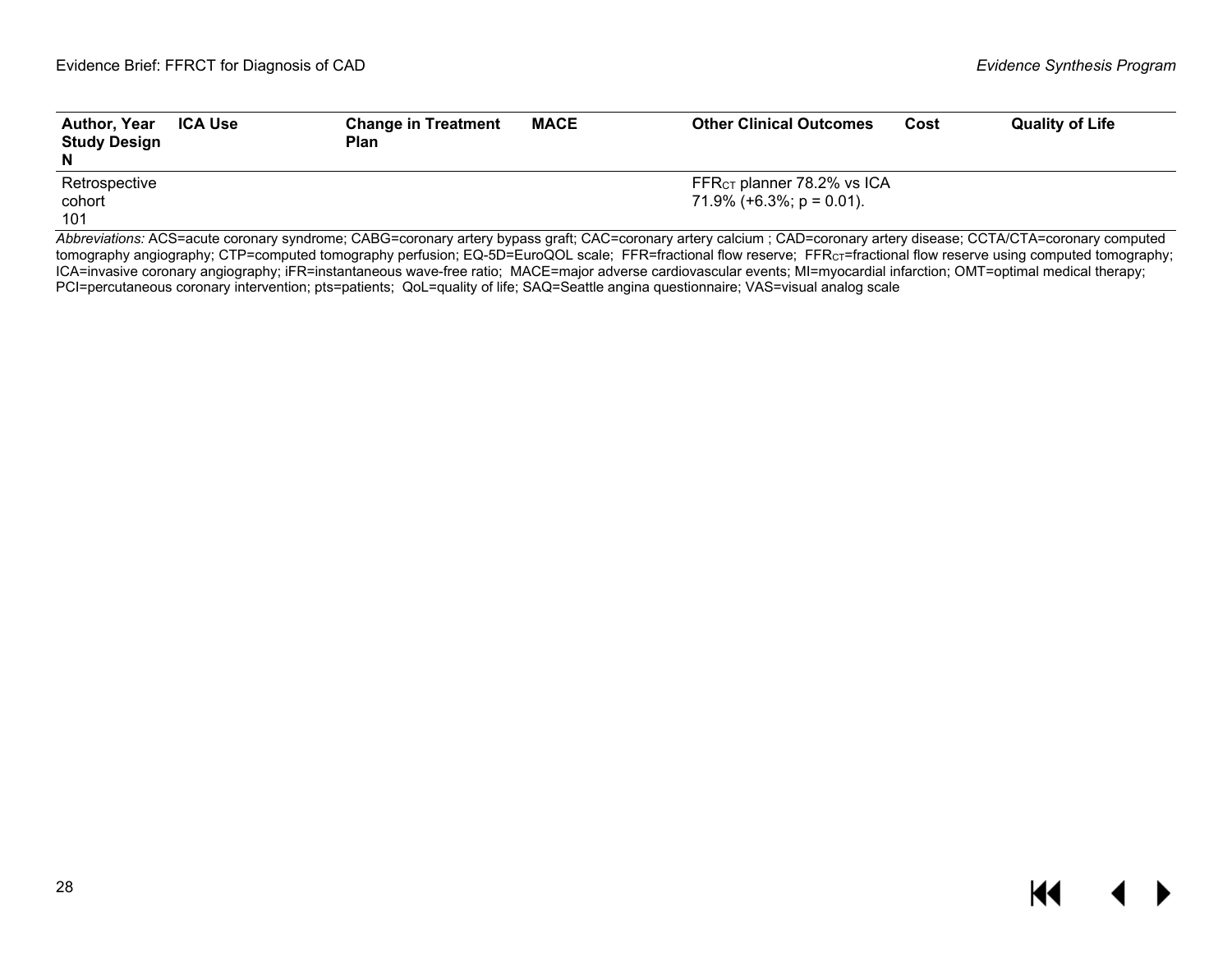## **QUALITY ASSESSMENT OF INCLUDED STUDIES**

### **Quality Assessment of Systematic Reviews using ROBIS-SR**

| Author, Year               | Study eligibility criteria                                             | <b>Identification and</b><br>selection of studies                                                                                                                                              | Data collection and<br>study appraisal                                                                                                                               | <b>Synthesis and findings</b>                                                                                                      | <b>Overall risk of bias</b> |
|----------------------------|------------------------------------------------------------------------|------------------------------------------------------------------------------------------------------------------------------------------------------------------------------------------------|----------------------------------------------------------------------------------------------------------------------------------------------------------------------|------------------------------------------------------------------------------------------------------------------------------------|-----------------------------|
| Celeng, 2018 <sup>1</sup>  | Low<br>Pre-defined criteria,<br>appropriate criteria for<br>inclusion. | Low<br>Multiple databases<br>searched, no language or<br>date restrictions, reference<br>checking of included<br>articles, dual independent<br>study selection.                                | Low<br>Sequential data<br>abstraction, dual<br>independent quality<br>assessment with<br><b>QUADAS.</b> Supplemental<br>file provides details on<br>characteristics. | Low<br>Analyses pre-defined,<br>heterogeneity assessed.<br>Did not discuss how<br>quality of studies may<br>have impacted results. | Low                         |
| Hamon, 2019 <sup>2</sup>   | Low<br>Defined criteria,<br>appropriate criteria for<br>inclusion.     | Low<br>Multiple databases<br>searched, unclear<br>language or date<br>restrictions, reference<br>checking of included<br>articles, dual study<br>selection (unclear if<br>independent review). | Low<br>Dual independent data<br>abstraction, quality<br>assessment with QUADAS<br>(unclear if<br>dual/independent). Table<br>of study characteristics.               | Low<br>Analyses appropriate,<br>heterogeneity assessed.<br>Did not discuss how<br>quality of studies may<br>have impacted results. | Low                         |
| Pontone, 2020 <sup>3</sup> | Pre-defined criteria,<br>appropriate criteria for<br>inclusion.        | Low<br>Multiple databases<br>searched, unclear<br>language restrictions, 2<br>researchers reviewed<br>studies, but unclear if dual<br>independent review.                                      | Low<br>Sequential data<br>abstraction and quality<br>assessed (with QUADAS<br>tool). Study characteristics<br>available in supplemental<br>table.                    | Low<br>Analyses pre-defined,<br>heterogeneity assessed.<br>Did not discuss how<br>quality of studies may<br>have impacted results. | Low                         |

<span id="page-30-1"></span><span id="page-30-0"></span>*Abbreviations:* QUADAS=Quality assessment in diagnostic accuracy studies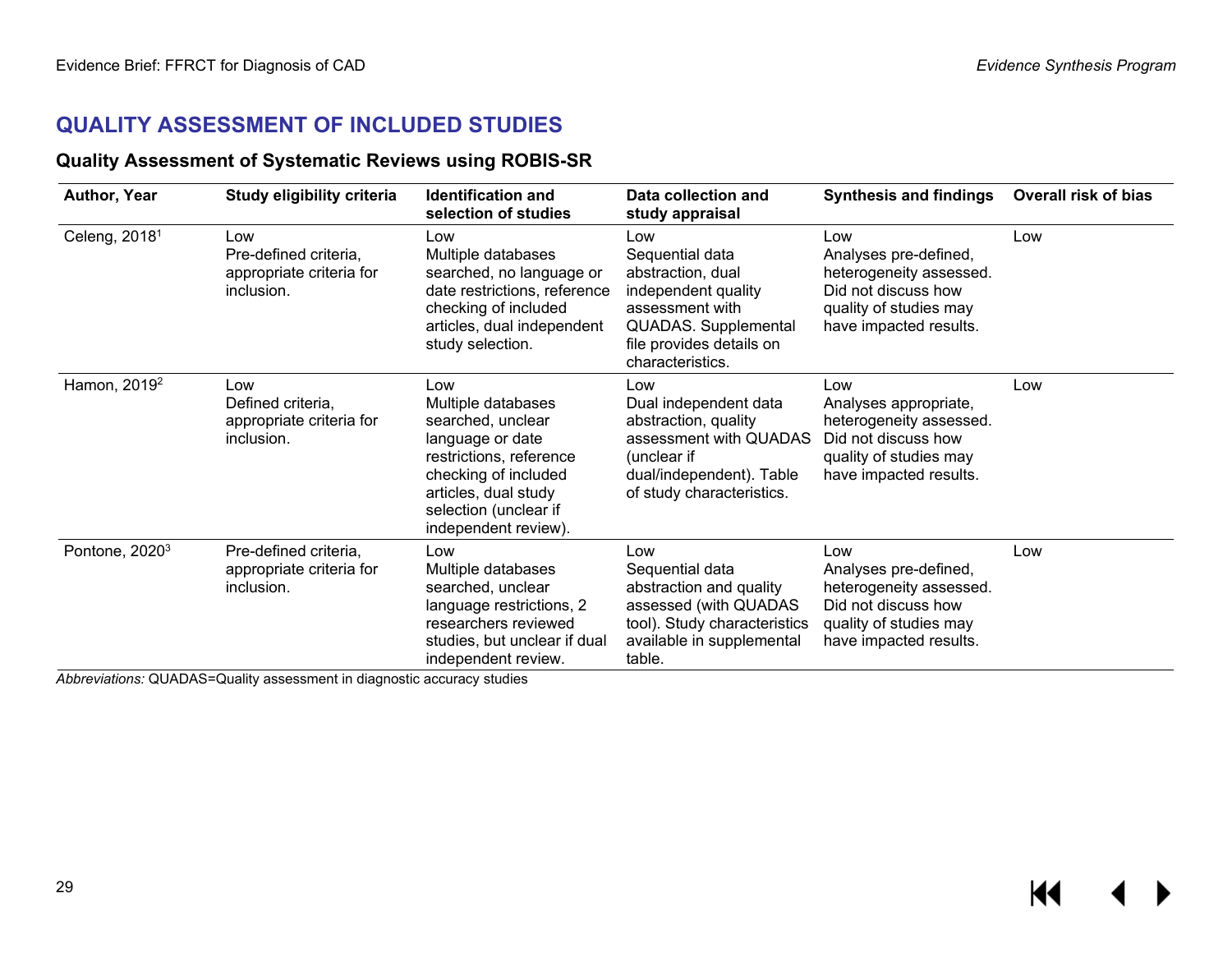## **Quality Assessment of Diagnostic Accuracy Studies Using QUADAS-2**

| Author, Year                                    | Could the selection of<br>patients have introduced<br>bias?                                                                                                                                                                                                                                                                                   | Could the conduct or<br>interpretation of the<br>index test have<br>introduced bias?                                                                    | <b>Could the reference</b><br>standard, its conduct, or<br>its interpretation have<br>introduced bias?              | <b>Could the patient flow</b><br>have introduced bias?                                                                                                             | <b>Overall risk of bias</b> |
|-------------------------------------------------|-----------------------------------------------------------------------------------------------------------------------------------------------------------------------------------------------------------------------------------------------------------------------------------------------------------------------------------------------|---------------------------------------------------------------------------------------------------------------------------------------------------------|---------------------------------------------------------------------------------------------------------------------|--------------------------------------------------------------------------------------------------------------------------------------------------------------------|-----------------------------|
| Driessen, 2019 <sup>4</sup>                     | Unclear<br>Consecutively selected<br>patients with stable new-<br>onset chest pain and<br>suspected CAD from<br>PACIFIC trial. High<br>proportion excluded for<br>high a priori risk of CAD<br>$(n=28)$ , declining to<br>participate (n=44), and<br>limited imaging availability<br>(n=61). Unclear if these<br>patients differed otherwise. | No<br>Researcher extracting<br>$FFRCT$ values knew<br>placement of pressure<br>wire, but blinded to values.                                             | No<br>FFR gold standard<br>functional assessment.<br>Cardiologists blinded to<br>CCTA, FFR <sub>CT</sub> results    | No<br>83% of vessels evaluated<br>by index test and<br>reference standard                                                                                          | Unclear                     |
| Pontone, 2019 <sup>5</sup><br>(stress computed) | Unclear<br>Consecutive patients with<br>suspected CAD referred<br>for nonemergent, clinically<br>indicated ICA, excluded pts<br>with low to intermediate<br>pre-test probability of CAD                                                                                                                                                       | <b>No</b><br>CCTA datasets sent to<br>HeartFlow. The index test<br>was conducted by a 3rd<br>party, off-site, and blinded<br>to the reference standard. | No<br>FFR gold standard<br>functional assessment.<br>Cardiologists blinded to<br>CCTA, FFR <sub>CT</sub> results    | Unclear<br>All patients underwent<br>ICA, but invasive FFR<br>measured in only 67%.<br>98% of patients had<br>FFR <sub>CT</sub> . Test occurred<br>within 60 days. | Unclear                     |
| Pontone, 2019 <sup>6</sup><br>(dynamic stress)  | Unclear<br>All pts scheduled for ICA in<br>certain timeframe.<br>Excluded patients with low<br>to intermediate pre-test<br>likelihood of CAD                                                                                                                                                                                                  | Unclear<br>Appears that FFR <sub>CT</sub><br>analysis conducted before<br>FFR, but not specifically<br>mentioned.                                       | No<br>FFR gold standard<br>functional assessment.<br>Cardiologists blinded to<br>CCTA, $FFRCT$ , and CTP<br>results | Unclear<br>FFR <sub>CT</sub> successful in 95%<br>of pts All pts had ICA with<br>FFR. Tests occurred<br>within 60 days.                                            | Unclear                     |
| Bom, 20217                                      | Yes<br>Only included patients with<br>at least 30% stenosis on<br>ICA.                                                                                                                                                                                                                                                                        | <b>No</b><br>Researcher extracting<br>FFR <sub>CT</sub> values knew<br>placement of pressure<br>wire, but blinded to values.                            | No<br>FFR gold standard<br>functional assessment.<br>FFR performed before<br>FFR <sub>CT</sub> analysis.            | <b>No</b><br>82% of vessels had<br>FFR <sub>CT</sub> analysis.                                                                                                     | High                        |
| Cami, 2020 <sup>8</sup>                         | Unclear                                                                                                                                                                                                                                                                                                                                       | Unclear                                                                                                                                                 | Unclear                                                                                                             | Unclear                                                                                                                                                            | High                        |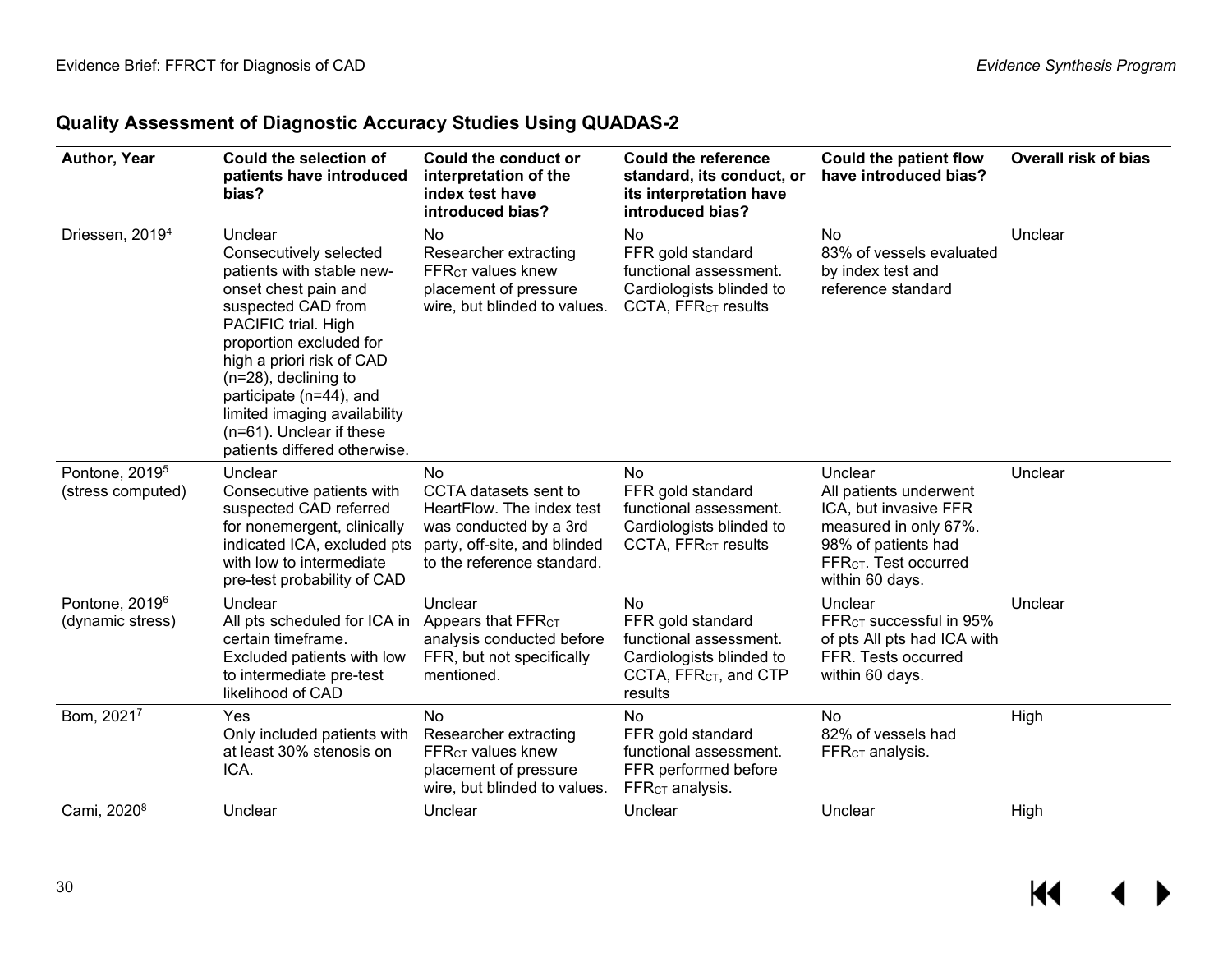| Author, Year                 | Could the selection of<br>patients have introduced<br>bias?                            | Could the conduct or<br>interpretation of the<br>index test have<br>introduced bias?                 | Could the reference<br>standard, its conduct, or<br>its interpretation have<br>introduced bias?                          | Could the patient flow<br>have introduced bias?                                                                                                            | Overall risk of bias |
|------------------------------|----------------------------------------------------------------------------------------|------------------------------------------------------------------------------------------------------|--------------------------------------------------------------------------------------------------------------------------|------------------------------------------------------------------------------------------------------------------------------------------------------------|----------------------|
|                              | Pts were consecutively<br>enrolled. No description of<br>inclusion/exclusion criteria. | Unclear if FFR <sub>CT</sub> value<br>abstraction blinded to<br>invasive FFR results                 | FR gold standard<br>functional assessment.<br>Unclear if invasive FFR<br>blinded to CCTA or FFR <sub>CT</sub><br>results | Only 182/1910 vessels<br>had invasive FFR, but it<br>appears all of these had<br>FFR <sub>CT</sub> . Reason for lack of<br>invasive FFR data not<br>given. |                      |
| Ko, 2019 <sup>9</sup>        | <b>No</b><br>Consecutive patients with<br>no known CAD scheduled<br>for ICA            | Unclear<br>Unclear if FFR <sub>CT</sub> value<br>abstraction blinded to<br>invasive FFR results      | No<br>FFR gold standard<br>functional assessment.<br>Cardiologists blinded to<br>CCTA results.                           | Low<br>89% of patients included.<br>96% of patients had<br>$FFRCT$ analysis, all<br>patients had invasive<br>FFR. Unclear timing<br>between measurements.  | Unclear              |
| Tanagaki, 2019 <sup>10</sup> | Yes<br>Included patients with<br>known CAD on CCTA                                     | <b>No</b><br>$FFRCT$ analyses conducted<br>at core laboratory, blinded<br>to the reference standard. | No<br>FFR gold standard<br>functional assessment. 3D<br>coronary angiography<br>assessment blinded.                      | Unclear<br>88% of patients included<br>with both FFR <sub>CT</sub> and<br>invasive FFR. No<br>mention of timing<br>between tests.                          | High                 |

*Abbreviations*: CAD=coronary artery disease; CCTA=coronary computed tomography angiography; CTP=computed tomography perfusion; FFR=fractional flow reserve; FFRCT=fractional flow reserve using computed tomography; ICA=invasive coronary angiography; QUADAS=quality assessment in diagnostic accuracy studies

### **Quality Assessment of Cohort Studies Using ROBINS-I**

<span id="page-32-0"></span>

| <b>Author, Year</b>          | <b>Selection bias</b><br>(High, Low,<br>Unclear)            | <b>Bias in</b><br>classification<br>οf<br><b>interventions</b><br>(High, Low,<br>Unclear) | <b>Bias due to</b><br>departures from<br>intended<br><b>interventions</b><br>(High, Low,<br>Unclear) | <b>Bias due to</b><br>measurement<br>of outcomes?<br>(High, Low,<br>Unclear) | <b>Bias due to</b><br>confounding?<br>(High, Low,<br>Unclear)            | <b>Bias due to</b><br>missing data?<br>(High, Low,<br>Unclear)       | <b>Bias in the</b><br>selection of<br>reported<br>results (High,<br>Low, Unclear) | Overall<br>risk of<br>bias |
|------------------------------|-------------------------------------------------------------|-------------------------------------------------------------------------------------------|------------------------------------------------------------------------------------------------------|------------------------------------------------------------------------------|--------------------------------------------------------------------------|----------------------------------------------------------------------|-----------------------------------------------------------------------------------|----------------------------|
| Andreini, 2019 <sup>22</sup> | Low<br>Patients<br>diagnosed with<br>CAD by CCTA<br>or ICA. | Low<br>Separate heart<br>teams analyzed<br>distinct<br>diagnostic                         | Unclear<br>$FFRCT$ available<br>in 88% of<br>patients.                                               | Unclear<br>Heart teams<br>had knowledge<br>of initial<br>decision and        | Unclear<br>All patients<br>included in both<br>ICA and CCTA<br>analysis. | Unclear<br>12% without<br>$FFRcT$ data<br>excluded from<br>analysis. | Low<br>Prespecified<br>outcomes<br>reported                                       | Unclear                    |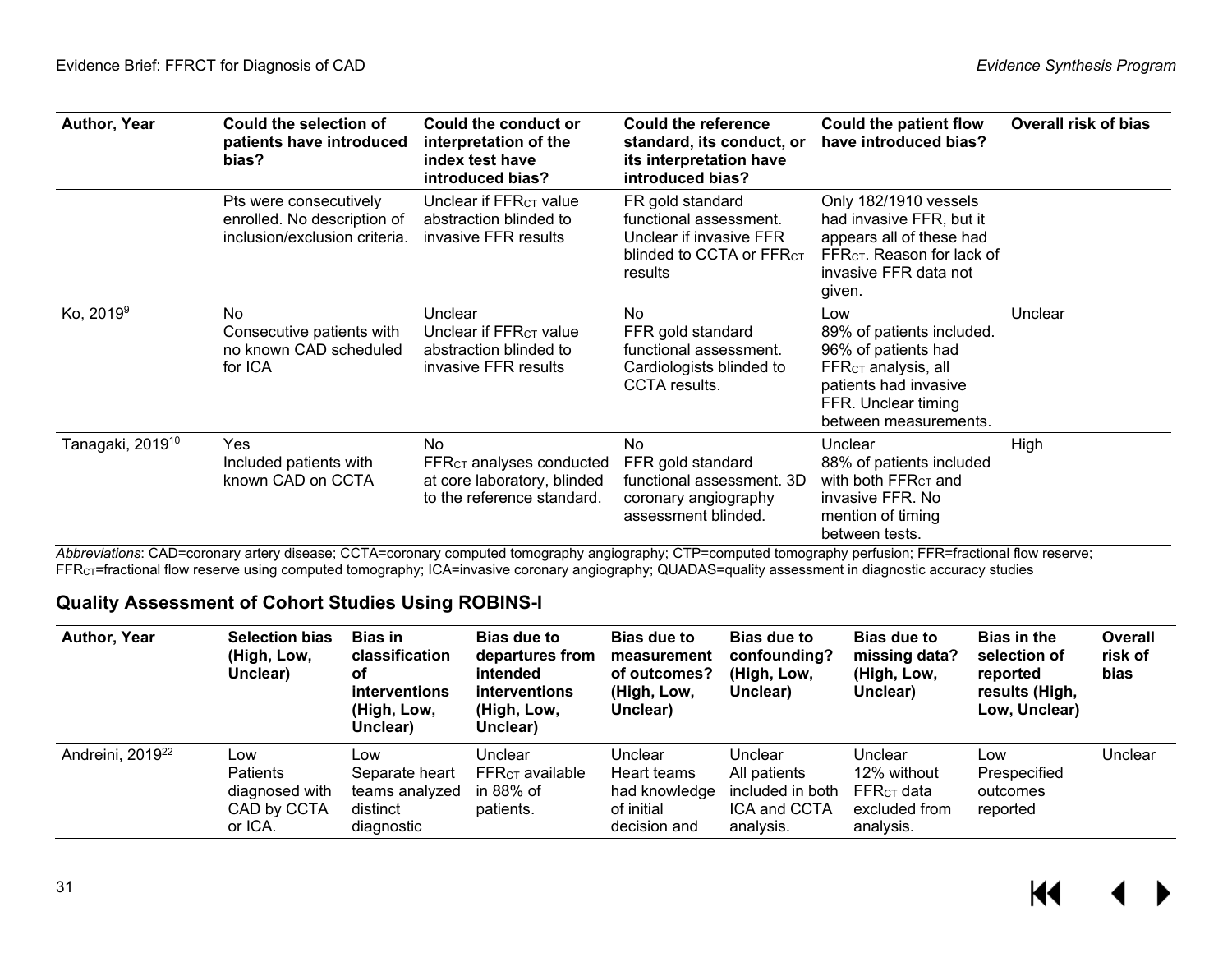| Author, Year                               | <b>Selection bias</b><br>(High, Low,<br>Unclear)                                                                                                                                          | <b>Bias in</b><br>classification<br>оf<br>interventions<br>(High, Low,<br>Unclear)                                                                                           | <b>Bias due to</b><br>departures from<br>intended<br>interventions<br>(High, Low,<br>Unclear) | <b>Bias due to</b><br>measurement<br>of outcomes?<br>(High, Low,<br>Unclear) | <b>Bias due to</b><br>confounding?<br>(High, Low,<br>Unclear)                                                                                                                                                                                                                    | <b>Bias due to</b><br>missing data?<br>(High, Low,<br>Unclear) | <b>Bias in the</b><br>selection of<br>reported<br>results (High,<br>Low, Unclear) | Overall<br>risk of<br>bias |
|--------------------------------------------|-------------------------------------------------------------------------------------------------------------------------------------------------------------------------------------------|------------------------------------------------------------------------------------------------------------------------------------------------------------------------------|-----------------------------------------------------------------------------------------------|------------------------------------------------------------------------------|----------------------------------------------------------------------------------------------------------------------------------------------------------------------------------------------------------------------------------------------------------------------------------|----------------------------------------------------------------|-----------------------------------------------------------------------------------|----------------------------|
|                                            |                                                                                                                                                                                           | strategies (ICA<br>or CCTA) +<br><b>FFRCT</b>                                                                                                                                |                                                                                               | then received<br>FFR <sub>CT</sub> data to<br>make 2nd<br>decision.          | Separate heart<br>teams consisted<br>of similar<br>specialties.                                                                                                                                                                                                                  |                                                                |                                                                                   |                            |
| Jensen, 2018 <sup>28</sup>                 | Low<br>All patients<br>referred for non-<br>emergent ICA<br>or CCTA                                                                                                                       | Unclear<br>Selective FFR <sub>CT</sub><br>by clinicians.<br>Unclear<br>specifics on<br>who got FFR <sub>CT</sub><br>and how that<br>was determined                           | Low<br>Most pts referred<br>for $FFRCT$ had it<br>completed                                   | Low<br>Data from<br>medical<br>records and<br>registry                       | High<br>No information<br>on differences<br>between those<br>Who got FFR <sub>CT</sub><br>and those who<br>got CCTA<br>alone. Selective<br>$FFRCT$ at<br>clinician<br>discretion, likely<br>differences<br>between the<br>groups. No<br>attempt to<br>adjust for<br>confounders. | Low<br>Included all<br>patients in<br>analysis                 | Low<br>Prespecified<br>outcomes<br>reported                                       | High                       |
| Norgaard, 201731<br>(myocardial perfusion) | Unclear<br>Consecutive<br>cohorts of<br>patients with<br>suspected CAD.<br>Differences in<br>baseline<br>characteristics<br>suggest the<br>cohorts were<br>not comparable<br>on important | Unclear<br>Intervention<br>groups defined<br>by time period,<br>but likely<br>misclassifies<br>intervention<br>rather than<br>using<br>intervention<br>actually<br>received. | Low<br>FFR <sub>CT</sub> performed<br>in all but 4.3% of<br>those requested                   | Low<br>Data from<br>medical<br>records and<br>registry                       | Unclear<br>Differences in<br>patient groups<br>in the different<br>time periods,<br>but adjusted<br>using<br>propensity sore<br>matching. Lack<br>of info on<br>propensity<br>score methods.                                                                                     | Low<br>Included all<br>patients in<br>analysis                 | Low<br>Prespecified<br>outcomes<br>reported                                       | Unclear                    |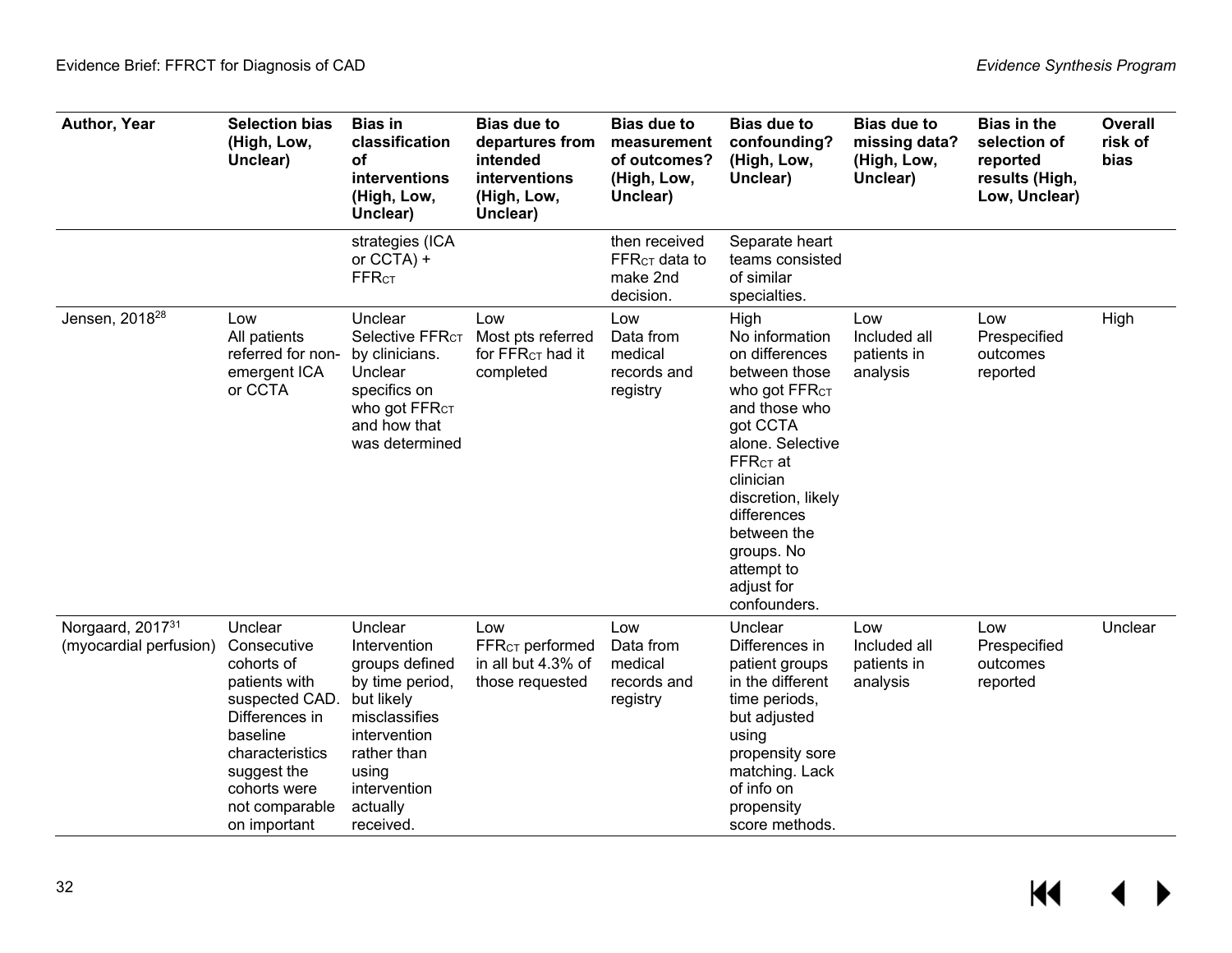| Author, Year                                                                                                       | <b>Selection bias</b><br>(High, Low,<br>Unclear)                                                                                                                                                                                                                                                       | <b>Bias in</b><br>classification<br>оf<br>interventions<br>(High, Low,<br>Unclear)       | <b>Bias due to</b><br>departures from<br>intended<br>interventions<br>(High, Low,<br>Unclear)                                          | <b>Bias due to</b><br>measurement<br>of outcomes?<br>(High, Low,<br>Unclear)                                                                                  | <b>Bias due to</b><br>confounding?<br>(High, Low,<br>Unclear)                                                                                             | <b>Bias due to</b><br>missing data?<br>(High, Low,<br>Unclear)                | <b>Bias in the</b><br>selection of<br>reported<br>results (High,<br>Low, Unclear) | <b>Overall</b><br>risk of<br>bias |
|--------------------------------------------------------------------------------------------------------------------|--------------------------------------------------------------------------------------------------------------------------------------------------------------------------------------------------------------------------------------------------------------------------------------------------------|------------------------------------------------------------------------------------------|----------------------------------------------------------------------------------------------------------------------------------------|---------------------------------------------------------------------------------------------------------------------------------------------------------------|-----------------------------------------------------------------------------------------------------------------------------------------------------------|-------------------------------------------------------------------------------|-----------------------------------------------------------------------------------|-----------------------------------|
|                                                                                                                    | factors (type of<br>angina, risk<br>score, etc)                                                                                                                                                                                                                                                        |                                                                                          |                                                                                                                                        |                                                                                                                                                               |                                                                                                                                                           |                                                                               |                                                                                   |                                   |
| <b>PLATFORM</b><br>Douglas,<br>2015 <sup>19</sup> /2016 <sup>20</sup> ; Hlatky,<br>2015 $21$ ; Colleran,<br>201718 | Unclear<br>Consecutive<br>selection of<br>participants into<br>2 cohorts,<br>cohorts differed<br>significantly by<br>age, race, and<br>other cardiac<br>factors. Unclear<br>if these<br>differences<br>were due to<br>refusals to<br>participate or<br>other factors.<br>Follow-up from<br>study entry | Low<br>Intervention<br>groups clearly<br>defined prior to<br>measurement of<br>outcomes. | Low<br>All patients<br>received planned<br>usual care or<br>CTA. 10-12% of<br>requested FFR <sub>CT</sub><br>could not be<br>completed | Low<br><b>ICA</b><br>determined by<br>independent<br>core<br>laboratory.<br>MACE data<br>adjudicated by<br>independent<br>committee                           | Unclear<br>Several<br>baseline<br>characteristics<br>that differed<br>between<br>intervention<br>groups were left<br>out of<br>propensity<br>score model. | Low<br>95-100% follow-<br>up. All<br>participants<br>included in<br>analyses. | Low<br>Prespecified<br>outcomes<br>reported                                       | Unclear                           |
| Rabbat, 2020 <sup>32</sup>                                                                                         | High<br>Consecutive<br>patients<br>referred to<br>CCTA and<br>FFRCT testing.<br>Historical cohort<br>with no info on<br>selection.<br><b>Baseline</b><br>differences<br>suggest                                                                                                                        | Low<br>Intervention<br>groups defined<br>by test received                                | Low<br><b>FFRCT</b><br>available/possible<br>for 92% of<br>intervention<br>group.                                                      | Unclear<br>Clinical<br>endpoints<br>recorded in<br>medical<br>records.<br>Intervention<br>and control pts<br>defined by<br>change in<br>hospital<br>screening | High<br>Important<br>differences in<br>baseline<br>characteristics.<br>No attempt to<br>adjustment for<br>confounding                                     | Low<br>Low level of<br>missing data                                           | Low<br>Prespecified<br>outcomes<br>reported                                       | High                              |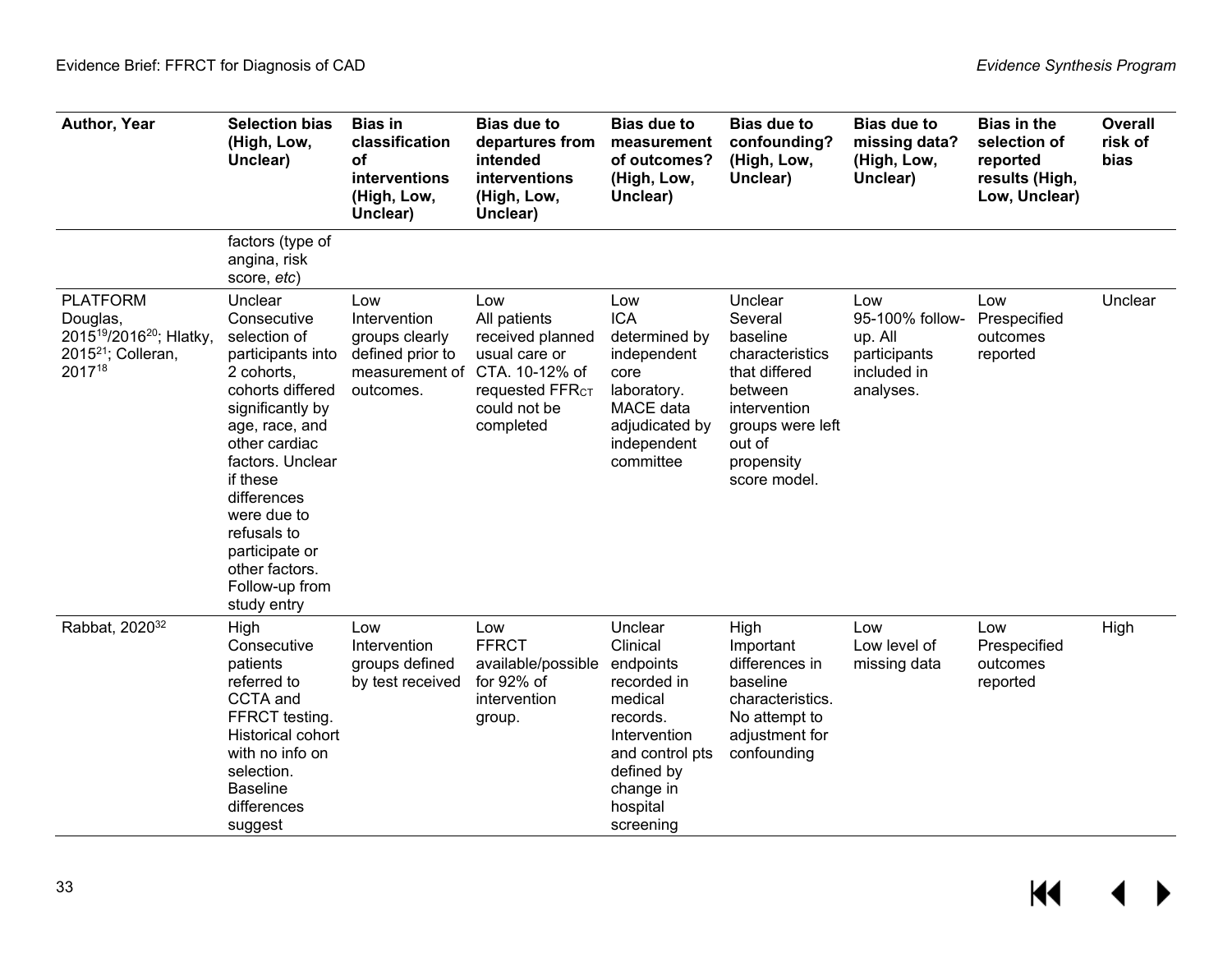| Author, Year                                                                                              | <b>Selection bias</b><br>(High, Low,<br>Unclear)                                                                                                                                                                          | <b>Bias in</b><br>classification<br>οf<br>interventions<br>(High, Low,<br>Unclear)      | <b>Bias due to</b><br>departures from<br>intended<br><b>interventions</b><br>(High, Low,<br>Unclear) | <b>Bias due to</b><br>measurement<br>of outcomes?<br>(High, Low,<br>Unclear)                                              | <b>Bias due to</b><br>confounding?<br>(High, Low,<br>Unclear)                                                                                            | <b>Bias due to</b><br>missing data?<br>(High, Low,<br>Unclear)                             | <b>Bias in the</b><br>selection of<br>reported<br>results (High,<br>Low, Unclear) | <b>Overall</b><br>risk of<br><b>bias</b> |
|-----------------------------------------------------------------------------------------------------------|---------------------------------------------------------------------------------------------------------------------------------------------------------------------------------------------------------------------------|-----------------------------------------------------------------------------------------|------------------------------------------------------------------------------------------------------|---------------------------------------------------------------------------------------------------------------------------|----------------------------------------------------------------------------------------------------------------------------------------------------------|--------------------------------------------------------------------------------------------|-----------------------------------------------------------------------------------|------------------------------------------|
|                                                                                                           | historical cohort<br>was different on<br>important<br>factors (type of<br>chest pain,<br>previous<br>diagnostic<br>workup, etc)                                                                                           |                                                                                         |                                                                                                      | policy, which<br>may have<br>influenced ICA<br>deferral.                                                                  |                                                                                                                                                          |                                                                                            |                                                                                   |                                          |
| Noncomparative/Real-World Studies                                                                         |                                                                                                                                                                                                                           |                                                                                         |                                                                                                      |                                                                                                                           |                                                                                                                                                          |                                                                                            |                                                                                   |                                          |
| <b>ADVANCE</b><br>Fairbairn, 2018 <sup>14</sup><br>Shiono, 2019 <sup>17</sup><br>Nous, 2021 <sup>15</sup> | Consecutive<br>selection of<br>participants<br>meeting<br>inclusion<br>criteria. Follow-<br>up from study<br>entry. Unclear<br>how "ability to<br>comply with<br>follow up" was<br>determined<br>(inclusion<br>criteria). | All patients had<br>CCTA and<br>those with<br>stenosis 30-<br>90% had FFR <sub>CT</sub> | 96% of patients<br>with CCTA had<br><b>FFRCT</b>                                                     | Core laboratory<br>knew<br>management<br>plan for CCTA<br>when making<br>management<br>plan for<br>CCTA+FFR <sub>CT</sub> | Same patients<br>getting CCTA<br>and<br>CCTA+FFR <sub>CT</sub> .<br>Changes in<br>outcomes,<br>unaccounted for<br>in analyses.                           | All of those with<br>CCTA+FFR <sub>CT</sub><br>had<br>management<br>plans re-<br>evaluated | Prespecified<br>outcomes<br>reported                                              | <b>NA</b>                                |
| <b>ADVANCE</b><br>Anastasius, 2020 <sup>11</sup>                                                          | Included only<br>patients with<br><b>FFR<sub>CT</sub></b> results<br>and available 1-<br>year data (89%<br>of registry)                                                                                                   | All patients had<br>CCTA and<br><b>FFRCT</b>                                            | All patients had<br>CCTA and FFR <sub>CT</sub>                                                       | Clinical<br>endpoint<br>adjudicated by<br>blinded<br>independent<br>committee                                             | Adjustment for<br>Diamond<br>Forrester score<br>may inflate the<br>variance or<br>otherwise bias<br>estimates in the<br>model of the<br>effect of age on | Missing data<br>excluded, but<br>less than 5%                                              | Prespecified<br>outcomes<br>reported                                              | <b>NA</b>                                |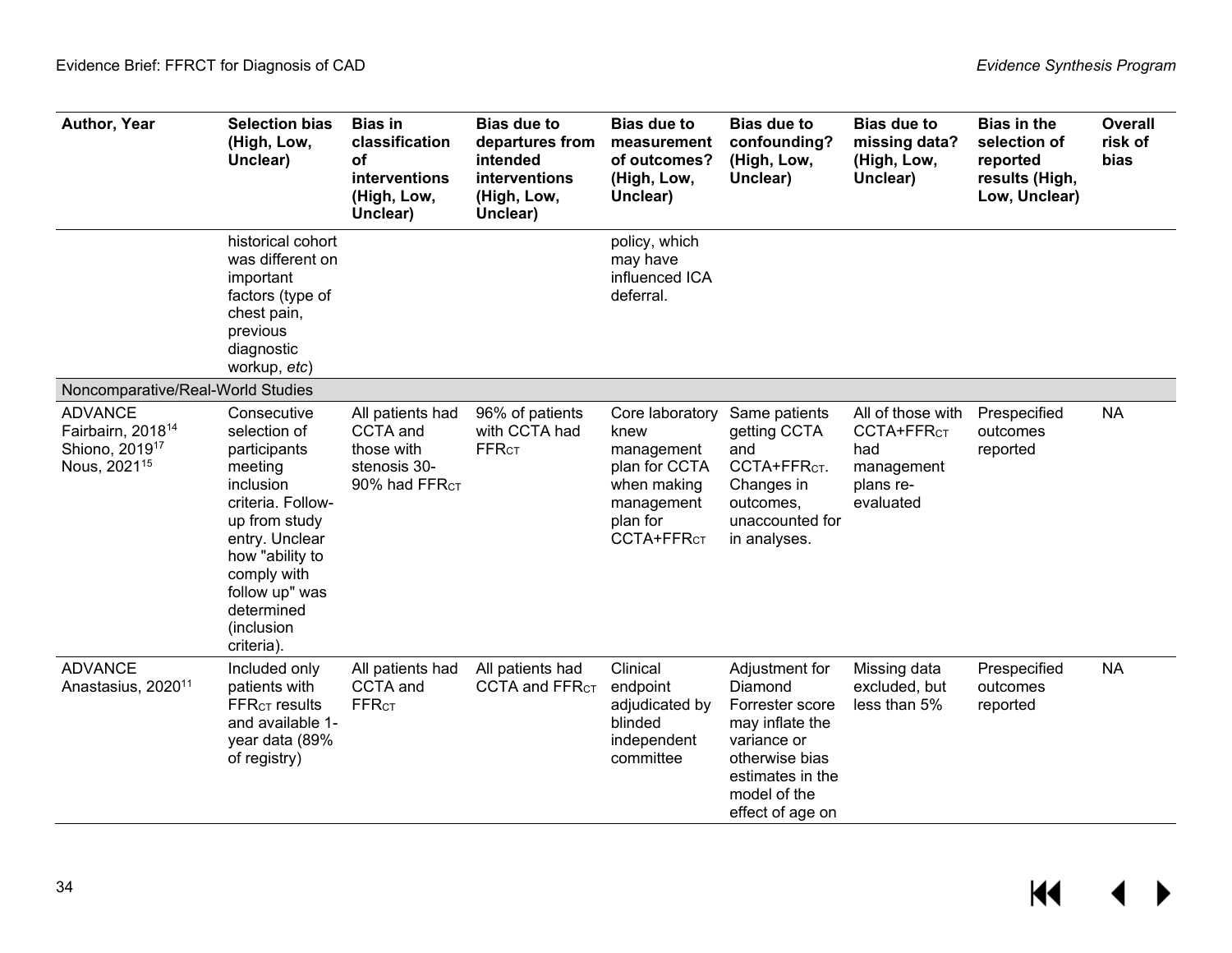| Author, Year                                                                 | <b>Selection bias</b><br>(High, Low,<br>Unclear)                                                                                                                                            | <b>Bias in</b><br>classification<br>οf<br>interventions<br>(High, Low,<br>Unclear) | <b>Bias due to</b><br>departures from<br>intended<br>interventions<br>(High, Low,<br>Unclear) | <b>Bias due to</b><br>measurement<br>of outcomes?<br>(High, Low,<br>Unclear)                                                                                                                    | <b>Bias due to</b><br>confounding?<br>(High, Low,<br>Unclear)                                                    | <b>Bias due to</b><br>missing data?<br>(High, Low,<br>Unclear)                                                               | <b>Bias in the</b><br>selection of<br>reported<br>results (High,<br>Low, Unclear) | <b>Overall</b><br>risk of<br><b>bias</b> |
|------------------------------------------------------------------------------|---------------------------------------------------------------------------------------------------------------------------------------------------------------------------------------------|------------------------------------------------------------------------------------|-----------------------------------------------------------------------------------------------|-------------------------------------------------------------------------------------------------------------------------------------------------------------------------------------------------|------------------------------------------------------------------------------------------------------------------|------------------------------------------------------------------------------------------------------------------------------|-----------------------------------------------------------------------------------|------------------------------------------|
|                                                                              |                                                                                                                                                                                             |                                                                                    |                                                                                               |                                                                                                                                                                                                 | clinical<br>outcomes in the<br>cohort, as age<br>is 1 of only 3<br>predictors used<br>to calculate the<br>score. |                                                                                                                              |                                                                                   |                                          |
| <b>ADVANCE</b><br>Fairbairn, 2020 <sup>12</sup><br>Patel, 2020 <sup>13</sup> | Patients with<br><b>FFRCT</b> data<br>from ADVANCE<br>registry<br>(excluded<br>6.8%). Unclear<br>how "ability to<br>comply with<br>follow up" was<br>determined<br>(inclusion<br>criteria). | All patients had<br>CCTA and<br>FFR <sub>CT</sub>                                  | All patients had<br>CCTA and FFRCT                                                            | Core laboratory<br>knew<br>management<br>plan for CCTA<br>when making<br>management<br>plan for<br>CCTA+FFRCT.<br>Clinical<br>endpoint<br>adjudicated by<br>blinded<br>independent<br>committee | Adjusted for<br>FFR <sub>CT</sub> only                                                                           | 90.% with data<br>at 1 year,<br>missing data<br>excluded from<br><b>MACE</b> analysis                                        | Prespecified<br>outcomes<br>reported                                              | <b>NA</b>                                |
| <b>ADVANCE</b><br>Pontone, 2019 <sup>16</sup><br>(rejection rate)            | Only included<br>55% of<br><b>ADVANCE</b><br>registry in order<br>to use only<br>those with<br>$FFRCT 2.0$ or<br>greater                                                                    | All pts had<br>CCTA.<br>classified based<br>on rejection<br>status                 | All patients had<br><b>CCTA</b>                                                               | Rejection data<br>recorded by<br>HeartFlow<br>tech's blinded<br>to clinical data                                                                                                                | Looking for<br>factors<br>associated with<br>rejection of<br>CCTA, models<br>adjusted for<br>confounders         | Missing data<br>excluded,<br>multivariable<br>analysis only<br>included 60% of<br>cases, but not<br>analysis of<br>interest. | Prespecified<br>outcomes<br>reported                                              | <b>NA</b>                                |
| Baggiano, 2020 <sup>23</sup>                                                 | Consecutive<br>cohorts of<br>patients with                                                                                                                                                  | $CCTA + FFRCT$<br>and either                                                       | All pts Received FFR <sub>CT</sub> available<br>in 96% of patients                            | CCTA, stress<br>CTP, FFR <sub>CT</sub><br>analyses                                                                                                                                              | Unclear if<br>consecutive<br>cohorts were                                                                        | Overall<br>evaluability of<br>CCTA+FFR <sub>CT</sub>                                                                         | Prespecified<br>outcomes<br>reported                                              | <b>NA</b>                                |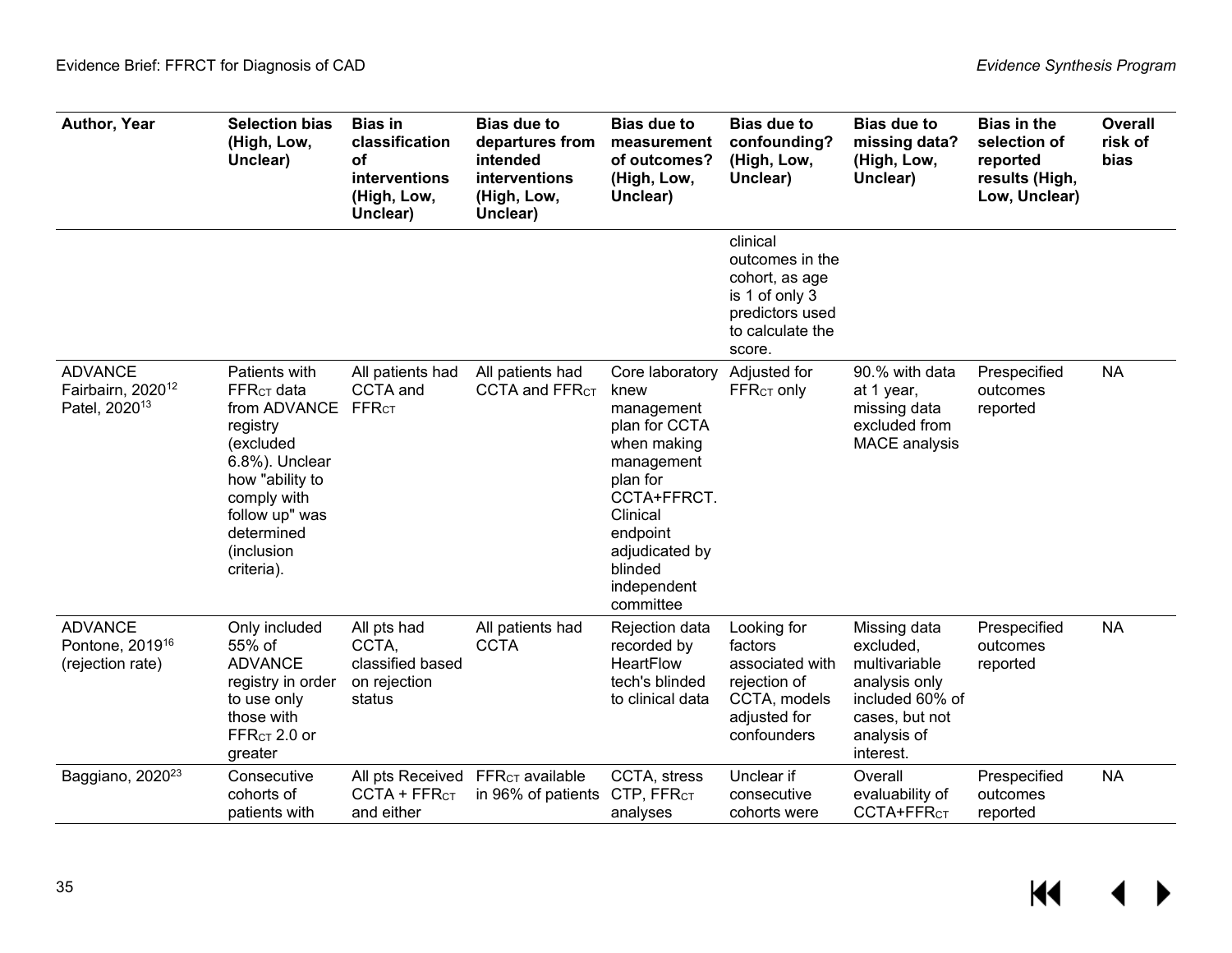| Author, Year                                   | <b>Selection bias</b><br>(High, Low,<br>Unclear)                                                                                                               | <b>Bias in</b><br>classification<br><b>of</b><br>interventions<br>(High, Low,<br>Unclear) | <b>Bias due to</b><br>departures from<br>intended<br>interventions<br>(High, Low,<br>Unclear) | <b>Bias due to</b><br>measurement<br>of outcomes?<br>(High, Low,<br>Unclear)                                                                                                                       | <b>Bias due to</b><br>confounding?<br>(High, Low,<br>Unclear)                                                                                                                           | <b>Bias due to</b><br>missing data?<br>(High, Low,<br>Unclear)                                                                                | <b>Bias in the</b><br>selection of<br>reported<br>results (High,<br>Low, Unclear) | <b>Overall</b><br>risk of<br>bias |
|------------------------------------------------|----------------------------------------------------------------------------------------------------------------------------------------------------------------|-------------------------------------------------------------------------------------------|-----------------------------------------------------------------------------------------------|----------------------------------------------------------------------------------------------------------------------------------------------------------------------------------------------------|-----------------------------------------------------------------------------------------------------------------------------------------------------------------------------------------|-----------------------------------------------------------------------------------------------------------------------------------------------|-----------------------------------------------------------------------------------|-----------------------------------|
|                                                | suspected CAD<br>referred for ICA.<br>Unclear if there<br>were any<br>differences in<br>the selection<br>between<br>dynamic and<br>static stress<br><b>CTP</b> | dynamic or<br>stress CTP<br>(defined by<br>original study<br>cohort).                     |                                                                                               | blinded to other<br>test results.                                                                                                                                                                  | similar receiving<br>static and<br>dynamic stress<br>CTP (lumped<br>together for<br>analyses).<br>Unclear if those<br>unable to be<br>analyzed were<br>different than<br>those analyzed | was 89%.<br>Missing FFR <sub>CT</sub><br>were excluded.                                                                                       |                                                                                   |                                   |
| Curzen, 2016 <sup>24</sup>                     | Patients from<br>NXT trial with<br>stable chest<br>pain undergoing<br>elective ICA                                                                             | Intervention<br>groups defined<br>by test received                                        | Appears all<br>patients had<br><b>FFRCT</b>                                                   | Same<br>cardiologists<br>made plan with<br>CCTA and<br>$FFRCT$ data,<br>had knowledge<br>of initial plan                                                                                           | Unclear time<br>trends in<br>outcomes.                                                                                                                                                  | Appears all<br>patients had<br>data for clinical<br>management.                                                                               | Prespecified<br>outcomes<br>reported                                              | <b>NA</b>                         |
| Fares, 2019 <sup>25</sup>                      | Patients<br>referred to<br>$FFRcT$ testing                                                                                                                     | Intervention<br>groups defined<br>by test received                                        | 21% of all<br><b>FFR<sub>CT</sub>S</b> were<br>rejected                                       | <b>CCTA</b> images<br>interpreted<br>after obtaining<br>$FFRCT$ results,<br>readers blinded results did not<br>but also says<br>CTAs were<br>read "after<br>receiving<br>FFR <sub>CT</sub> result" | All patients<br>received all<br>diagnostic<br>strategies, but<br>adjust for time<br>trend in<br>improvement of<br>image<br>adequacy                                                     | Appear to have<br>outcome data<br>for all FFR <sub>CT</sub><br>results, but<br>unclear<br>handling of<br>those with<br><b>missing FFRCTS.</b> | Prespecified<br>outcomes<br>reported                                              | <b>NA</b>                         |
| Norgaard, 2017 <sup>30</sup><br>(clinical use) | All patients<br>referred for<br><b>CCTA</b> during                                                                                                             | Intervention<br>groups defined<br>by test received                                        | <b>FFRCT WAS</b><br>available in 98%<br>of those in whom<br>it was requested.                 | Data from<br>medical<br>records and<br>registry                                                                                                                                                    | Differences in<br>symptoms and<br>stenosis<br>between                                                                                                                                   | <10% missing<br>outcome data<br>for treatment<br>plan, unclear                                                                                | Prespecified<br>outcomes<br>reported                                              | <b>NA</b>                         |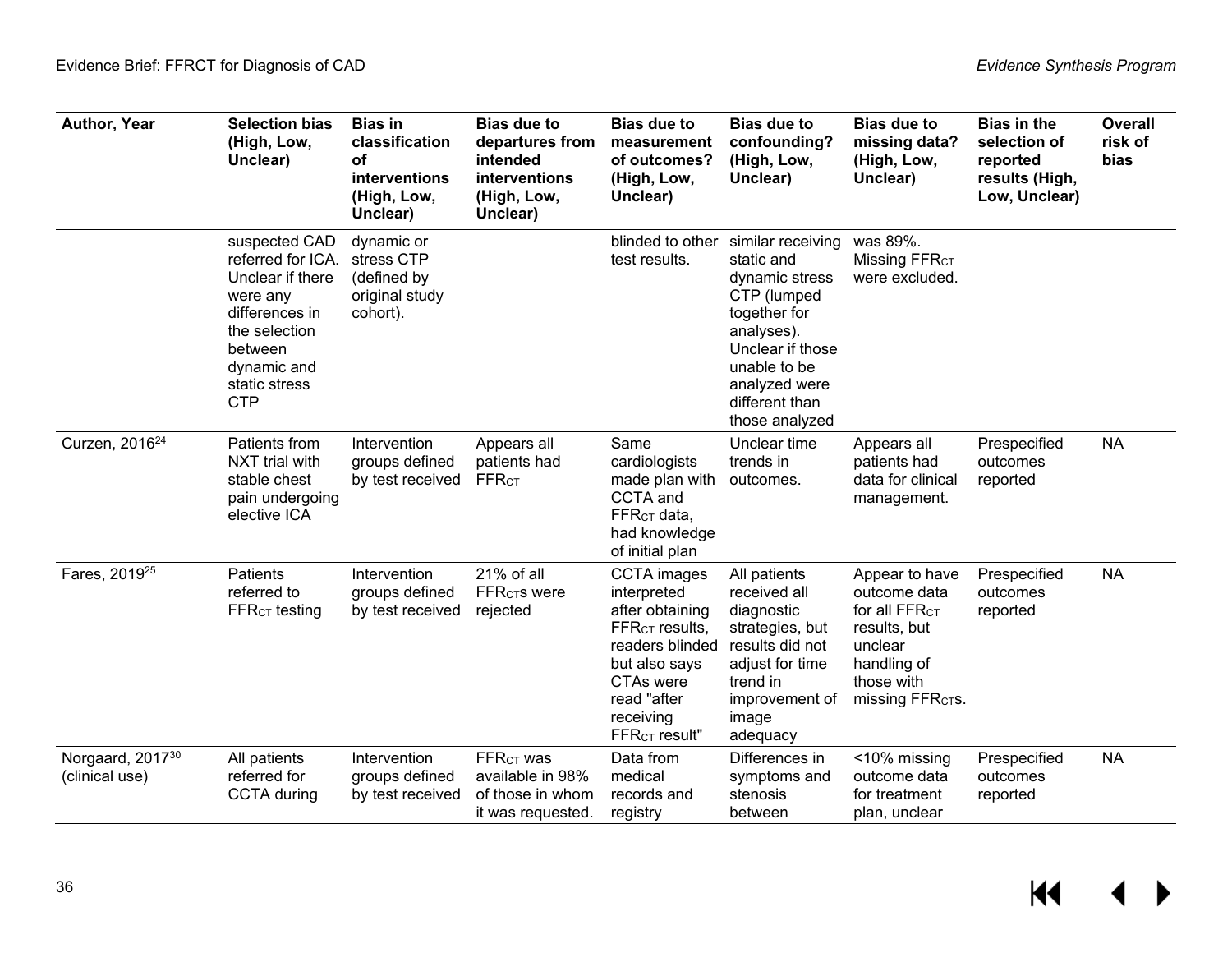| Author, Year                  | <b>Selection bias</b><br>(High, Low,<br>Unclear)                         | <b>Bias in</b><br>classification<br>οf<br><b>interventions</b><br>(High, Low,<br>Unclear) | <b>Bias due to</b><br>departures from<br>intended<br><b>interventions</b><br>(High, Low,<br>Unclear) | <b>Bias due to</b><br>measurement<br>of outcomes?<br>(High, Low,<br>Unclear)                                       | <b>Bias due to</b><br>confounding?<br>(High, Low,<br>Unclear)                                         | <b>Bias due to</b><br>missing data?<br>(High, Low,<br>Unclear) | <b>Bias in the</b><br>selection of<br>reported<br>results (High,<br>Low, Unclear) | <b>Overall</b><br>risk of<br>bias |
|-------------------------------|--------------------------------------------------------------------------|-------------------------------------------------------------------------------------------|------------------------------------------------------------------------------------------------------|--------------------------------------------------------------------------------------------------------------------|-------------------------------------------------------------------------------------------------------|----------------------------------------------------------------|-----------------------------------------------------------------------------------|-----------------------------------|
|                               | specific time<br>period                                                  |                                                                                           |                                                                                                      |                                                                                                                    | different<br>strategy groups,<br>but only<br>interested in<br>outcomes in<br>FFR <sub>CT</sub> group. | level and<br>handling of<br>missing data for<br><b>MACE</b>    |                                                                                   |                                   |
| Van Belle, 2021 <sup>33</sup> | Limited<br>information on<br>how patients<br>were selected<br>into study | Intervention<br>groups defined<br>by test received                                        | Unclear if any<br><b>CCTAs were</b><br>rejected for<br>$\mathsf{FFR}_{\mathsf{CT}}$ analysis         | Same<br>cardiologists<br>made plan with<br>CCTA and<br>FFR <sub>CT</sub> data,<br>had knowledge<br>of initial plan | No information<br>on patient<br>demographics.                                                         | Unclear level<br>and handling of<br>missing data               | Prespecified<br>outcomes<br>reported                                              | <b>NA</b>                         |

*Abbreviations:* CAD=coronary artery disease; CCTA=coronary computed tomography angiography; CTA=coronary computed tomography angiogram; CTP=computed tomography perfusion; FFRCT=fractional flow reserve using computed tomography; ICA=invasive coronary angiography; MACE=major adverse cardiovascular event; ROBINS-I=risk of bias in non-randomized studies of interventions

#### **Quality Assessment of Case Series Using Murad et al**

<span id="page-38-0"></span>

| Author,<br>Year     | Do the<br>patients<br>represent the<br>whole<br>experience of<br>the<br>investigator or<br>center?<br>(Yes. No.<br>Unclear) | Was the<br>exposure<br>adequately<br>ascertained?<br>(Yes, No,<br>Unclear) | <b>Was the</b><br>outcome<br>adequately<br>ascertained?<br>(Yes, No,<br>Unclear) | Were other<br>alternative<br>causes that<br>may explain<br>the<br>observation<br>ruled out?<br>(Yes, No,<br>Unclear) | Was there a<br>challenge/re-<br>challenge<br>phenomenon?<br>(Yes, No,<br>Unclear) | Was there a<br>dose-<br>response<br>effect?<br>(Yes, No,<br>Unclear) | Was follow-up<br>long enough<br>for outcomes<br>to occur?<br>(Yes, No.<br>Unclear) | Are the cases<br>described<br>with<br>sufficient<br>details?<br>(Yes, No,<br><b>Unclear</b> | Overall<br><b>bias</b><br>(High,<br>Low,<br>Unclear) |
|---------------------|-----------------------------------------------------------------------------------------------------------------------------|----------------------------------------------------------------------------|----------------------------------------------------------------------------------|----------------------------------------------------------------------------------------------------------------------|-----------------------------------------------------------------------------------|----------------------------------------------------------------------|------------------------------------------------------------------------------------|---------------------------------------------------------------------------------------------|------------------------------------------------------|
| Ihdayhid,<br>201926 | <b>No</b>                                                                                                                   | Yes                                                                        | Yes                                                                              | Unclear                                                                                                              | No                                                                                | No                                                                   | Yes                                                                                | Yes                                                                                         | Fair                                                 |
|                     | Only 57% of<br>initial                                                                                                      | All included<br>patients                                                   | Clinical events<br>obtained from                                                 | Other testing/<br>diagnosis                                                                                          |                                                                                   |                                                                      |                                                                                    | All pts from<br>NXT trial,                                                                  |                                                      |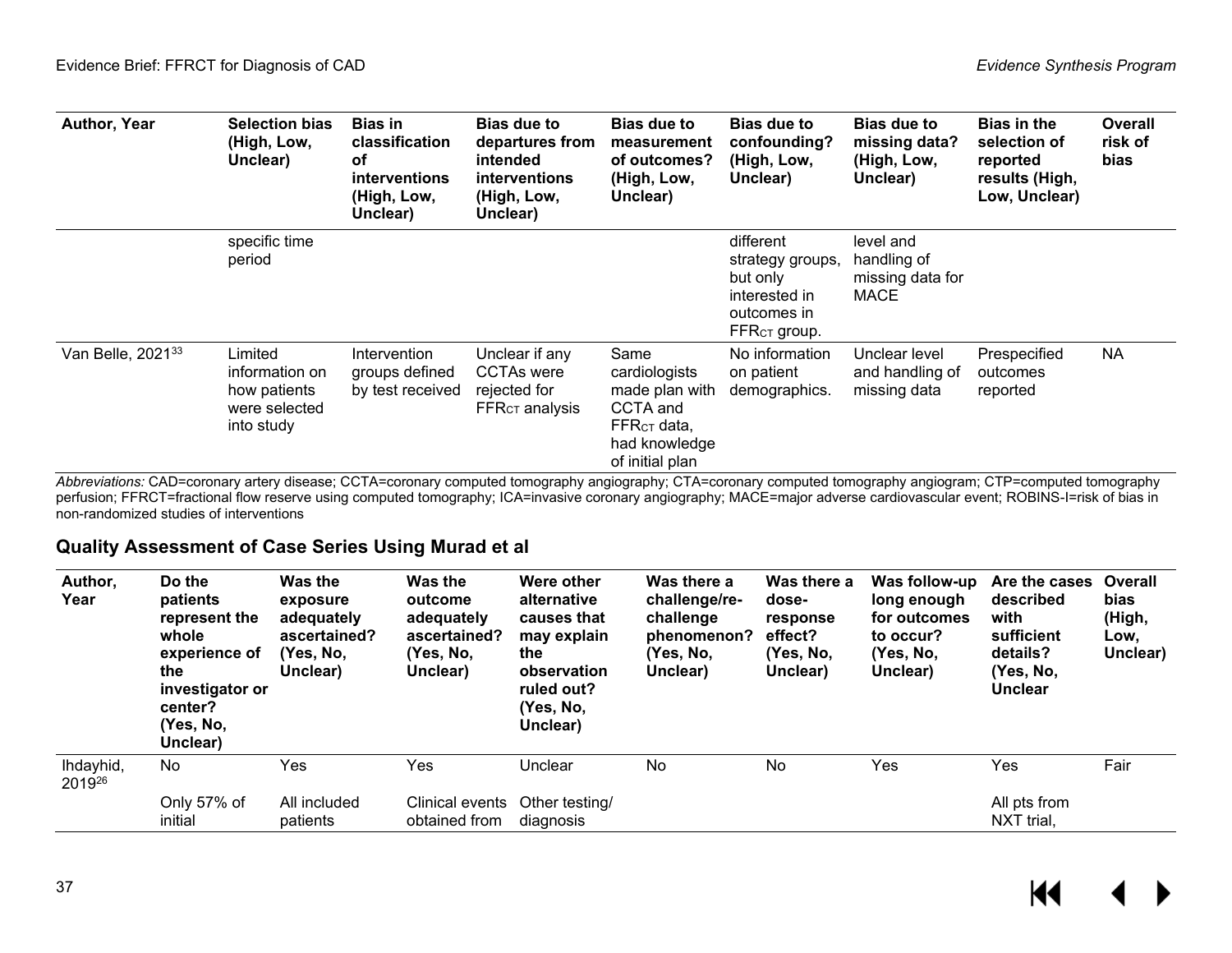| Author,<br>Year                 | Do the<br>patients<br>represent the<br>whole<br>experience of<br>the<br>investigator or<br>center?<br>(Yes, No,<br>Unclear)                                | <b>Was the</b><br>exposure<br>adequately<br>ascertained?<br>(Yes, No,<br>Unclear)                              | Was the<br>outcome<br>adequately<br>ascertained?<br>(Yes, No,<br>Unclear)                                                                                                                       | Were other<br>alternative<br>causes that<br>may explain<br>the<br>observation<br>ruled out?<br>(Yes, No,<br>Unclear)                    | Was there a<br>challenge/re-<br>challenge<br>phenomenon?<br>(Yes, No,<br>Unclear) | Was there a<br>dose-<br>response<br>effect?<br>(Yes, No,<br>Unclear) | Was follow-up<br>long enough<br>for outcomes<br>to occur?<br>(Yes, No,<br>Unclear) | Are the cases<br>described<br>with<br>sufficient<br>details?<br>(Yes, No,<br><b>Unclear</b>            | <b>Overall</b><br>bias<br>(High,<br>Low,<br>Unclear) |
|---------------------------------|------------------------------------------------------------------------------------------------------------------------------------------------------------|----------------------------------------------------------------------------------------------------------------|-------------------------------------------------------------------------------------------------------------------------------------------------------------------------------------------------|-----------------------------------------------------------------------------------------------------------------------------------------|-----------------------------------------------------------------------------------|----------------------------------------------------------------------|------------------------------------------------------------------------------------|--------------------------------------------------------------------------------------------------------|------------------------------------------------------|
|                                 | population<br>included: 13%<br>rejected by<br>$FFR$ <sub>CT</sub> core<br>laboratory,<br>10%<br>incomplete<br>dataset, 20%<br>site declined<br>involvement | underwent<br>FFR <sub>CT</sub> , with data<br>obtained from<br><b>NXT</b> trial                                | medical<br>record review<br>or interview<br>(unclear if with<br>pt or<br>corresponding<br>site/hospital).<br>Events<br>adjudicated by<br>physicians<br>blinded to<br>FFR <sub>CT</sub> results. | strategies not<br>reported;<br>unclear if any<br>pts sought them                                                                        |                                                                                   |                                                                      |                                                                                    | which has<br>publications<br>describing<br>methods                                                     |                                                      |
| Norgaard,<br>2020 <sup>29</sup> | Yes<br>96% of those<br>with FFR <sub>CT</sub><br>prescribed<br>were included.<br>Only included<br>those with<br>available<br>$FFRCT$ data and<br>CAC score | Yes<br>All included<br>patients<br>underwent<br>FFR <sub>CT</sub> , data<br>obtained from<br>national registry | Yes<br>Patient data<br>obtained from<br>national<br>registry                                                                                                                                    | Unclear<br>Adjusted for<br>presence of<br>stenosis >50%,<br>but not other<br>variables. Did<br>not rule out<br>potential time<br>trend. | No                                                                                | No                                                                   | Yes<br>Median 2.2<br>years follow-up                                               | Yes<br>Patients from<br>national<br>registry<br>evaluated for<br>CAD by CCTA<br>With FFR <sub>CT</sub> | Good                                                 |

<span id="page-39-0"></span>*Abbreviations:* CAC=coronary artery calcium; CAD=coronary artery disease; CCTA=coronary computed tomography angiography; FFRCT=fractional flow reserve computed tomography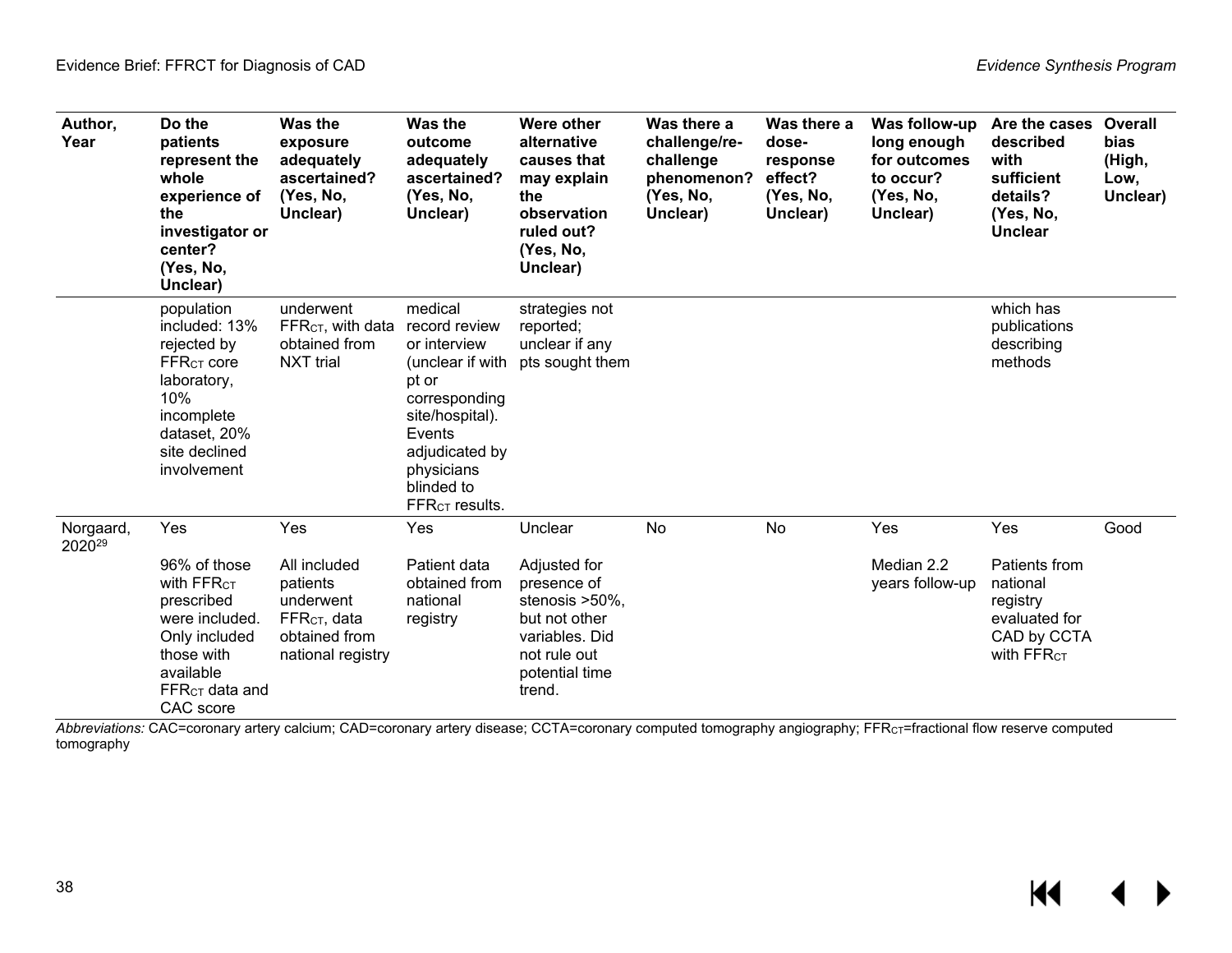## **STRENGTH OF EVIDENCE OF INCLUDED STUDIES**

| <b>Outcome</b>                  | <b>Studies</b>                                                     | <b>Study</b><br><b>limitations</b>                                           | <b>Directness</b> | <b>Consistency</b> | <b>Precision</b> | <b>bias</b>     | <b>Reporting Summary of evidence</b>                                                                                                                                                                                                                                                                                                                                                                                   |
|---------------------------------|--------------------------------------------------------------------|------------------------------------------------------------------------------|-------------------|--------------------|------------------|-----------------|------------------------------------------------------------------------------------------------------------------------------------------------------------------------------------------------------------------------------------------------------------------------------------------------------------------------------------------------------------------------------------------------------------------------|
| Diagnostic<br>Accuracy<br>(AUC) | $3 SRs1-3$<br>7 primary studies <sup>4-</sup>                      | Low (3 Low<br>RoB SRs) to<br>Medium (7<br>unclear to<br>high RoB<br>studies) | <b>Direct</b>     | Consistent         | Precise          | Not<br>detected | Several systematic reviews with low study<br>limitations and narrow CIs reported consistently<br>good diagnostic accuracy HeartFlow FFR <sub>CT</sub> ,<br>(AUC) range 0.87 to 0.89. Several primary<br>studies published since the systematic reviews<br>with medium study limitations generally<br>supported these findings but had a broader<br>range of estimates (AUC range 0.82 to 0.94).<br><b>Moderate SOE</b> |
|                                 | 2 cohorts <sup>19,31</sup>                                         | Medium<br>(cohort with<br>unclear RoB)                                       | Indirect          | Inconsistent       | Imprecise        | Not<br>detected | Compared to other noninvasive strategies<br>HeartFlow FFR <sub>CT</sub> may increase ICA use<br>compared to other noninvasive testing<br>strategies. Two cohorts with medium study<br>limitations, wide CIs, and limited comparisons<br>to specific noninvasive testing strategies<br>reported conflicting findings.<br><b>Low SOE</b>                                                                                 |
| <b>ICA Use</b>                  | 1 cohort $18,19$                                                   | Medium<br>(cohort with<br>unclear RoB)                                       | Direct            | Unknown            | Imprecise        | Not<br>detected | Compared to direct referral to ICA<br>HeartFlow FFR <sub>CT</sub> may reduce ICA use<br>compared to planned ICA. A single cohort with<br>medium study limitations and a wide CI directly<br>compared HeartFlow FFR <sub>CT</sub> to planned ICA.<br><b>Low SOE</b>                                                                                                                                                     |
|                                 | 1 cohor $t^{32}$                                                   | High (cohort<br>with high<br>RoB)                                            | <b>Direct</b>     | Unknown            | Unknown          | Not<br>detected | Compared to CCTA alone<br>It is unclear whether HeartFlow FFR <sub>CT</sub> reduces<br>ICA use compared to CCTA alone. A single<br>cohort with high study limitations and unknown<br>precision directly compared HeartFlow FFRCT<br>to CCTA alone.<br><b>Insufficient SOE</b>                                                                                                                                          |
| Change in<br>Treatment<br>Plan  | 3 cohorts $22,28,30$ and<br>6 case series $14,17,23$ -<br>25,27,33 | Medium<br>(cohorts and<br>case series                                        | <b>Direct</b>     | Inconsistent       | Precise          | Not<br>detected | HeartFlow FFR <sub>CT</sub> may change treatment plans<br>in up to 70% of patients compared to CCTA<br>alone (48% to 91% ICA cancellation). Several<br>cohorts and case series comparing treatment                                                                                                                                                                                                                     |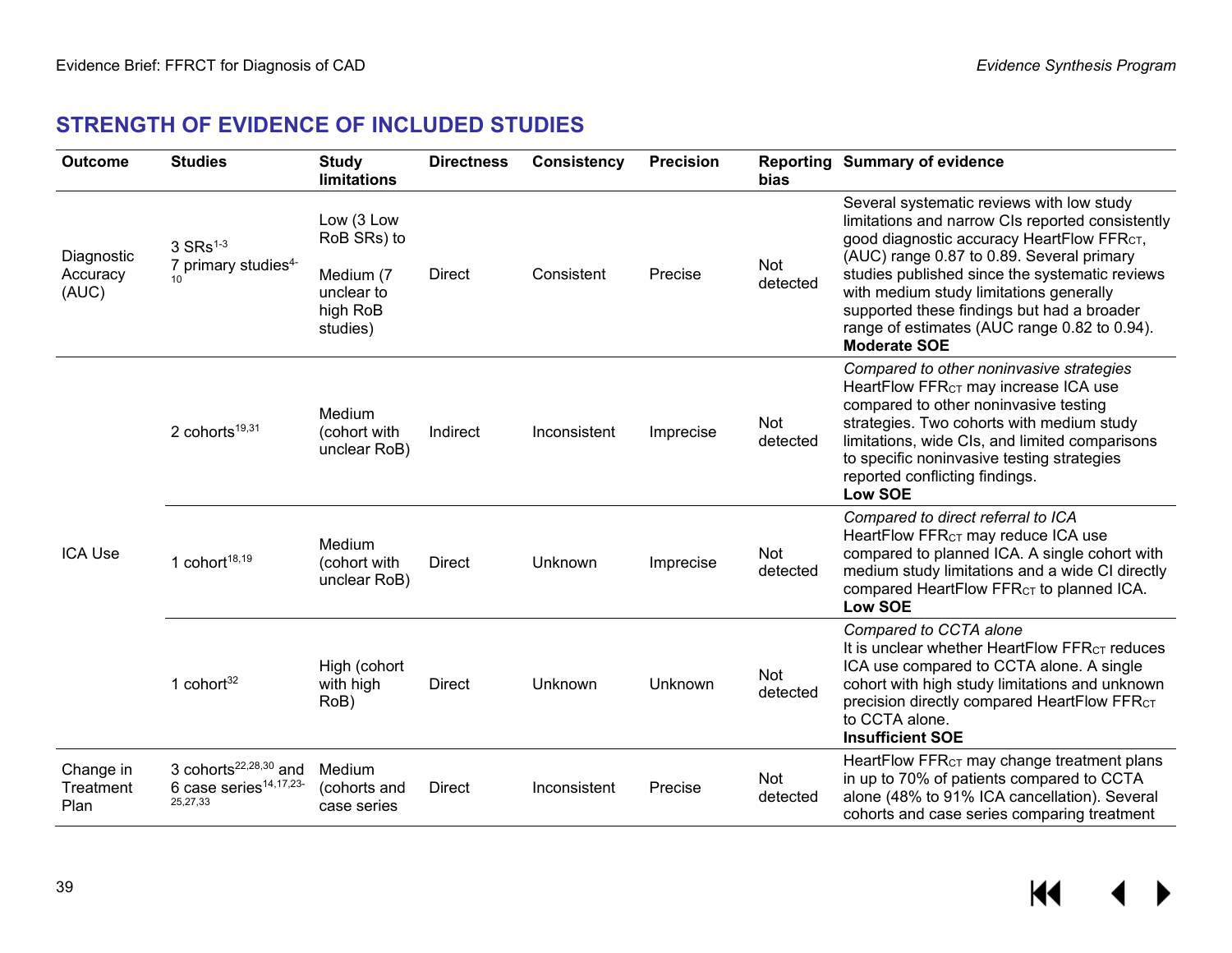|             |                                                                                          | with unclear<br>to high RoB)                                  |               |            |         |                 | plans between HeartFlow $FFRCT$ and CCTA<br>with medium study limitations and mostly<br>narrow CIs reported a wide range of estimates<br>of changes in treatment plans.<br><b>Moderate SOE</b>                                                                                                                                                                        |
|-------------|------------------------------------------------------------------------------------------|---------------------------------------------------------------|---------------|------------|---------|-----------------|-----------------------------------------------------------------------------------------------------------------------------------------------------------------------------------------------------------------------------------------------------------------------------------------------------------------------------------------------------------------------|
| <b>MACE</b> | 3 cohorts <sup>19,20,28,30</sup><br>and 4 case<br>series <sup>11,13,14,17,26,27,29</sup> | Medium<br>(cohorts and<br>case series<br>with unclear<br>RoB) | <b>Direct</b> | Consistent | Unknown | Not<br>detected | MACE events may be very low (<1%) at 90<br>days to 1 year in patients receiving HeartFlow<br>FFR <sub>CT</sub> and may increase in the longer-term<br>(9.7% at ~5 years). Several cohorts and case<br>series examining adverse clinical events with<br>medium study limitations and unknown<br>precision reported generally consistent<br>findings.<br><b>Low SOE</b> |

*Abbreviations*: AUC=area under curve; CCTA=coronary computed tomography angiography; FFRCT=fractional flow reserve using computed tomography; ICA=invasive coronary angiography; MACE=major adverse cardiovascular events; RoB=risk of bias; SOE=strength of evidence; SR=systematic review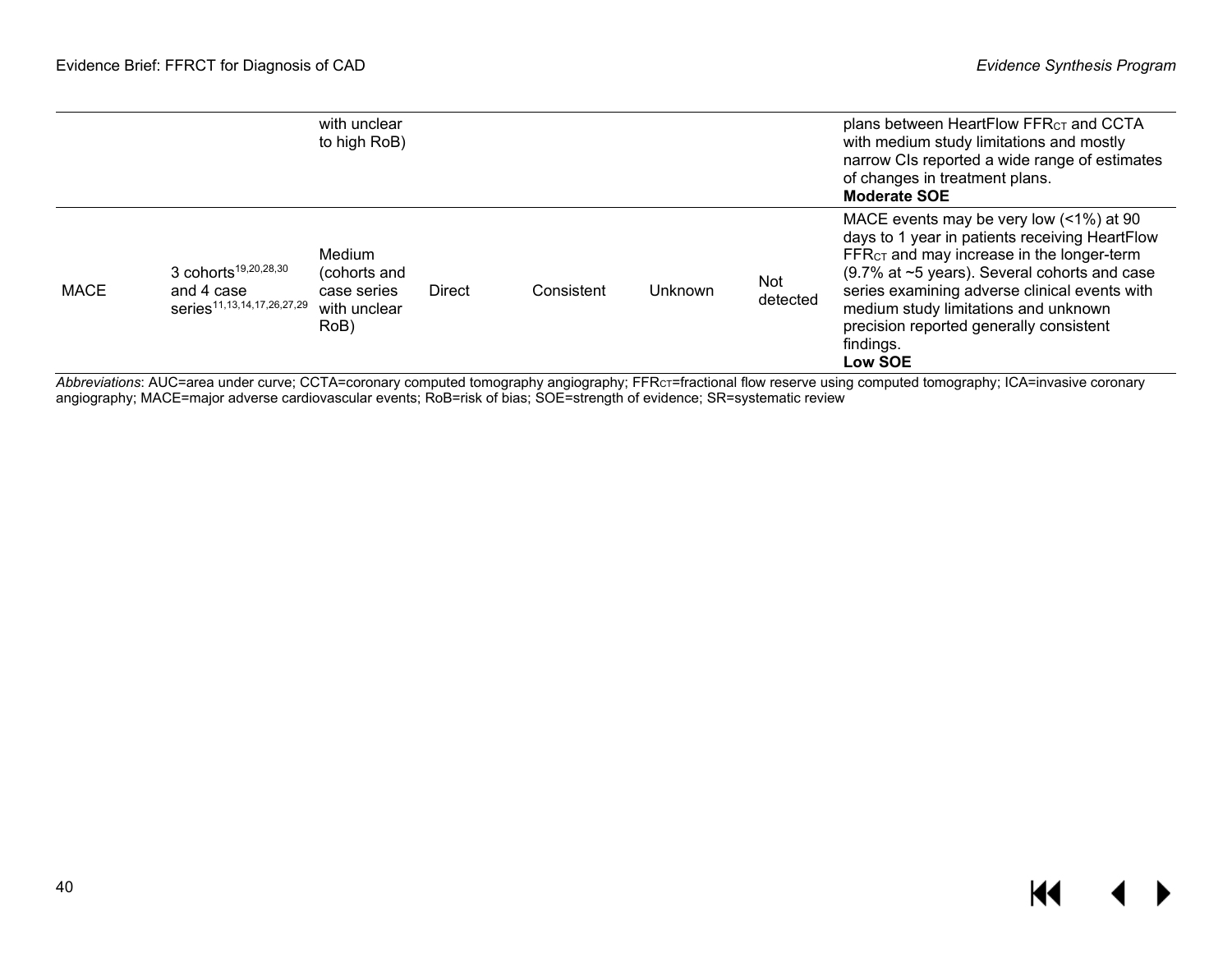## <span id="page-42-0"></span>**APPENDIX D. ONGOING HEARTFLOW FFRCT STUDIES**

| PI or<br><b>Researcher</b><br><b>Institution</b> | <b>Study Title</b><br><b>Identifier</b>                                                                                    | <b>Summary</b>                                                                                                                                                                                                                                                                                                                                                                                                      | <b>Status</b><br><b>Estimated</b><br>completion |
|--------------------------------------------------|----------------------------------------------------------------------------------------------------------------------------|---------------------------------------------------------------------------------------------------------------------------------------------------------------------------------------------------------------------------------------------------------------------------------------------------------------------------------------------------------------------------------------------------------------------|-------------------------------------------------|
| David<br>Brown, MD                               | HeartFlow (AFFECTS)<br>NCT02973126                                                                                         | The overall objective of the AFFECTS<br>Study is to assess agreement between<br>SPECT and FFR <sub>CT</sub> in identifying vessel-                                                                                                                                                                                                                                                                                  | Recruiting<br>December                          |
| Baylor<br>Research<br>Institute                  |                                                                                                                            | specific, hemodynamically significant<br>CAD in patients scheduled for invasive<br>coronary angiography (ICA) based on<br>abnormal SPECT myocardial perfusion<br>scans. In particular, the study will<br>evaluate the ability of FFR <sub>CT</sub> to correctly<br>rule out hemodynamically significant<br>CAD in patients with non-significant CAD<br>or normal coronary arteries who had<br>positive SPECT scans. | 2021                                            |
| Pamela S<br>Douglas                              | The PRECISE Protocol:<br>Prospective Randomized Trial<br>of the Optimal Evaluation of                                      | PRECISE will evaluate whether a<br>precision evaluation strategy that<br>combines contemporary risk stratification                                                                                                                                                                                                                                                                                                  | Not yet<br>recruiting                           |
| HeartFlow,<br>Inc.                               | Cardiac Symptoms and<br>Revascularization (PRECISE)                                                                        | using the PROMISE Risk Tool with<br>functional and anatomic noninvasive<br>evaluation with CCTA with selective                                                                                                                                                                                                                                                                                                      | <b>Estimated</b><br>Completion:<br>April 2022   |
|                                                  | NCT03702244                                                                                                                | FFR <sub>CT</sub> can improve outcomes over usual<br>care in stable chest pain patients while<br>safely deferring further testing in low-risk<br>patients and reducing cost overall                                                                                                                                                                                                                                 |                                                 |
| <b>Bernard De</b><br>Bruyne, MD,<br><b>PhD</b>   | Precise Percutaneous Coronary<br>Intervention Plan (P3) Study                                                              | The Precise Percutaneous Coronary<br>Intervention (PCI) Plan Study is an<br>investigator-initiated, international and                                                                                                                                                                                                                                                                                               | Recruiting<br>January 15,                       |
| Onze Lieve<br>Vrouw<br>Hospital                  | NCT03782688                                                                                                                | multicenter study of patients with an<br>indication for PCI aiming at assessing<br>the agreement and accuracy of the<br>HeartFlow Planner with invasive FFR as<br>a reference.                                                                                                                                                                                                                                      | 2021                                            |
| Hiromasa<br>Otake, MD                            | <b>Evaluation of Fractional Flow</b><br>Reserve Calculated by<br><b>Computed Tomography</b>                                | The objective of this study is to evaluate<br>the relationship between FFR derived<br>from FFR <sub>CT</sub> before transcatheter aortic                                                                                                                                                                                                                                                                            | Not yet<br>recruiting                           |
| Kobe<br>University                               | Coronary Angiography in<br>Patients Undergoing TAVR<br>(FORTUNA)                                                           | valve replacement (TAVR) and FFR after March 31,<br>TAVR to investigate whether $\mathsf{FFR}_{\mathsf{CT}}$ is<br>useful for evaluating myocardial<br>ischemia of severe AS.                                                                                                                                                                                                                                       | 2022                                            |
|                                                  | NCT03665389                                                                                                                |                                                                                                                                                                                                                                                                                                                                                                                                                     |                                                 |
| Patrick W<br>Serruys,<br>Prof. dr.               | Safety and Feasibility<br>Evaluation of Planning and<br><b>Execution of Surgical</b><br>Revascularization Solely Based     | Prospective, multicenter, single-arm<br>study to "assess the feasibility of [CTA]<br>and [FFR <sub>CT</sub> ] to replace invasive coronary<br>angiography (ICA) as a surgical                                                                                                                                                                                                                                       | Recruiting<br>December<br>31, 2021              |
| National<br>University of<br>Ireland             | on Coronary CTA and FFRCT<br>in Patients With Complex<br><b>Coronary Artery Disease</b><br>(FASTTRACK CABG)<br>NCT04142021 | guidance method for planning and<br>execution of coronary artery bypass graft<br>(CABG) in patients with 3-vessel disease<br>with or without left main disease."<br>Primary endpoint: CABG feasibility by                                                                                                                                                                                                           |                                                 |

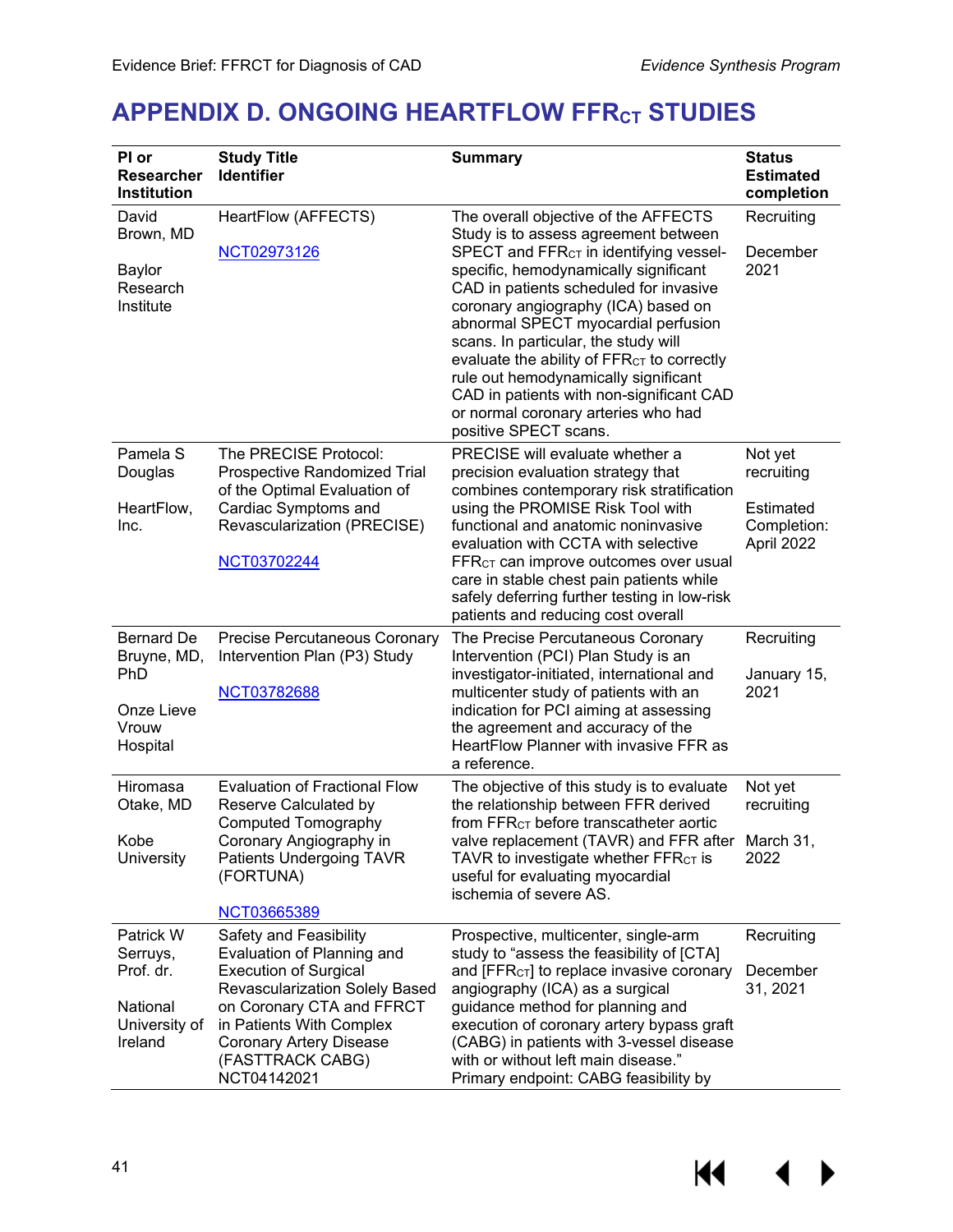**KK 4** 

|                              |                                                                                   | CTA alone and occlusion rate for CTA-<br>guided grafts at 1-month follow-up.                                                                                                       |                       |
|------------------------------|-----------------------------------------------------------------------------------|------------------------------------------------------------------------------------------------------------------------------------------------------------------------------------|-----------------------|
| Nicolas van<br>Mieghem       | The Heartflow Coronary<br><b>Disease Progression Evaluation</b><br>Study (THRONE) | Prospective, single-center, single-arm<br>study to "evaluate disease progression in<br>intermediate lesions (invasive FFR 0.81-                                                    | Recruiting<br>October |
| Erasmus<br>Medical<br>Center | NCT04052256                                                                       | 0.90 at baseline) using FFR <sub>CT</sub> at 2 years<br>and determine whether CT<br>characteristics may help to identify<br>lesions that are more susceptible for<br>FFR decline." | 2023                  |

*Abbreviations:* CABG= coronary artery bypass grafting; CAD=coronary artery disease; CCTA=coronary computed tomography angiography; FFR=fraction flow reserve; FFR $\rm{cr}$ =fractional flow reserve using computed tomography; ICA=invasive coronary angiography; PCI=percutaneous coronary intervention; SPECT=single-photon emission computed tomography; TAVR=transcatheter aortic valve replacement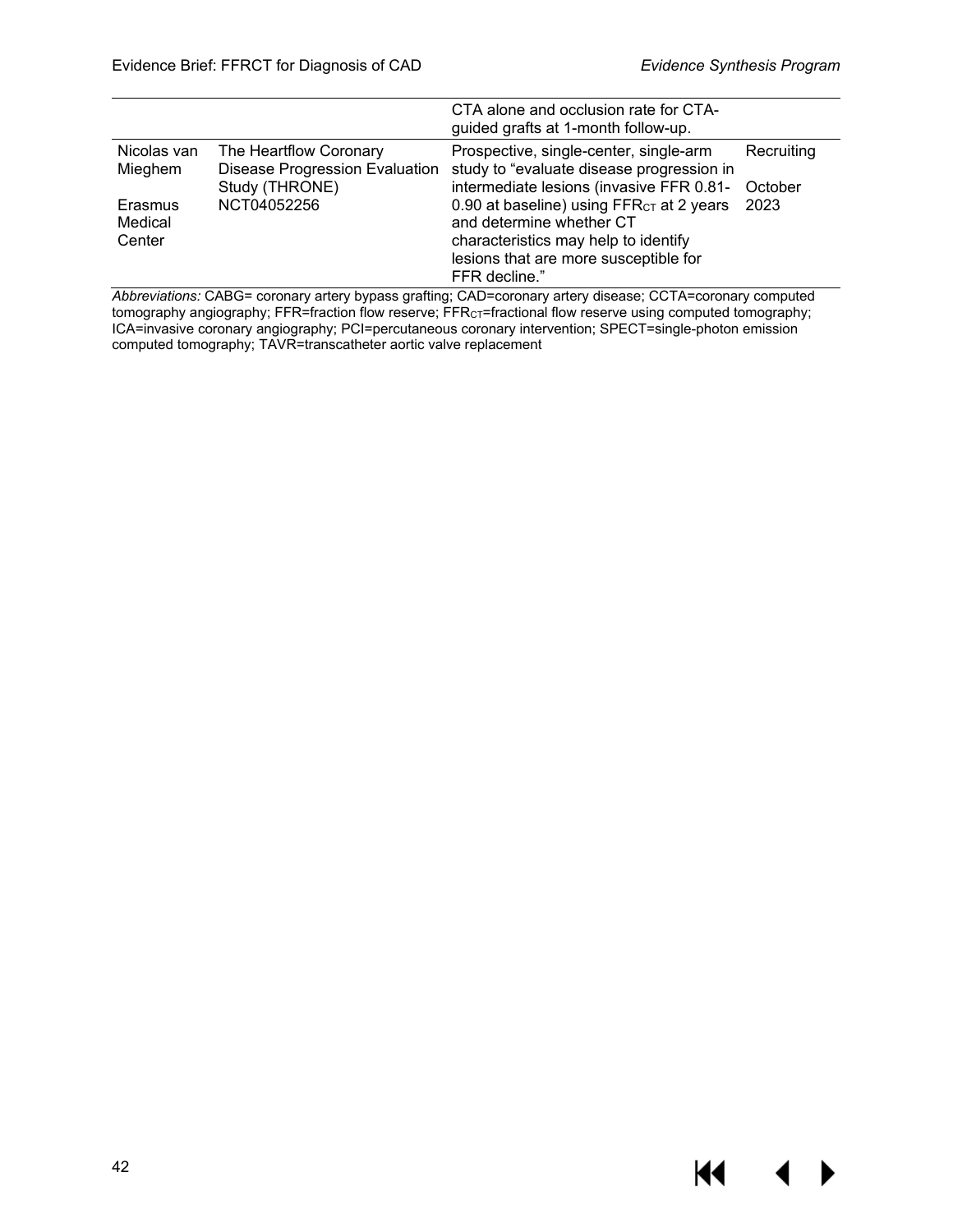## **APPENDIX E. DISPOSITION OF PEER REVIEWER COMMENTS**

<span id="page-44-0"></span>

| Comment#                                                                                                                                  | <b>Reviewer#</b>      | <b>Comment</b>                                                 | <b>Author Response</b>                                                                                    |  |  |
|-------------------------------------------------------------------------------------------------------------------------------------------|-----------------------|----------------------------------------------------------------|-----------------------------------------------------------------------------------------------------------|--|--|
| Are the objectives, scope, and methods for this review clearly described?                                                                 |                       |                                                                |                                                                                                           |  |  |
|                                                                                                                                           |                       | Yes                                                            | None                                                                                                      |  |  |
| $\overline{2}$                                                                                                                            | $\overline{2}$        | Yes                                                            | None                                                                                                      |  |  |
| 3                                                                                                                                         | 3                     | Yes                                                            | None                                                                                                      |  |  |
| $\overline{4}$                                                                                                                            | 4                     | Yes                                                            | None                                                                                                      |  |  |
| $\overline{5}$                                                                                                                            | 5                     | Yes                                                            | None                                                                                                      |  |  |
| 6                                                                                                                                         | ĥ                     | Yes                                                            | None                                                                                                      |  |  |
| Is there any indication of bias in our synthesis of the evidence?                                                                         |                       |                                                                |                                                                                                           |  |  |
|                                                                                                                                           |                       | <b>No</b>                                                      | None                                                                                                      |  |  |
| 8                                                                                                                                         | $\overline{2}$        | No                                                             | None                                                                                                      |  |  |
| 9                                                                                                                                         | 3                     | No                                                             | None                                                                                                      |  |  |
| $\overline{10}$                                                                                                                           | 4                     | No                                                             | None                                                                                                      |  |  |
| 11                                                                                                                                        | 5                     | No                                                             | None                                                                                                      |  |  |
| 12                                                                                                                                        | հ                     | <b>No</b>                                                      | None                                                                                                      |  |  |
| Are there any published or unpublished studies that we may have overlooked?                                                               |                       |                                                                |                                                                                                           |  |  |
| 13                                                                                                                                        |                       | No                                                             | None                                                                                                      |  |  |
| 14                                                                                                                                        | $\overline{c}$        | <b>No</b>                                                      | None                                                                                                      |  |  |
| 15                                                                                                                                        | 3                     | No                                                             | None                                                                                                      |  |  |
| $\overline{16}$                                                                                                                           | 4                     | No                                                             | None                                                                                                      |  |  |
| $\overline{17}$                                                                                                                           | 5                     | Yes - JAMA Netw Open. 2020;3(12):e2028312.                     | We formally excluded this study as it uses data from<br>patients that have not received HeartFlow. As the |  |  |
|                                                                                                                                           |                       |                                                                | implications and validity of this model are unclear, we<br>have not discussed the study in the report.    |  |  |
| 18                                                                                                                                        | $\boldsymbol{\kappa}$ | <b>No</b>                                                      | None                                                                                                      |  |  |
| Additional suggestions or comments can be provided below. If applicable, please indicate the page and line numbers from the draft report. |                       |                                                                |                                                                                                           |  |  |
| 19                                                                                                                                        |                       | This is a very clear and excellently written review. I have    | We calculated the estimated number of ICAs                                                                |  |  |
|                                                                                                                                           |                       | only two possible suggestions: 1) given the consistent         | prevented per 1000 ICAs in the previous ESP report.                                                       |  |  |
|                                                                                                                                           |                       | evidence on higher specificity of CCTA-HF, and consistent      | We have added a few sentences to the                                                                      |  |  |
|                                                                                                                                           |                       | findings from low quality studies, it seems one could state    | "Considerations for the Use of HeartFlow in VA"                                                           |  |  |
|                                                                                                                                           |                       | that it is likely that for patients undergoing CCTA, use of HF | section on the findings from the calculation from the                                                     |  |  |
|                                                                                                                                           |                       | would modestly reduce the number referred for ICA. One         | previous report.                                                                                          |  |  |
|                                                                                                                                           |                       | could use the current VA data to calculate that impact.        |                                                                                                           |  |  |
|                                                                                                                                           |                       | Given that only 20% are referred to ICA after CCTA, that       |                                                                                                           |  |  |
|                                                                                                                                           |                       | number would likely be small.                                  |                                                                                                           |  |  |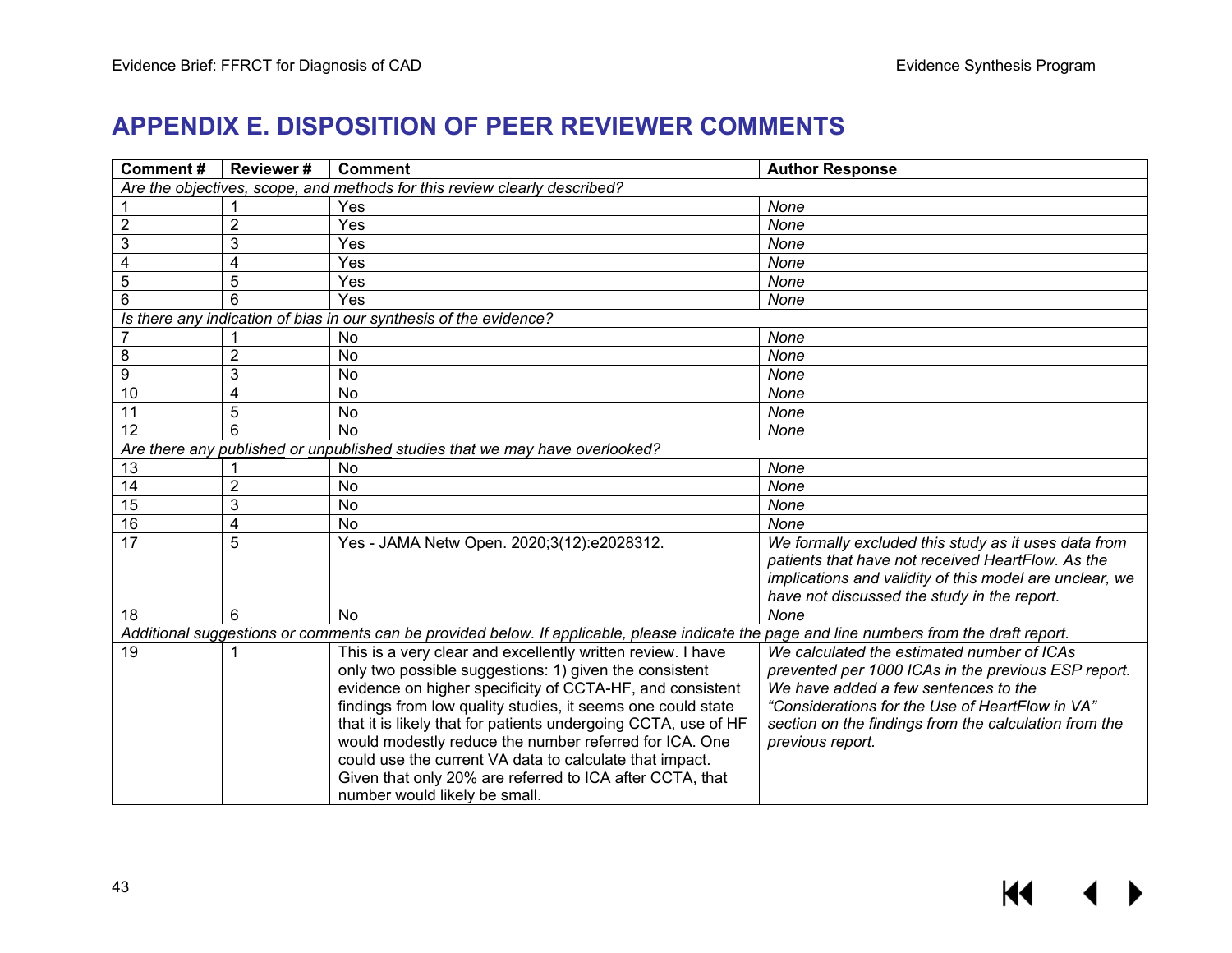$M \rightarrow$ 

| $\overline{20}$ | $\mathbf 1$    | 2) I would more explicitly state the distinct types of research<br>needed. Once could easily do a study of patients<br>undergoing CCTA and randomize them to HF or not and<br>measure change in ICA. More important given new<br>recommendations would be to assess CT with HF as an<br>alternative to other non-invasive strategies for moderate<br>risk patients.                                                                                                                                                                                                                                                                                                                                                                                                                                                  | We have added a description of the specific types of<br>research needed - controlled trials comparing CCTA<br>alone to HeartFlow and HeartFlow to other<br>noninvasive strategies to the executive summary and<br>the future research section. |
|-----------------|----------------|----------------------------------------------------------------------------------------------------------------------------------------------------------------------------------------------------------------------------------------------------------------------------------------------------------------------------------------------------------------------------------------------------------------------------------------------------------------------------------------------------------------------------------------------------------------------------------------------------------------------------------------------------------------------------------------------------------------------------------------------------------------------------------------------------------------------|------------------------------------------------------------------------------------------------------------------------------------------------------------------------------------------------------------------------------------------------|
| 21              | $\overline{2}$ | The clinical question addressed by the 2019 review was<br>important and remains so. The earlier review was excellent<br>and this update is a useful adjunct. I found no shortcomings<br>in the methodology. It would probably be useful for general<br>readers, to have a bit more description about how the<br>technology functions and what is entailed.                                                                                                                                                                                                                                                                                                                                                                                                                                                           | We have added a bit more detail to the description of<br>the HeartFlow technology. Readers are also referred<br>to our earlier report for more detail.                                                                                         |
| 22              | $\overline{2}$ | In thinking about whether this technology could be adopted<br>by VA it would be nice to have some information about<br>relative cost.                                                                                                                                                                                                                                                                                                                                                                                                                                                                                                                                                                                                                                                                                | We agree that information on relative cost could be<br>useful, but we do not have ready access to this data<br>and analysis of VA costs data was outside the scope<br>of this report.                                                          |
| 23              | $\overline{4}$ | Page 21, line 4: The conclusion that "most patients<br>receiving CCTA have normal or non-obstructive results and<br>do not<br>end up requiring ICA" is undoubtedly at least partially true,<br>however a second viable explanation would be that the<br>exam shows extensive coronary artery disease not<br>amenable to ICA intervention. In my experience, this is not<br>uncommon in the VA population, and is probably an equally<br>valuable result by obviating the need for the patient to<br>undergo an invasive procedure without significant<br>therapeutic value. As I see it, one of the major roles of<br>CCTA (with or without CT-FFR) should be to act as a<br>gatekeeper to the cath lab, so that only those who will truly<br>benefit will need an invasive (and relatively expensive)<br>procedure. | We agree and have added that extensive coronary<br>disease may also account for those not going on to<br>ICA.                                                                                                                                  |
| 24              | $\overline{4}$ | Page 21, line 16: correct term should be "CT technologist",<br>not technician.                                                                                                                                                                                                                                                                                                                                                                                                                                                                                                                                                                                                                                                                                                                                       | Corrected.                                                                                                                                                                                                                                     |
| 25              | 4              | Page 25, line 44: correct title: Acting Director, VHA National<br>Radiology Program                                                                                                                                                                                                                                                                                                                                                                                                                                                                                                                                                                                                                                                                                                                                  | Corrected.                                                                                                                                                                                                                                     |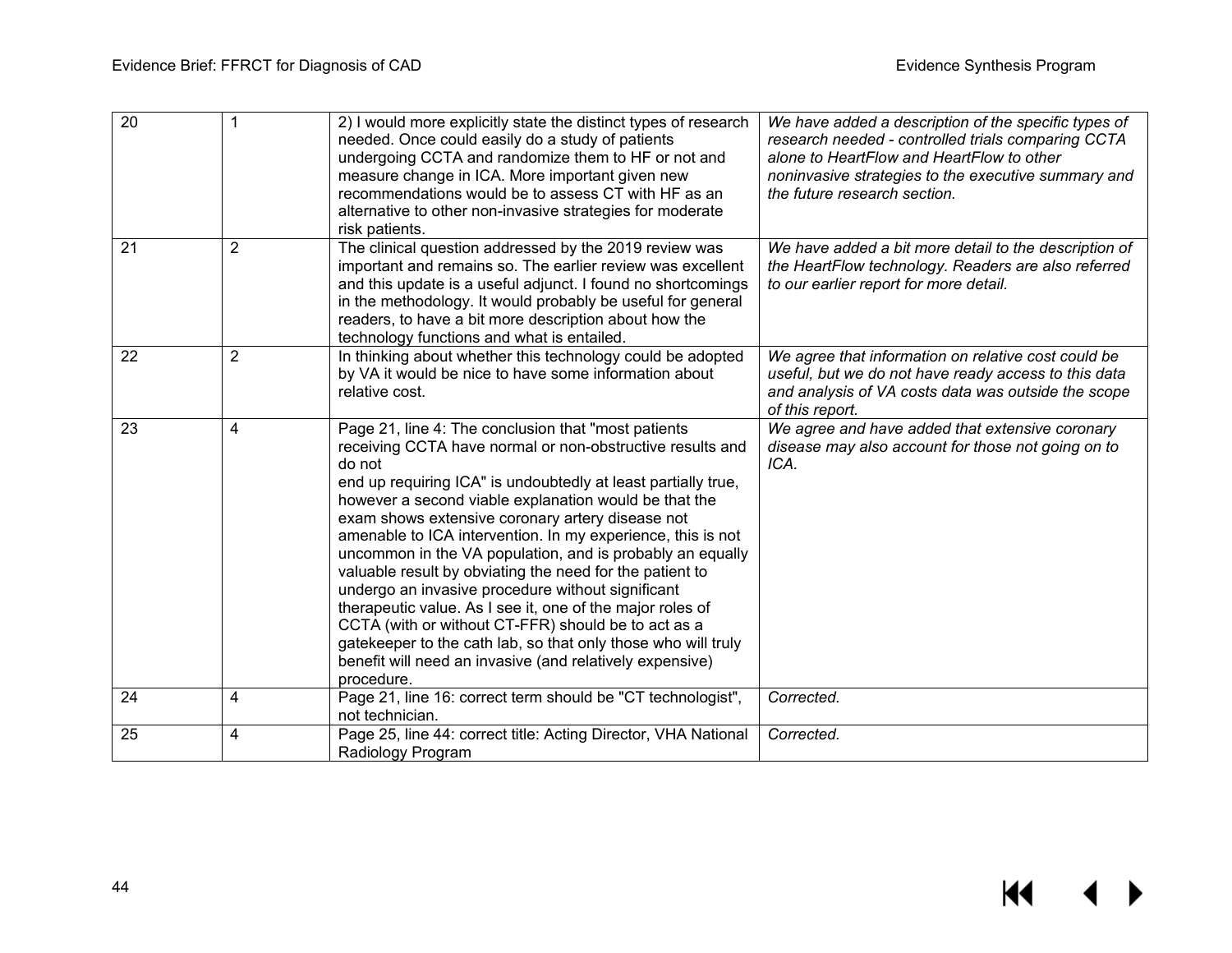## <span id="page-46-5"></span><span id="page-46-4"></span><span id="page-46-3"></span><span id="page-46-2"></span><span id="page-46-1"></span><span id="page-46-0"></span>**REFERENCES**

- 1. Celeng C, Leiner T, Maurovich-Horvat P, et al. Anatomical and functional computed tomography for diagnosing hemodynamically significant coronary artery disease: A meta-analysis. *JACC: Cardiovascular Imaging.* 2018:S1936-1878X(1918)30681-30688.
- <span id="page-46-6"></span>2. Hamon M, Geindreau D, Guittet L, Bauters C, Hamon M. Additional diagnostic value of new ct imaging techniques for the functional assessment of coronary artery disease: A meta-analysis. *European Radiology.* 2019;29(6):3044-3061.
- <span id="page-46-7"></span>3. Pontone G, Guaricci AI, Palmer SC, et al. Diagnostic performance of non-invasive imaging for stable coronary artery disease: A meta-analysis. *Int J Cardiol.* 2020;300:276- 281.
- <span id="page-46-8"></span>4. Driessen RS, Danad I, Stuijfzand WJ, et al. Comparison of coronary computed tomography angiography, fractional flow reserve, and perfusion imaging for ischemia diagnosis. *Journal of the American College of Cardiology.* 2019;73(2):161-173.
- <span id="page-46-9"></span>5. Pontone G, Baggiano A, Andreini D, et al. Stress computed tomography perfusion versus fractional flow reserve ct derived in suspected coronary artery disease: The PERFECTION study. *JACC: Cardiovascular Imaging.* 2019;12(8 Pt 1):1487-1497.
- <span id="page-46-10"></span>6. Pontone G, Baggiano A, Andreini D, et al. Dynamic stress computed tomography perfusion with a whole-heart coverage scanner in addition to coronary computed tomography angiography and fractional flow reserve computed tomography derived. *JACC: Cardiovascular Imaging.* 2019;12(12):2460-2471.
- <span id="page-46-11"></span>7. Bom MJ, Driessen RS, Kurata A, et al. Diagnostic value of comprehensive on-site and off-site coronary ct angiography for identifying hemodynamically obstructive coronary artery disease. *Journal of Cardiovascular Computed Tomography.* 2021;15(1):37-45.
- <span id="page-46-12"></span>8. Cami E, Tagami T, Raff G, et al. Importance of measurement site on assessment of lesion-specific ischemia and diagnostic performance by coronary computed tomography angiography-derived fractional flow reserve. *Journal of Cardiovascular Computed Tomography.* 2020;29:29.
- <span id="page-46-14"></span><span id="page-46-13"></span>9. Ko BS, Linde JJ, Ihdayhid AR, et al. Non-invasive ct-derived fractional flow reserve and static rest and stress ct myocardial perfusion imaging for detection of haemodynamically significant coronary stenosis. *The International Journal of Cardiovascular Imaging.*  2019;35(11):2103-2112.
- 10. Tanigaki T, Emori H, Kawase Y, et al. Qfr versus FFR derived from computed tomography for functional assessment of coronary artery stenosis. *JACC: Cardiovascular Interventions.* 2019;12(20):2050-2059.
- 11. Anastasius M, Maggiore P, Huang A, et al. The clinical utility of FFR  $\leq$ sub $\geq$ ct $\leq$ /sub $\geq$ stratified by age. *Journal of Cardiovascular Computed Tomography.* 2020;23:23.
- 12. Fairbairn TA, Dobson R, Hurwitz-Koweek L, et al. Sex differences in coronary computed tomography angiography-derived fractional flow reserve: Lessons from advance. *Jacc: Cardiovascular Imaging.* 2020;13(12):2576-2587.
- 13. Patel MR, Norgaard BL, Fairbairn TA, et al. 1-year impact on medical practice and clinical outcomes of FFR<sub>ct</sub>: The advance registry. *JACC: Cardiovascular Imaging.* 2020;13(1 Pt 1):97-105.
- 14. Fairbairn TA, Nieman K, Akasaka T, et al. Real-world clinical utility and impact on clinical decision-making of coronary computed tomography angiography-derived

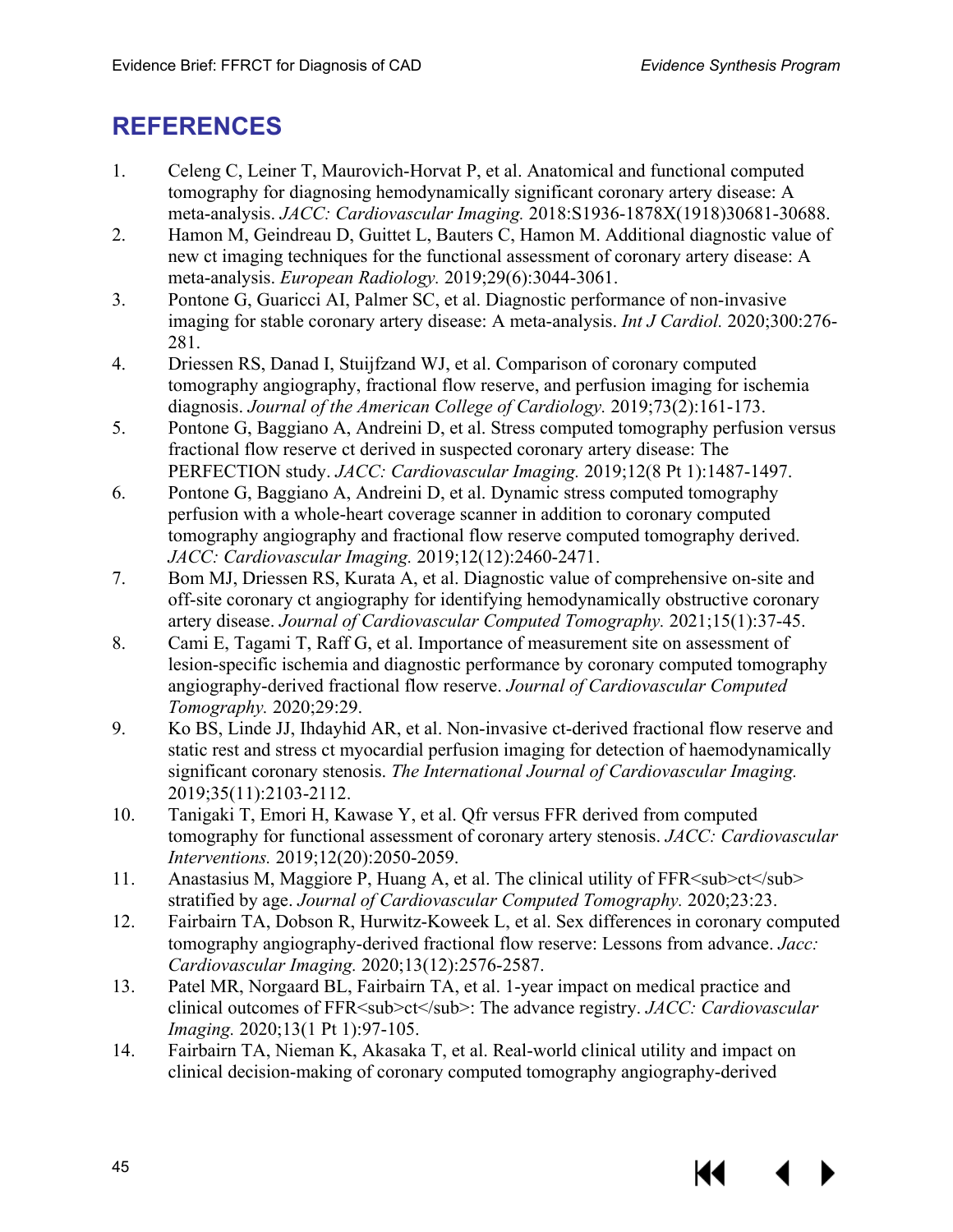<span id="page-47-3"></span><span id="page-47-2"></span><span id="page-47-1"></span><span id="page-47-0"></span>fractional flow reserve: Lessons from the advance registry. *European Heart Journal.*  2018;39(41):3701-3711.

- <span id="page-47-4"></span>15. Nous F, Budde RPJ, Fairbairn TA, et al. Temporal changes in FFR<sub>ct</sub>-guided management of coronary artery disease - lessons from the advance registry. *Journal of Cardiovascular Computed Tomography.* 2021;15(1):48-55.
- 16. Pontone G, Weir-McCall JR, Baggiano A, et al. Determinants of rejection rate for coronary ct angiography fractional flow reserve analysis. *Radiology.* 2019;292(3):597- 605.
- <span id="page-47-5"></span>17. Shiono Y, Matsuo H, Kawasaki T, et al. Clinical impact of coronary computed tomography angiography-derived fractional flow reserve on japanese population in the advance registry. *Circulation Journal.* 2019;83(6):1293-1301.
- <span id="page-47-6"></span>18. Colleran R, Douglas PS, Hadamitzky M, et al. An FFRCT diagnostic strategy versus usual care in patients with suspected coronary artery disease planned for invasive coronary angiography at german sites: One-year results of a subgroup analysis of the platform (prospective longitudinal trial of FFRCT: Outcome and resource impacts) study. *Open Heart.* 2017;4(1).
- <span id="page-47-8"></span><span id="page-47-7"></span>19. Douglas PS, Pontone G, Hlatky MA, et al. Clinical outcomes of fractional flow reserve by computed tomographic angiography-guided diagnostic strategies vs Usual care in patients with suspected coronary artery disease: The prospective longitudinal trial of FFR(ct): Outcome and resource impacts study. *European Heart Journal.*  2015;36(47):3359-3367.
- <span id="page-47-9"></span>20. Douglas PS, De Bruyne B, Pontone G, et al. 1-year outcomes of FFRCT-guided care in patients with suspected coronary disease: The platform study. *Journal of the American College of Cardiology.* 2016;68(5):435-445.
- <span id="page-47-10"></span>21. Hlatky MA, De Bruyne B, Pontone G, et al. Quality-of-life and economic outcomes of assessing fractional flow reserve with computed tomography angiography: Platform. *Journal of the American College of Cardiology.* 2015;66(21):2315-2323.
- <span id="page-47-11"></span>22. Andreini D, Modolo R, Katagiri Y, et al. Impact of fractional flow reserve derived from coronary computed tomography angiography on heart team treatment decision-making in patients with multivessel coronary artery disease: Insights from the syntax iii revolution trial. *Circulation: Cardiovascular Interventions.* 2019;12(12):e007607.
- <span id="page-47-12"></span>23. Baggiano A, Fusini L, Del Torto A, et al. Sequential strategy including FFR<sub>ct</sub> plus stress-ctp impacts on management of patients with stable chest pain: The stress-ctp ripcord study. *Journal of Clinical Medicine.* 2020;9(7):08.
- 24. Curzen NP, Nolan J, Zaman AG, Norgaard BL, Rajani R. Does the routine availability of ct-derived FFR influence management of patients with stable chest pain compared to ct angiography alone?: The FFRCT ripcord study. *JACC Cardiovascular Imaging.*  2016;9(10):1188-1194.
- 25. Fares A, Alaiti MA, Alkhalil A, et al. Real world utilization of computed tomography derived fractional flow reserve: Single center experience in the united states. *Cardiovascular Revascularization Medicine.* 2019;20(12):1043-1047.
- 26. Ihdayhid AR, Norgaard BL, Gaur S, et al. Prognostic value and risk continuum of noninvasive fractional flow reserve derived from coronary ct angiography. *Radiology.*  2019;292(2):343-351.
- 27. Jang J, Krishnaswami A, Rogers C, Hung Y, Sengupta S. The impact of fractional flow reserve derived from coronary computed tomography angiography in a managed